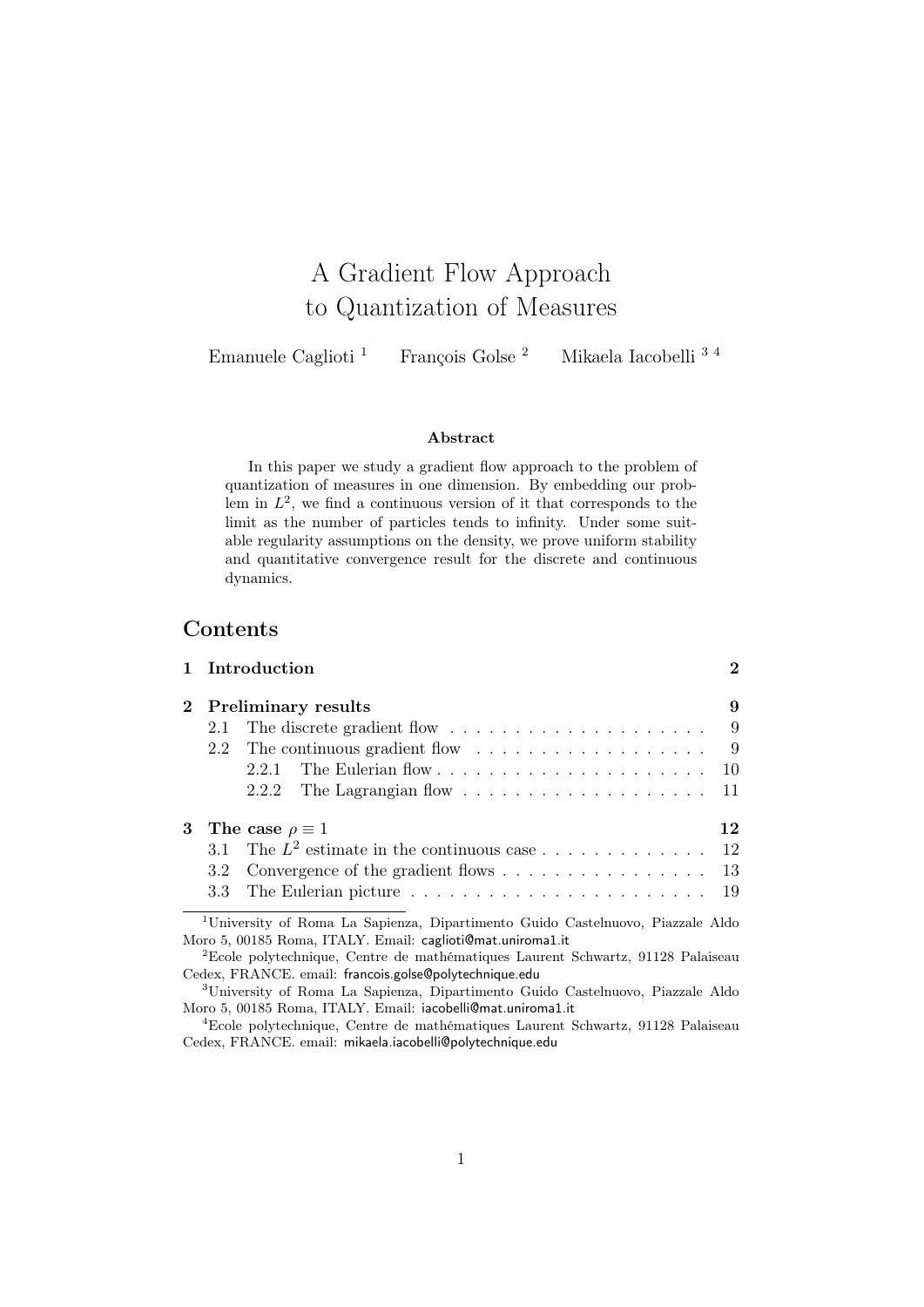| 4 The case $\rho \not\equiv 1$             |                                                                                                                                                                                                                 |
|--------------------------------------------|-----------------------------------------------------------------------------------------------------------------------------------------------------------------------------------------------------------------|
|                                            |                                                                                                                                                                                                                 |
|                                            |                                                                                                                                                                                                                 |
|                                            | -26                                                                                                                                                                                                             |
|                                            | 35                                                                                                                                                                                                              |
| 4.3                                        |                                                                                                                                                                                                                 |
| A From the discrete to the continuous case | 41                                                                                                                                                                                                              |
| <b>B</b> The Hessian of $\mathcal{F}[X]$   | 42                                                                                                                                                                                                              |
|                                            | 42                                                                                                                                                                                                              |
|                                            |                                                                                                                                                                                                                 |
|                                            | 4.1 Convergence of the gradient flows 21<br>4.1.2 The $L^2$ stability estimate<br>B.1 Convexity under a smallness assumption on $\rho'$ and $\rho''$<br>B.2 Lack of convexity without a smallness assumption 43 |

## 1 Introduction

## The quantization problem in the static case

The problem of quantization of a d-dimension probability distribution by discrete probabilities with a given number of points can be stated as follows: Given a probability density  $\rho$ , approximate it by a convex combination of a finite number  $N$  of Dirac masses. The quality of the approximation is usually measured in terms of the Monge-Kantorovich metric. Much of the early attention in the engineering and statistical literature was concentrated on the one-dimensional quantization problem. This problem arises in several contexts and has applications in information theory (signal compression), cluster analysis (quantization of empirical measures), pattern recognition, speech recognition, numerical integration, stochastic processes (sampling design), mathematical models in economics (optimal location of service centers), and kinetic theory. For a detailed exposition and a complete list of references, we refer to the monograph [9].

We now introduce the setup of the problem. Fixed  $r \geq 1$ , consider  $\rho$  a probability density on an open set  $\Omega \subset \mathbb{R}^d$  such that

$$
\int_{\Omega}|y|^{r}\rho(y)dy < \infty.
$$

Given N points  $x^1, \ldots, x^N \in \Omega$ , one wants to find the best approximation of  $\rho$ , in the sense of Monge-Kantorovich, by a convex combination of Dirac masses centered at  $x^1, \ldots, x^N$ . Hence one minimizes

$$
\inf \bigg\{ MK_r \bigg( \sum_i m_i \delta_{x^i}, \rho(y) dy \bigg) : m_1, \dots, m_N \ge 0, \sum_i m_i = 1 \bigg\},\
$$

with

$$
MK_r(\mu,\nu) := \inf \left\{ \int_{\Omega \times \Omega} |x - y|^r d\gamma(x,y) : (\pi_1)_{\#} \gamma = \mu, \ (\pi_2)_{\#} \gamma = \nu \right\},\
$$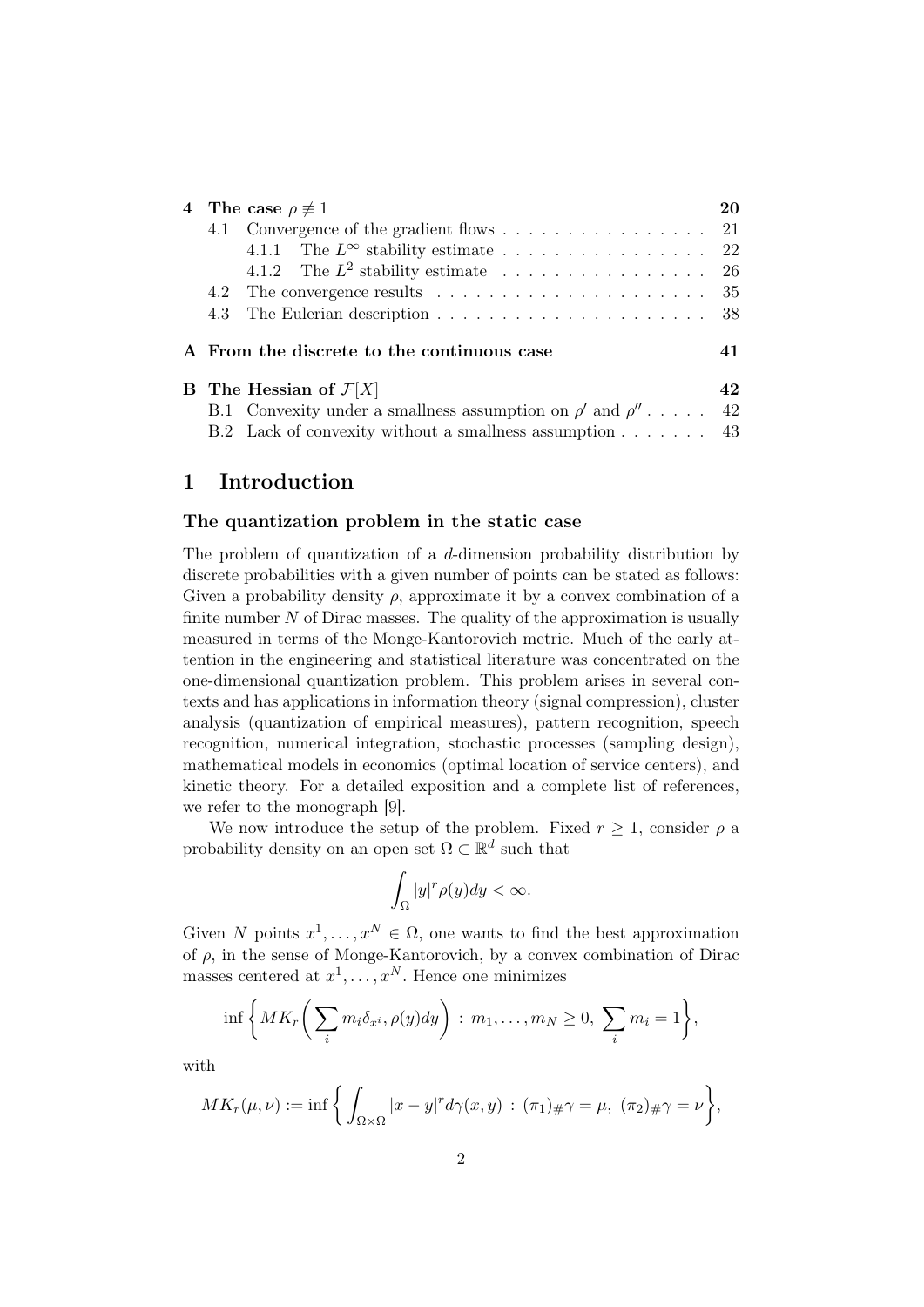where  $\gamma$  varies among all probability measures on  $\Omega \times \Omega$ , and  $\pi_i : \Omega \times \Omega \to \Omega$  $(i = 1, 2)$  denotes the canonical projection onto the *i*-th factor (see [2, 15] for more details on the Monge-Kantorovitch distance between probability measures).

As shown for instance in [9, Chapter 1, Lemmas 3.1 and 3.4], the following facts hold:

1. The best choice of the masses  $m_i$  is given by

$$
m_i := \int_{W(\{x^1, ..., x^N\}|x^i)} \rho(y) dy,
$$

where

$$
W({x1,...,xN}|xi) := {y \in \Omega : |y - xi| \le |y - xj|, j \in 1,...,N}
$$

is the so called Voronoi cell of  $x^i$  in the set  $x^1, \ldots, x^N$ .

2. The following identity holds:

$$
\inf \left\{ MK_r \bigg( \sum_i m_i \delta_{x^i}, \rho(y) dy \bigg) : m_1, \dots, m_N \ge 0, \sum_i m_i = 1 \right\}
$$
  
=  $F_{N,r}(x^1, \dots, x^N),$ 

where

$$
F_{N,r}(x^1,\ldots,x^N):=\int_{\Omega}\min_{1\leq i\leq N}|x^i-y|^r\rho(y)dy.
$$

If one chooses  $x^1, \ldots, x^N$  in an optimal way by minimizing the functional  $F_{N,r} : (\mathbb{R}^d)^N \to \mathbb{R}^+,$  in the limit as  $N \to \infty$ , these points distribute themselves accordingly to a probability density proportional to  $\rho^{d/d+r}$ . In other words, by [9, Chapter 2, Theorem 7.5] one has

$$
\frac{1}{N} \sum_{i=1}^{N} \delta_{x^i} \rightharpoonup \frac{\rho^{d/d+r}}{\int_{\Omega} \rho^{d/d+r}(y) dy} dx.
$$
\n(1.1)

These issues are relatively well understood from the point of view of the calculus of variations [9, Chapter 1, Chapter 2]. Our goal here is to consider instead a dynamic approach to this problem, as we shall describe now.

#### A dynamical approach to the quantization problem

Given N points  $x_0^1, \ldots, x_0^N$ , we consider their evolution under the gradient flow generated by  $F_{N,r}$ , that is, we solve the system of ODEs in  $(\mathbb{R}^d)^N$ 

$$
\begin{cases}\n(\dot{x}^1(t),\ldots,\dot{x}^N(t)) = -\nabla F_{N,r}(x^1(t),\ldots,x^N(t)),\\ \n(x^1(0),\ldots,x^N(0)) = (x_0^1,\ldots,x_0^N)\n\end{cases}
$$
\n(1.2)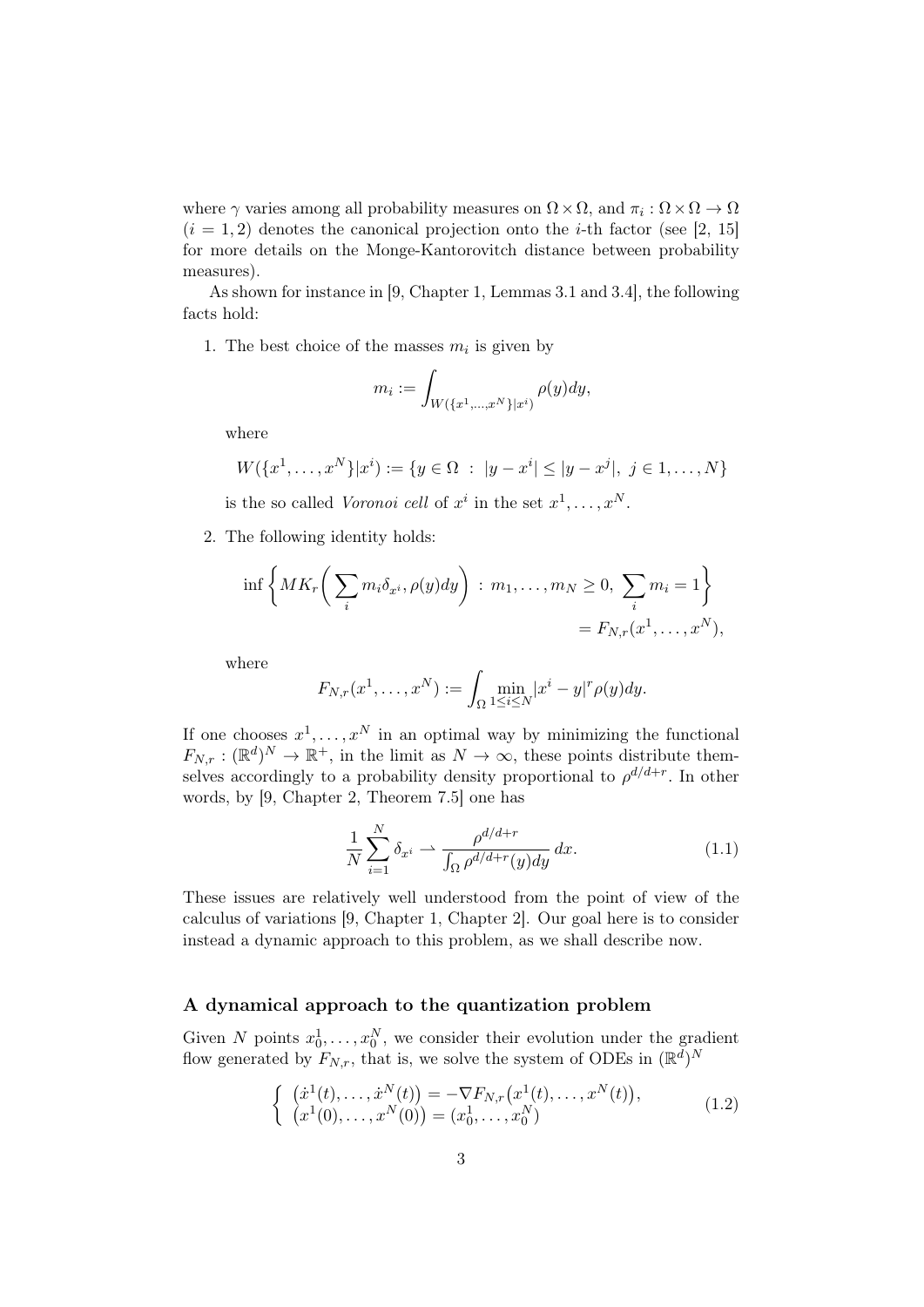As usual in gradient flow theory, as  $t \to \infty$  one expects that the points  $(x^1(t),...,x^N(t))$  converge to a minimizer  $(\bar{x}^1,...,\bar{x}^N)$  of  $F_{N,r}$ . Hence (in view of (1.1)) the empirical measure

$$
\frac{1}{N}\sum_{i=1}^N \delta_{\bar{x}^i}
$$

is expected to converge to

$$
\frac{\rho^{d/d+r}}{\int_{\Omega} \rho^{d/d+r}(y) dy} dx
$$

as  $N \to \infty$ .

We now seek to pass to the limit in the ODE above as  $N \to \infty$ . For this, we take a set of reference points  $(\hat{x}^1, \ldots, \hat{x}^N)$  and we parameterize a general family of N points  $x^i$  as the image of  $\hat{x}^i$  via a smooth map  $X : \mathbb{R}^d \to \mathbb{R}^d$ , that is

$$
x^i = X(\hat{x}^i).
$$

In this way, the function  $F_{N,r}(x^1,\ldots,x^N)$  can be rewritten in terms of the map  $X$  and (a suitable renormalization of it) should converge to a functional  $\mathcal{F}[X]$ . Hence, we expect that the evolution of  $x^{i}(t)$  for N large is wellapproximated by the  $L^2$ -gradient flow of  $\mathcal{F}$ .

Although this formal argument may look convincing, already the 1 dimensional case is nontrivial, and will be studied in detail in the present paper. The higher dimensional case is much harder. For one thing, even in space dimension 2, there is no obvious analogue of the functional  $\mathcal{F}[X]$  in the continuous limit. The present paper is focussed on the 1 dimensional setting, and the higher dimensional case is left for future work.

### The 1D case

With no loss of generality we take  $\Omega$  to be the open interval  $(0, 1)$  and we consider  $\rho$  a smooth probability density on  $\Omega$ . In order to obtain a continuous version of the functional

$$
F_{N,r}(x^1,\ldots,x^N) = \int_0^1 \min_{1 \le i \le N} |x^i - y|^r \rho(y) \, dy,
$$

with  $0 \leq x^1 \leq \ldots \leq x^N \leq 1$ , assume that

$$
x^{i} = X\left(\frac{i-1/2}{N}\right), \qquad i = 1, \dots, N
$$

with  $X : [0,1] \rightarrow [0,1]$  a smooth non-decreasing map such that  $X(0) = 0$ and  $X(1) = 1$ . Then, as explained in Appendix A,

$$
N^r F_{N,r}(x^1, \dots, x^N) \longrightarrow C_r \int_0^1 \rho(X(\theta)) |\partial_{\theta} X(\theta)|^{r+1} d\theta := \mathcal{F}[X]
$$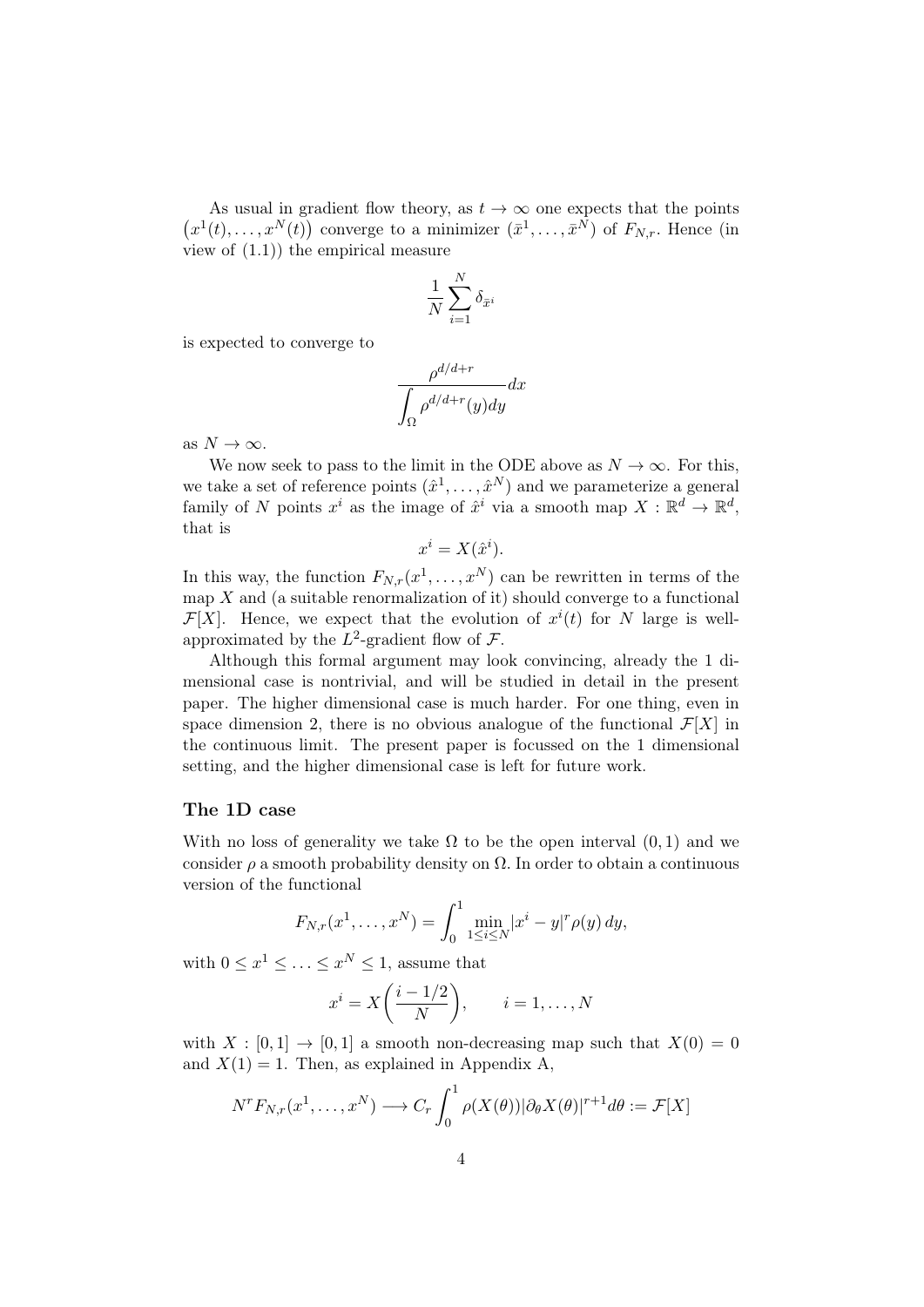as  $N \to \infty$ , where  $C_r := \frac{1}{2^r(r+1)}$ .

By a standard computation [6] we obtain the gradient flow PDE for  $\mathcal F$ for the  $L^2$ -metric,

$$
\partial_t X(t,\theta) = C_r \Big( (r+1) \partial_\theta \big( \rho(X(t,\theta)) | \partial_\theta X(t,\theta) |^{r-1} \partial_\theta X(t,\theta) \big) - \rho'(X(t,\theta)) | \partial_\theta X(t,\theta) |^{r+1} \Big), \quad (1.3)
$$

completed with the Dirichlet boundary condition

$$
X(t,0) = 0, \qquad X(t,1) = 1. \tag{1.4}
$$

Let us notice that, in the particular case  $\rho \equiv 1, (1.3)$  becomes a *p*-Laplacian equation

$$
\partial_t X = C_r(r+1)\partial_\theta(|\partial_\theta X|^{r-1}\partial_\theta X)
$$

with  $p - 1 = r$  (see [5, 13] and references therein for a general treatment of this class of equations).

## From the Lagrangian to the Eulerian setting

Equation (1.3) provides a Lagrangian description of the evolution of our system of particles in the limit  $N \to \infty$ . We can also study the Eulerian picture for the gradient flow PDE. If we denote by  $f(t, x)$  the image of the Lebesgue measure through the map  $X$ , i.e.

$$
f(t, x)dx = X(t, \theta)_{\#}d\theta,
$$

then the PDE satisfied by  $f$  takes the form  $<sup>1</sup>$ </sup>

$$
\partial_t f(t,x) = -rC_r \partial_x \left( f(t,x) \partial_x \left( \frac{\rho(x)}{f(t,x)^{r+1}} \right) \right),\tag{1.5}
$$

with periodic boundary conditions, and we expect the following long time behavior

$$
f(t,x) \longrightarrow \frac{\rho^{1/(r+1)}(x)}{\int_0^1 \rho(y)^{1/(r+1)} dy}
$$
 as  $t \to \infty$ .

Notice that if  $\rho \equiv 1$ , (1.5) becomes

$$
\partial_t f = -C_r(r+1)\partial_x^2(f^{-r}),
$$

which is an equation of very fast diffusion type [4, 13, 14]. It is interesting to point out that the above equation set on the whole space  $\mathbb R$  or with zero

<sup>&</sup>lt;sup>1</sup>Indeed since  $\partial_t X = b(t, X)$  with  $b(t, y) := C_r r\left(\frac{\rho(y)}{f(t, y)^{r+1}}\right)$  (this follows by a direct computation starting from (1.3)), the function  $f \equiv f(t, x)$  solves the continuity equation  $\partial_t f(t, x) + \text{div}(b(t, x) f(t, x)) = 0$ , as shown for instance in [1].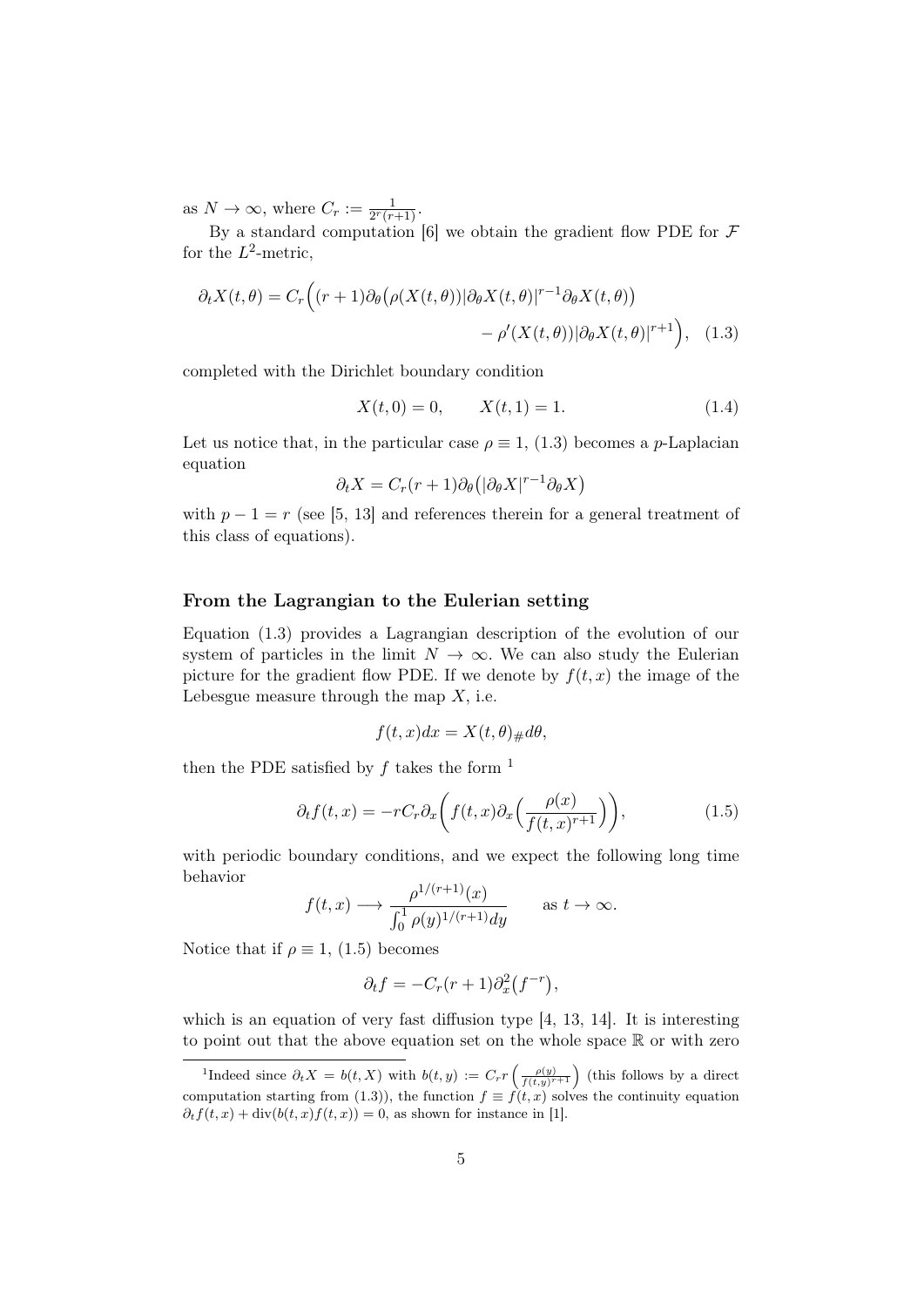Dirichlet boundary conditions has no solutions, since all the mass instantaneously disappear [12, Theorem 3.1]. It is therefore crucial that in our setting the equation has periodic boundary conditions. In particular, as we shall see, our equation satisfies a comparison principle (see Lemma 2.1).

## Assumptions on  $\rho$  and convexity of the functionals

Notice that our heuristic arguments in the previous section were based on the assumption that both the gradient flows of  $F_{N,2}$  and of  $\mathcal F$  converge to a minimizer as  $t \to \infty$ . Of course this is true if  $F_{N,2}$  and F are convex [2]. Actually, notice that we are trying to show that the limits as  $N \to \infty$ and  $t \to \infty$  commute, and for this we need to prove that the discrete and the continuous gradient flows remain close in the  $L^2$  sense, uniformly with respect to t. Therefore, the convexity of  $\mathcal F$  and  $F_{N,2}$  seems to be a very natural issue for the validity of our gradient flow strategy.

As shown in Appendix B, for the hessian of  $\mathcal F$  to be nonnegative at "points"  $X$  which are Lipschitz and uniformly monotone, one has to assume  $\rho$  to be sufficiently close to a constant in  $C^2$ . We shall therefore adopt this condition on  $\rho$ .

Whether this condition on  $\rho$  ensures that  $F_{N,2}$  is also convex is left undecided. Nevertheless we are able to prove that the discrete flow and the continuous one remain close by a combination of arguments including the maximum principle and  $L^2$ -stability (see Section 4).

#### Statement of the results

In order to simplify our presentation, in the whole paper we shall focus only on the case  $r = 2$ . Indeed, this has the main advantage of simplifying some of the computations allowing us to highlight the main ideas. As will be clear from the sequel, this case already incorporates all the main features and difficulties of the problem, and this specific choice does not play any essential role.

As we mentioned in the previous section, the properties of  $\rho$  are crucial in the proofs. Notice also that  $(1.3)$  is of p-laplacian type, which is a degenerate parabolic equation. In order to avoid degeneracy, it is necessary for the solution to be an increasing function of  $\theta$ . For this reason, we assume this on the initial datum and prove that this monotonicity is preserved along the flow.

It is worth noticing that the monotonicity estimate at the discrete level says that if  $x^{i+1}(0) - x^{i}(0) \approx \frac{1}{\lambda}$  $\frac{1}{N}$  for all *i*, this property is preserved in time (up to multiplicative constants). In particular the points  $\{x^{i}(t)\}_{i=1,\dots,N}$  can never collide.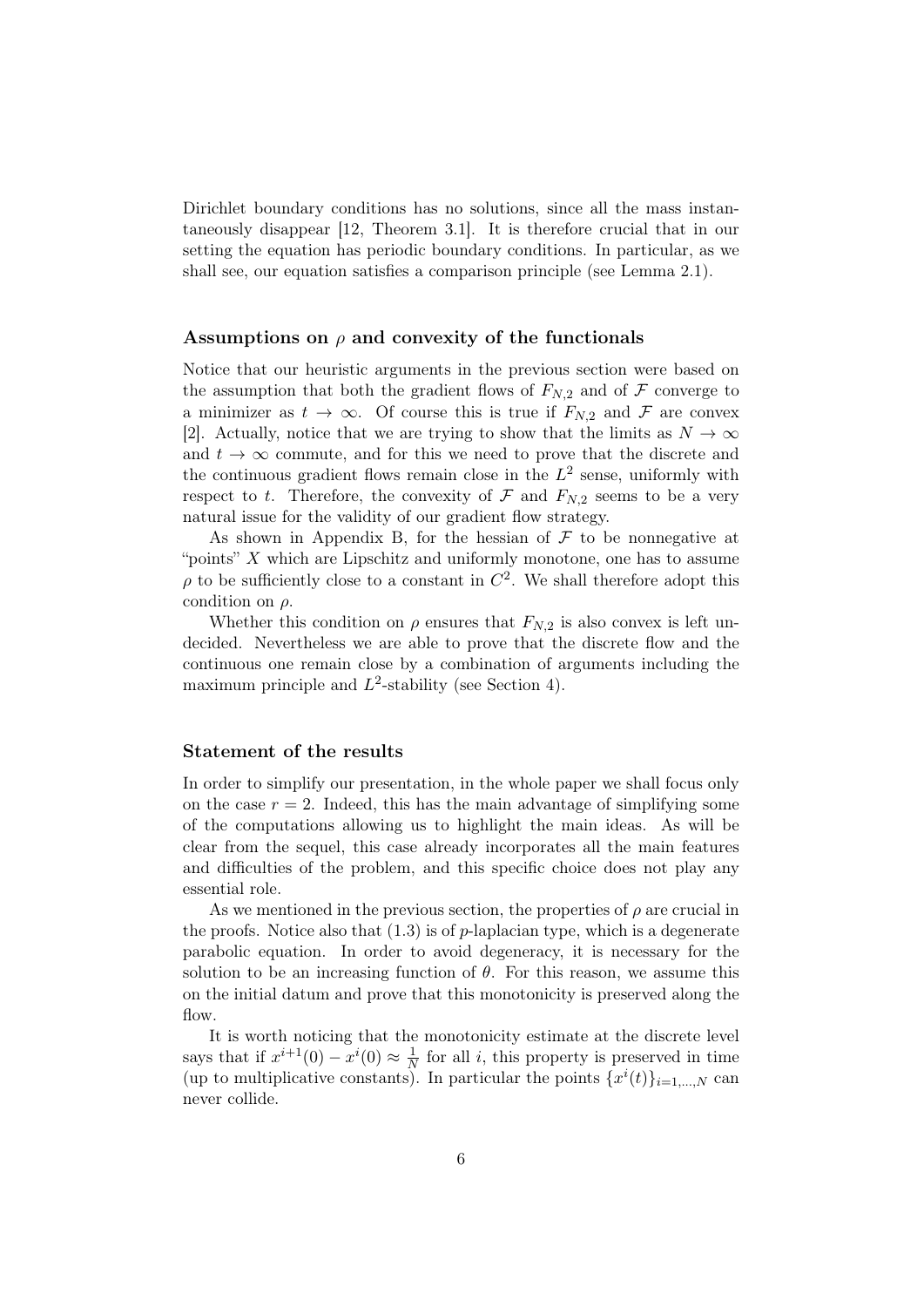Our main result shows that, under the two above mentioned assumptions (that is,  $\rho$  is close to a constant in  $C^2$  and the initial datum is smooth and increasing) the discrete and the continuous gradient flows remain uniformly close in  $L^2$  for all times. Notice however that the results in the case  $\rho \equiv 1$  and  $\rho \neq 1$  are quite different. Indeed, when  $\rho \equiv 1$  the equation (1.3) depends on  $\partial_{\theta}X$  and  $\partial_{\theta\theta}X$ , but not on X itself. This fact plays a role in several places, both for showing the monotonicity of solutions (in particular for the discrete case) and in the convergence estimate. In particular, while in the case  $\rho \equiv 1$ we obtain convergence of the discrete flow to the continuous one for all initial data, the case  $\rho \neq 1$  requires an additional assumption at time 0 (see (1.6)).

One further comment concerns the time scaling: notice that, in order to obtain a nontrivial limit of our functional  $F_{N,r}$ , we needed to rescale them by  $1/N^r$ . In addition to this, since we want to compare gradient flows, we have to take into account that the Euclidean metric in  $\mathbb{R}^N$  has to be rescaled by a factor  $1/N$  to be compared with the  $L^2$  norm.<sup>2</sup> Hence, to compare the discrete and the continuous gradient flows, we need to rescale the former in time by a factor  $N^{r+1}$ .

We now state our convergence results, first when  $\rho \equiv 1$  and then for the general case. It is worth to point out that the best way to approximate the uniform measure on  $[0, 1]$  with the sum of N Dirac masses it to put masses of size  $1/N$  centered at points  $(i - 1/2)/N$  and

$$
MK_1\left(\frac{1}{N}\sum_{i=1}^N \delta_{(i-1/2)/N}, d\theta\right) = \frac{1}{4N}
$$

(see the computation in the proof of Theorem 3.6). Hence the result in our next theorem shows that the gradient flow approach provides, for N and t large, the best approximation rate.

**Theorem 1.1.** Let  $\rho \equiv 1$ ,  $(x^1(t), \ldots, x^N(t))$  the gradient flow of  $F_{N,2}$ , and  $X(t)$  the gradient flow of F starting from  $X_0$ . Assume that  $X_0 \in C^{4,\alpha}([0,1])$ and that there exist positive constants  $c_0, C_0$  such that

$$
\frac{c_0}{N} \le \bar{x}^i(0) - \bar{x}^{i-1}(0) \le \frac{C_0}{N}, \text{ and } c_0 \le \partial_\theta X_0 \le C_0.
$$

 $Define \,\,\, X^i(t) \,\,\, := \,\,\, X\left(t, \frac{i-1/2}{N}\right), \,\,\, \bar{x}^i(t) \,\,\, := \,\,\, x^i(N^3t), \,\,\, and \,\,\, \mu^N_t \,\,\, := \,\, \frac{1}{N}\sum_i \delta_{x^i(t)}$ Then there exist two constants  $c', C' > 0$ , depending only on  $c_0, C_0$ , and

$$
X(\theta) := x^i, \quad Y(\theta) := y^i, \qquad \forall \theta \in \left(\frac{i-1}{N}, \frac{i}{N}\right).
$$

Then  $|\bar{x}-\bar{y}|^2 = \sum_{i=1}^N |x^i - y^i|^2$  while  $||X-Y||^2_{L^2} = \frac{1}{N} \sum_{i=1}^N |x^i - y^i|^2$ .

<sup>&</sup>lt;sup>2</sup>Let  $\bar{x} := (x^1, \ldots, x^N), \bar{y} := (y^1, \ldots, y^N) \in \mathbb{R}^N$ , and embed these points into  $L^2([0, 1])$ by defining the functions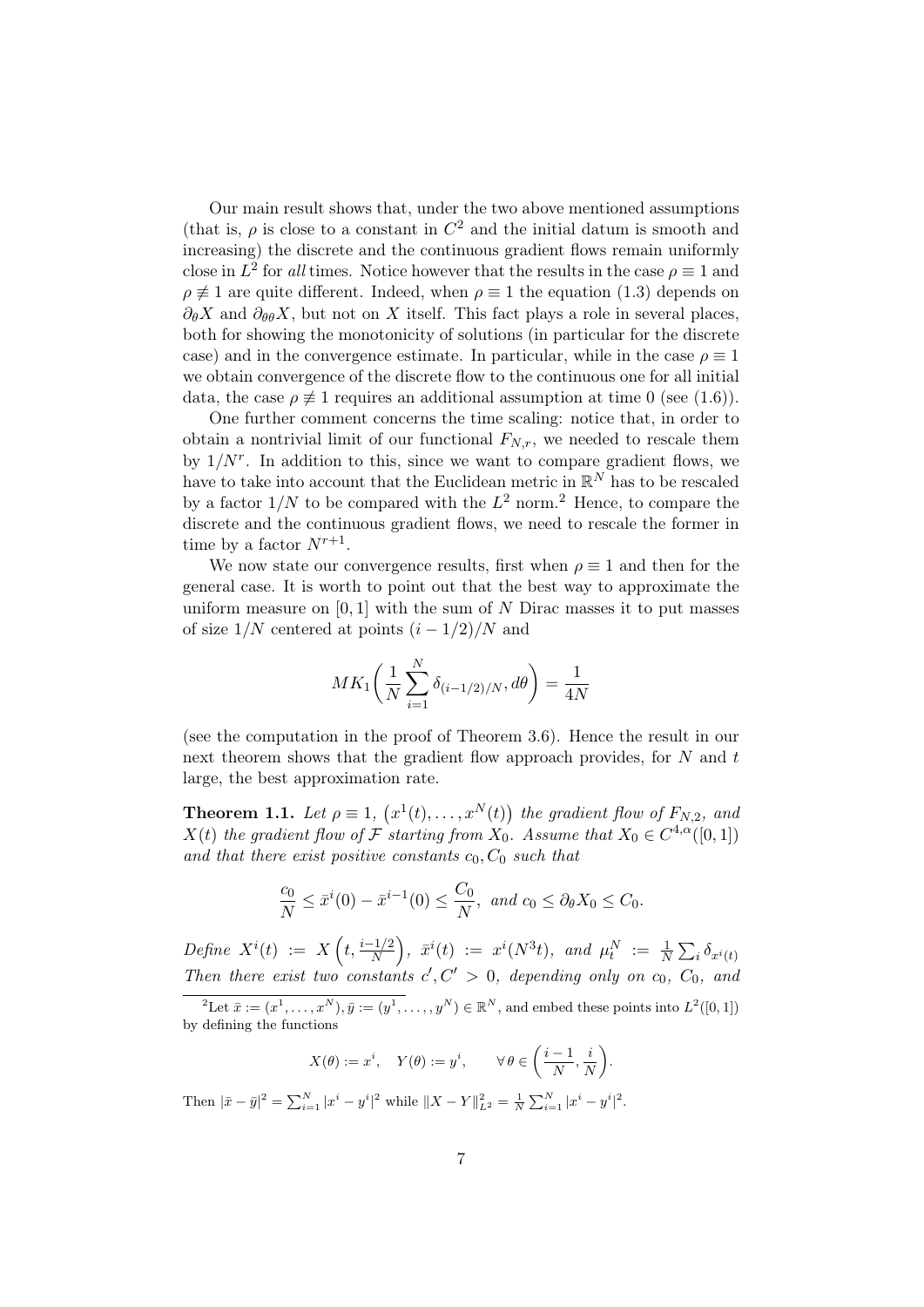$||X_0||_{C^{4,\alpha}([0,1])}$ , such that, for all  $t \geq 0$ ,

$$
\frac{1}{N} \sum_{i=1}^{N} (\bar{x}^i(t) - X^i(t))^2 \le e^{-c't} \frac{1}{N} \sum_{i=1}^{N} (\bar{x}^i(0) - X^i(0))^2 + \frac{C'}{N^4}
$$

and

$$
MK_1(\mu_t^N, d\theta) \le \frac{1}{4N} + C' e^{-c't/N^3} + \frac{C'}{N^2}.
$$

In particular

$$
MK_1(\mu_t^N, d\theta) \le \frac{1}{4N} + \frac{2C'}{N^2} \qquad \forall \, t \ge \frac{2N^3 \log N}{c'}.
$$

**Theorem 1.2.** Let  $(x^1(t),...,x^N(t))$  be the gradient flow of  $F_{N,2}$ , and  $X(t)$ the gradient flow of F starting from  $X_0$ . Assume that  $X_0 \in C^{4,\alpha}([0,1])$  for some  $\alpha > 0$  and that there exist two positive constants  $c_0, C_0$  such that

$$
\frac{c_0}{N} \le x^i(0) - x^{i-1}(0) \le \frac{C_0}{N}, \text{ and } c_0 \le \partial_\theta X_0 \le C_0.
$$

Define  $X^i(t) := X\left(t, \frac{i-1/2}{N}\right)$ ,  $\bar{x}^i(t) := x^i(N^3t)$ , and  $\mu_t^N := \frac{1}{N} \sum_i \delta_{x^i(t)}$ , and assume that  $\rho : [0,1] \to (0,\infty)$  is a periodic probability density of class  $C^{3,\alpha}$ with  $\|\rho'\|_{\infty} + \|\rho''\|_{\infty} \leq \bar{\varepsilon}$  and that

$$
|X^{i}(0) - x^{i}(0)| \leq \frac{\bar{C}}{N^{2}} \qquad \forall i = 1, ..., N.
$$
 (1.6)

for some positive constants  $\bar{\varepsilon}, \bar{C}$ . Then there exist two constants  $c', C' >$ 0, depending only on  $c_0$ ,  $C_0$ ,  $\|\rho\|_{C^{3,\alpha}([0,1])}$  and  $\|X_0\|_{C^{4,\alpha}([0,1])}$ , such that the following holds: if  $\bar{\varepsilon}$  is small enough (in terms of  $c_0$ ,  $C_0$ , and  $\bar{C}$ ) we have

$$
\frac{1}{N} \sum_{i=1}^{N} \left( \bar{x}^i(t) - X^i(t) \right)^2 \le \frac{C'}{N^4} \quad \text{for all } t \ge 0
$$

and

$$
MK_1(\mu_t^N, \gamma \rho^{1/3} d\theta) \le C' e^{-c't/N^3} + \frac{C'}{N} \qquad \text{for all } t \ge 0,
$$

where

$$
\frac{1}{\gamma} := \int_0^1 \rho(\theta)^{1/3} d\theta.
$$

In particular

$$
MK_1(\mu_t^N, \gamma \rho^{1/3} d\theta) \le \frac{C'}{N} \quad \text{for all } t \ge \frac{N^3 \log N}{c'}.
$$

As a consequence of our results, under the assumption that  $\rho$  is  $C^2$  close to 1 we obtain a quantitative version of the results in [9]: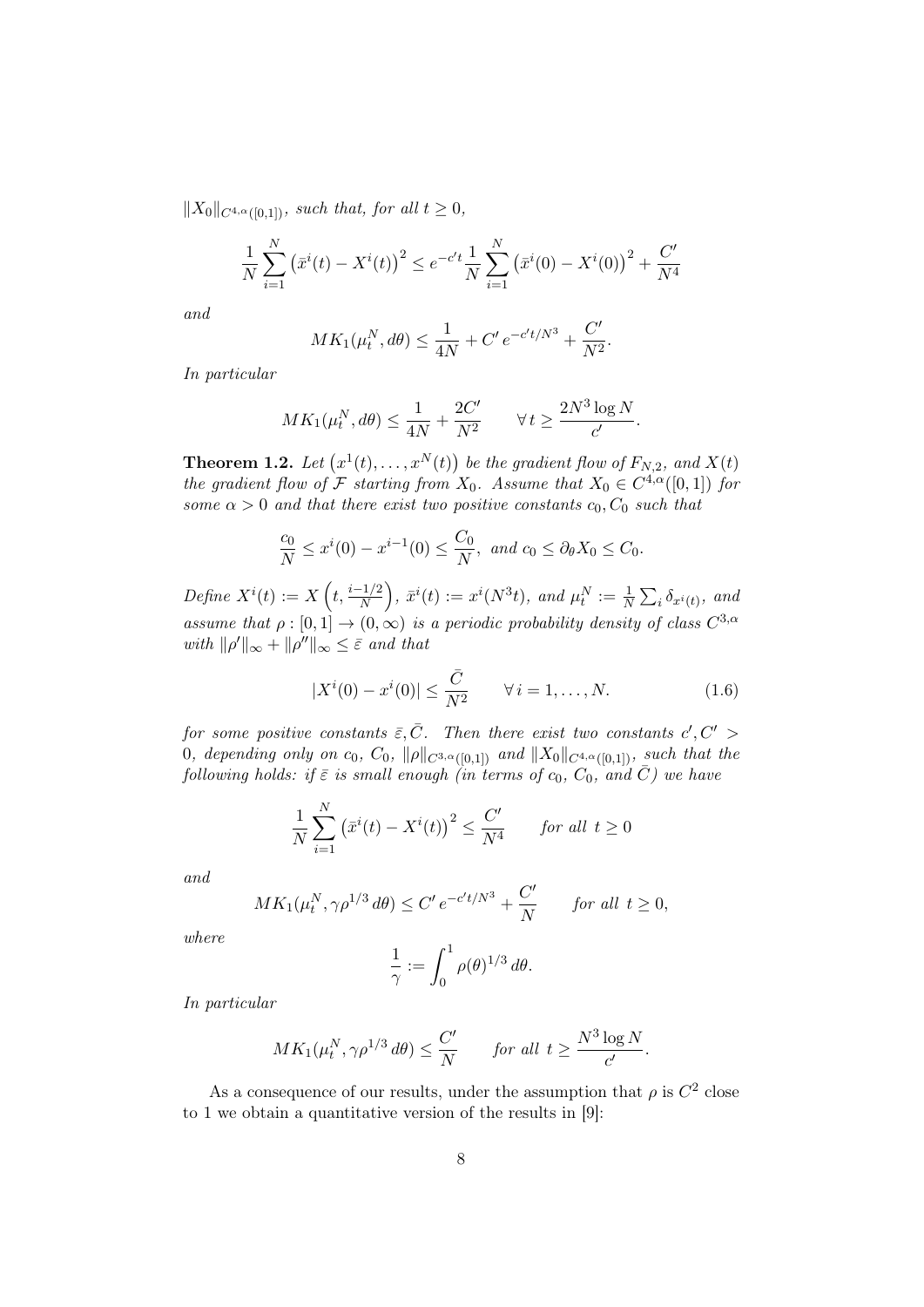**Corollary 1.3.** There exist two constants  $\bar{\varepsilon} > 0$  and  $C > 0$  such that the following holds: assume that  $\|\rho'\|_{\infty} + \|\rho''\|_{\infty} \leq \bar{\varepsilon}$ , and let  $(x^1, \ldots, x^N)$  be a minimizer of  $F_{N,2}$ . Then

$$
MK_1(\mu^N, \gamma \rho^{1/3} d\theta) \le \frac{C}{N}
$$

where

$$
\mu^N:=\frac{1}{N}\sum_i \delta_{x^i}
$$

and

$$
\frac{1}{\gamma} := \int_0^1 \rho(\theta)^{1/3} d\theta.
$$

The paper is structured as follows: in the next section we collect several preliminary results both on the discrete and the continuous gradient flow. Then, we prove the convergence result first in the case  $\rho \equiv 1$ , and finally in the case  $\|\rho - 1\|_{C^2([0,1])} \ll 1.$ 

In the whole paper we assume that  $0 < \lambda \leq \rho \leq 1/\lambda$ .

## 2 Preliminary results

#### 2.1 The discrete gradient flow

We begin by computing the discrete gradient flow: as shown in the appendix, given points  $0 \leq x^1 \leq \ldots \leq x^N \leq 1$ , one has

$$
F_{N,r}(x^1, \dots, x^N) = \sum_{i=1}^N \int_{x^{i-1/2}}^{x^{i+1/2}} |y - x^i|^r \rho(y) dy
$$

where

$$
x^{i+1/2} := \frac{x^i + x^{i+1}}{2} \qquad \forall \, i = 2, \dots, N-1,
$$

while we set  $x^{1/2} := 0$  and  $x^{N+1/2} := 1$ . Then, a direct computation gives

$$
\frac{\partial F_{N,2}}{\partial x^i}(x^1,\ldots,x^N) = -2 \int_{x^{i-1/2}}^{x^{i+1/2}} (y-x^i)\rho(y)dy.
$$
 (2.1)

Moreover, assuming that  $\rho$  is at least of class  $C^0$  it is easy to check that  $\nabla F_{N,2}$  is bounded and continuously differentiable, hence  $F_{N,2}$  is of class  $C^2$ . Thus the gradient flow of  $F_{N,2}$  is unique and exists globally for all  $t \geq 0$  by the Cauchy-Lipschitz Theorem for ODEs.

#### 2.2 The continuous gradient flow

In order to construct a solution to the continuous gradient flow (2.3) we start from the Eulerian description that we look as a PDE on [0, 1] with periodic boundary conditions.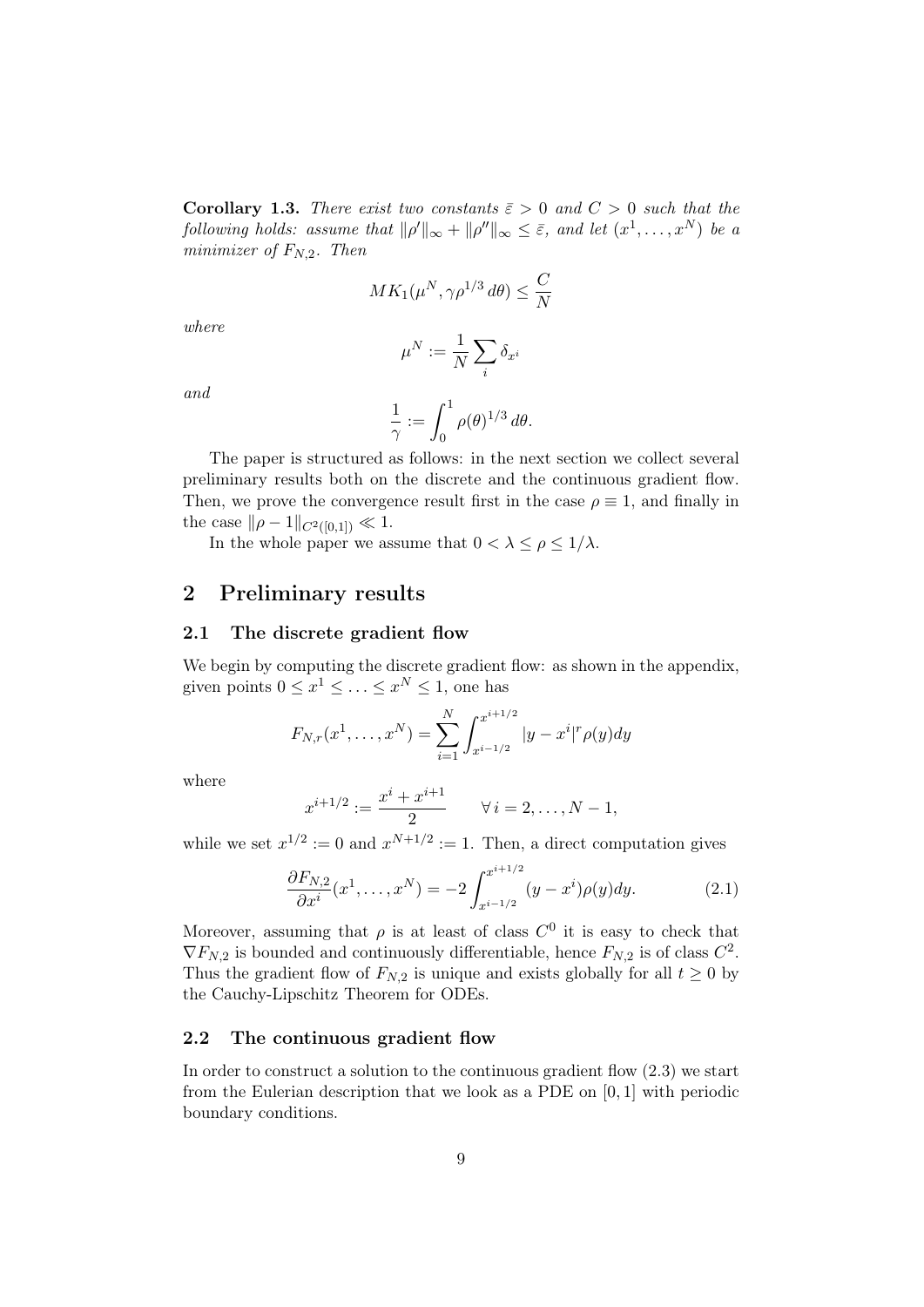#### 2.2.1 The Eulerian flow

Recall that by assumption  $\lambda \leq \rho \leq 1/\lambda$  for some  $\lambda > 0$ . Given  $f(t, x)$  a solution of (1.5), we set

$$
m(x) := \rho(x)^{1/3},
$$
  $u(t,x) := \frac{f(t,x)}{m(x)}.$ 

With these new unknowns (1.5) becomes

$$
\partial_t u = -\frac{1}{4m(x)} \partial_x \left( m(x) \partial_x \left( \frac{1}{u^2} \right) \right) \qquad \text{on } [0, \infty) \times [0, 1] \tag{2.2}
$$

with periodic boundary conditions. The advantage of this form is double: first of all, the above PDE enjoys a comparison principle; secondly, constants are solutions. Since for our purposes, only comparison with constants is necessary, we will just show that.

**Lemma 2.1.** Let u be a nonnegative solution of  $(2.2)$  and c be a positive constant. Then both

$$
t \mapsto \int_0^1 (u-c)_- dx
$$
 and  $t \mapsto \int_0^1 (u-c)_+ dx$ 

are nonincreasing functions.

Proof. We show just the first statement (the other being analogous).

Since constants are solutions of (2.2), it holds

$$
\partial_t (u - c) = -\frac{1}{4m} \partial_x \left( m \partial_x \left( \frac{1}{u^2} - \frac{1}{c^2} \right) \right).
$$

We now multiply the above equation by  $-m \phi_{\varepsilon} \left( \frac{1}{u^2} - \frac{1}{c^2} \right)$  $(\frac{1}{c^2})$ , with  $\phi_{\varepsilon}$  a smooth approximation the indicator function of  $\mathbb{R}_+$  satisfying  $\phi'_\varepsilon \geq 0$ . Integrating by parts we get

$$
\frac{d}{dt} \int_0^1 \Psi_{\varepsilon}(u-c) dx = -\int_0^1 \phi_{\varepsilon} \left(\frac{1}{u^2} - \frac{1}{c^2}\right) \partial_t(u-c) m dx
$$
  
=  $-\frac{1}{4} \int_0^1 \left| \partial_x \left(\frac{1}{u^2} - \frac{1}{c^2}\right) \right|^2 \phi'_{\varepsilon} \left(\frac{1}{u^2} - \frac{1}{c^2}\right) m dx \le 0,$ 

where we have set

$$
\Psi_{\varepsilon}(s) := -\int_0^s \phi_{\varepsilon}\left(\frac{1}{(\sigma+c)^2} - \frac{1}{c^2}\right) d\sigma.
$$

Letting  $\varepsilon \to 0$  we see that  $\Psi_{\varepsilon}(s) \to s_{-}$ , hence

$$
\frac{d}{dt} \int_0^1 (u - c) - dx \le 0,
$$

proving the result.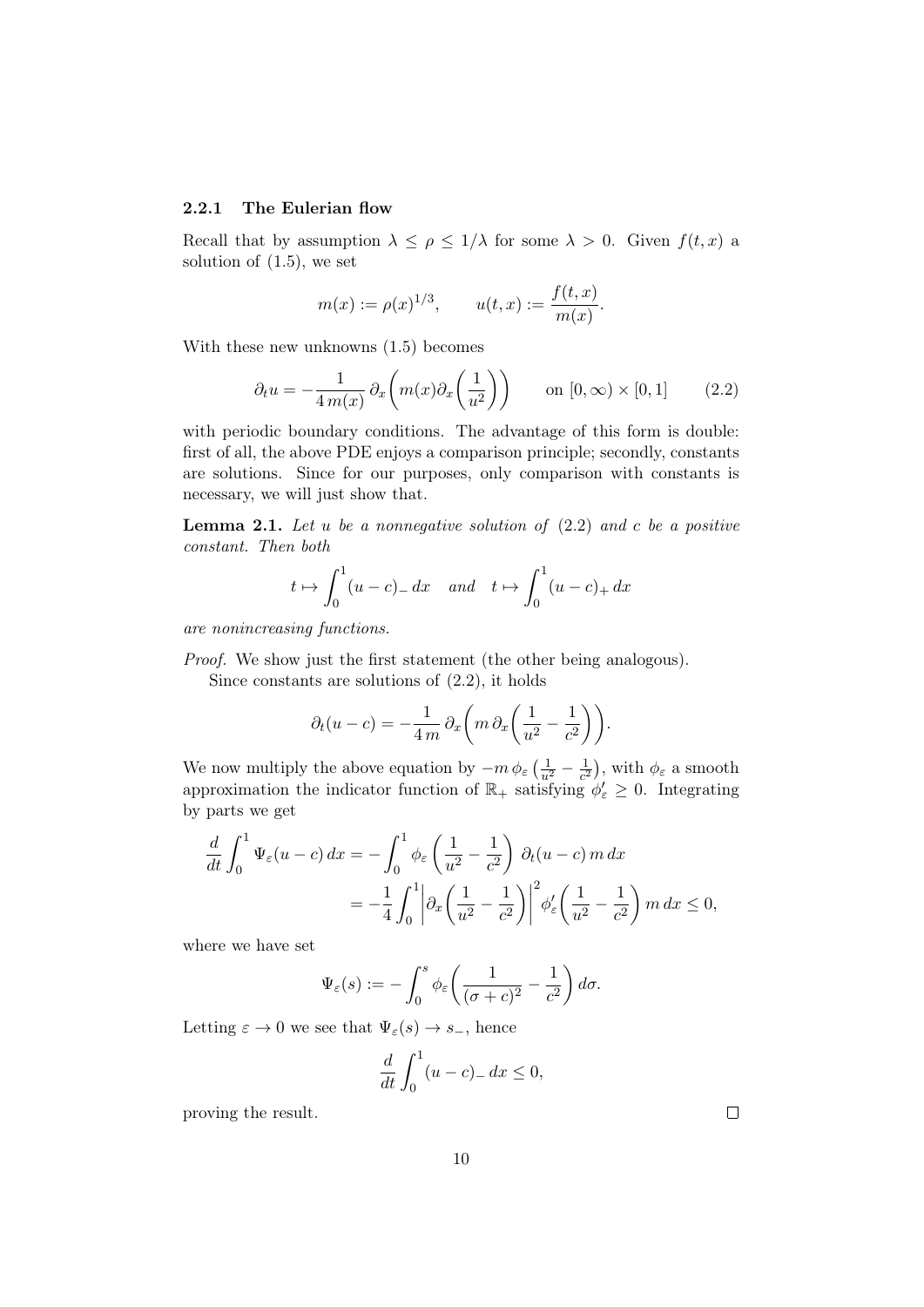Thus, if  $a_0 \le u(0, x) \le A_0$ , then  $a_0 \le u(t, x) \le A_0$  for all  $t \ge 0$ . We now apply this fact to show that if  $f$  is bounded away from zero and infinity at the initial time, then so it is for all positive times. More precisely, recalling that by assumption  $\lambda \leq \rho \leq \frac{1}{\lambda}$  $\frac{1}{\lambda}$ , we have

$$
a_1 \le f(0, x) \le A_1 \quad \Rightarrow \quad \lambda^{1/3} a_1 \le u(0, x) \le \frac{A_1}{\lambda^{1/3}}
$$

$$
\Rightarrow \quad \lambda^{1/3} a_1 \le u(t, x) \le \frac{A_1}{\lambda^{1/3}}
$$

$$
\Rightarrow \quad \lambda^{2/3} a_1 \le f(t, x) \le \frac{A_1}{\lambda^{2/3}} \qquad \forall t \ge 0.
$$

These a priori bounds show that (1.5) is a uniformly parabolic equation. In particular, since  $f$  is uniformly bounded for all times, by parabolic regularity theory (see for instance [10, Theorem 8.12.1], [8, Chapter 3, Section 3, Theorem 7], and [11, Chapters 5, 6]) we conclude that:

**Proposition 2.2.** Let  $\lambda \in (0,1]$ , and assume that  $\rho : [0,1] \rightarrow [\lambda,1/\lambda]$  is periodic and of class  $C^{k,\alpha}$  for some  $k \geq 0$  and  $\alpha \in (0,1)$ . Let  $f(0, \cdot) : [0,1] \rightarrow$ R be a periodic function of class  $C^{k,\alpha}$  satisfying  $0 < a_1 \leq f(0, \cdot) \leq A_1$ , and let f solve (1.5) with periodic boundary conditions. Then

$$
\lambda^{2/3} a_1 \le f(t, x) \le \frac{A_1}{\lambda^{2/3}} \quad \text{for all } t \ge 0,
$$

 $f(0, \cdot)$  is of class  $C^{k,\alpha}$  for all  $t \geq 0$ , and there exists a constant C, depending only on  $\lambda$ ,  $\|\rho\|_{C^{k,\alpha}}$ , k,  $\alpha$ ,  $a_1$ , and  $A_1$ , such that  $\|f(t, \cdot)\|_{C^{k,\alpha}([0,1])} \leq C$  for all  $t\geq 0.$ 

#### 2.2.2 The Lagrangian flow

To obtain now existence and uniqueness for the gradient flow of  $\mathcal{F}$ , we simply define  $X(t)$  for any  $t \geq 0$  as the solution of the ODE (in  $\theta$ )

$$
\begin{cases} \n\partial_{\theta} X(t,\theta) = \frac{1}{f(t,X(t,\theta))} \quad \text{on } [0,1],\\ \nX(t,0) = 0, \n\end{cases} \quad \forall t \ge 0.
$$
\n(2.3)

Notice that the boundary conditions  $X(t, 1) = 1$  is automatically satisfied since

$$
\int_0^{X(t,1)} f(t,x) dx = 1
$$

and  $f(t) > 0$  is a probability on [0, 1]. Also, notice that  $X(t)$  has exactly one derivative more than  $f(t)$ . Hence, by Proposition 2.2 we obtain:

**Proposition 2.3.** Let  $\lambda \in (0,1]$ , and assume that  $\rho : [0,1] \to [\lambda, 1/\lambda]$  is periodic and of class  $C^{k,\alpha}$  for some  $k \geq 0$  and  $\alpha \in (0,1)$ . Let  $X(0, \cdot)$  satisfy  $0 <$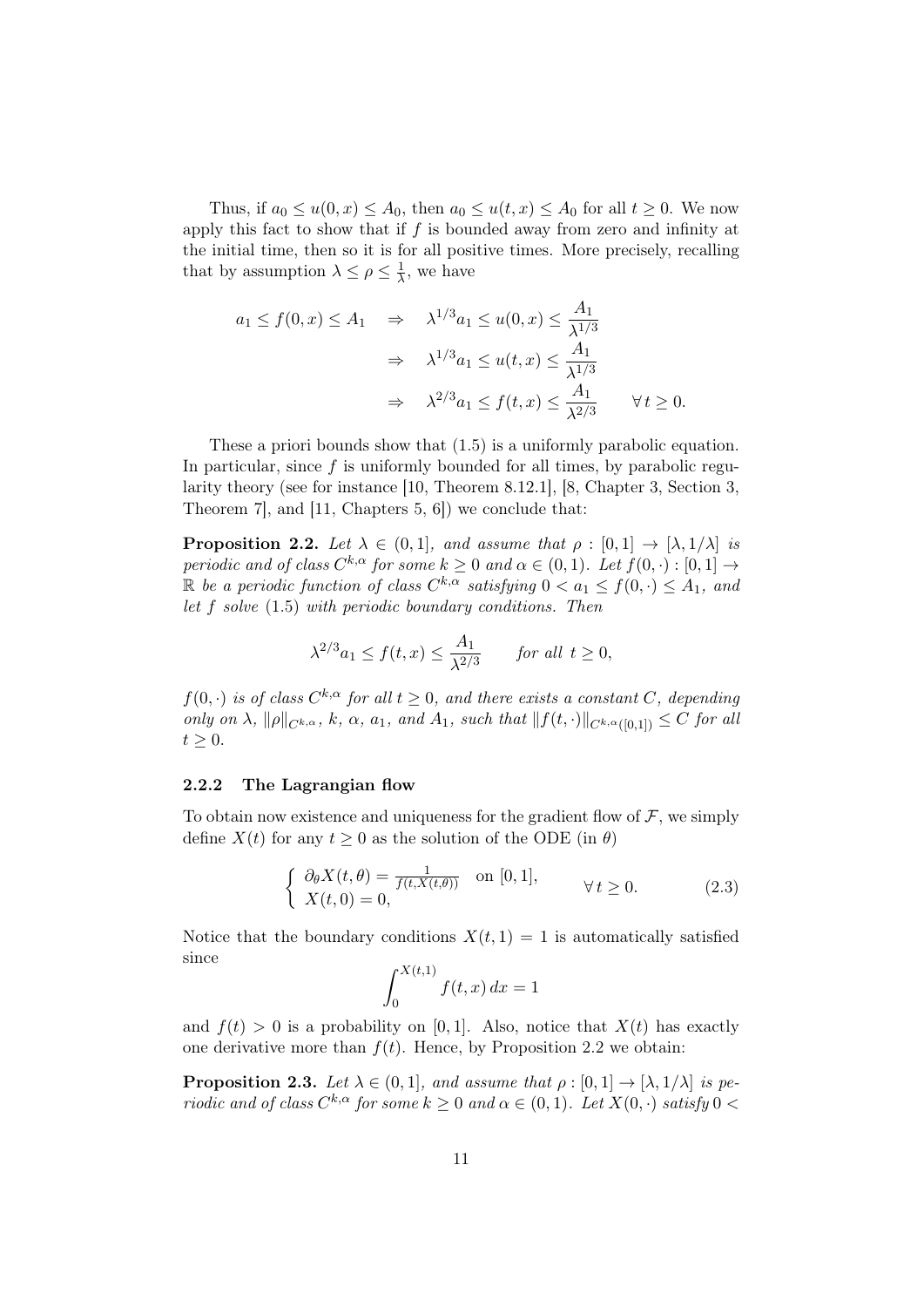$a_1 \leq \partial_{\theta}X(0,\cdot) \leq A_1$ ,  $X(0,0) = 1$ ,  $X(0,1) = 1$ , and  $||X(0,\cdot)||_{C^{k+1,\alpha}([0,1])}$  $\infty$ , and let  $X(t, \cdot)$  solve (1.3)-(1.4). Then

$$
\lambda^{2/3} a_1 \le \partial_\theta X(t, \theta) \le \frac{A_1}{\lambda^{2/3}} \quad \text{for all } t \ge 0,
$$

and there exists a constant C, depending only on  $\lambda$ ,  $\|\rho\|_{C^{k,\alpha}}$ , k,  $\alpha$ ,  $a_1$ , and A<sub>1</sub>, such that  $||X(t, \cdot)||_{C^{k+1, \alpha}([0,1])} \leq C$  for all  $t \geq 0$ .

## 3 The case  $\rho \equiv 1$

As we already mentioned we shall focus only on increasing initial data, and as proved in the previous section this monotonicity is preserved in time, hence  $\partial_{\theta} X \geq 0$ .

We first observe that, in the case  $\rho \equiv 1$ , the equation (1.3) becomes

$$
\partial_t X(t,\theta) = \frac{1}{4} \partial_\theta \left( \partial_\theta X(t,\theta)^2 \right) = \frac{1}{2} \partial_\theta X(t,\theta) \partial_{\theta\theta}^2 X(t,\theta) \tag{3.1}
$$

with Dirichlet boundary conditions  $(1.4)$ .

## 3.1 The  $L^2$  estimate in the continuous case

The following result shows the exponential stability in  $L^2$  of the continuous gradient flows.

**Proposition 3.1.** Let  $X_1, X_2$  be two solutions of (3.1) satisfying (1.4) and

$$
\partial_{\theta} X_i(0,\theta) \ge c > 0, \qquad i = 1, 2. \tag{3.2}
$$

Then

$$
\int_0^1 |X_1(t,\theta) - X_2(t,\theta)|^2 d\theta \le \left(\int_0^1 |X_1(0,\theta) - X_2(0,\theta)|^2 d\theta\right) e^{-4ct}.
$$

Proof. We first recall that the monotonicity condition (3.2) is preserved in time (apply Proposition 2.3 with  $\lambda = 1$ ). Then, since  $X_2 - X_1$  vanishes at the boundary, one has

$$
\frac{d}{dt} \int_0^1 |X_1 - X_2|^2 d\theta = \int_0^1 (X_1 - X_2) (\partial_\theta (\partial_\theta X_1^2) - \partial_\theta (\partial_\theta X_2^2)) d\theta
$$
  
\n
$$
= -\int_0^1 (\partial_\theta X_1 - \partial_\theta X_2) (\partial_\theta X_1^2 - \partial_\theta X_2^2) d\theta
$$
  
\n
$$
= -\int_0^1 (\partial_\theta X_1 - \partial_\theta X_2)^2 (\partial_\theta X_1 + \partial_\theta X_2) d\theta.
$$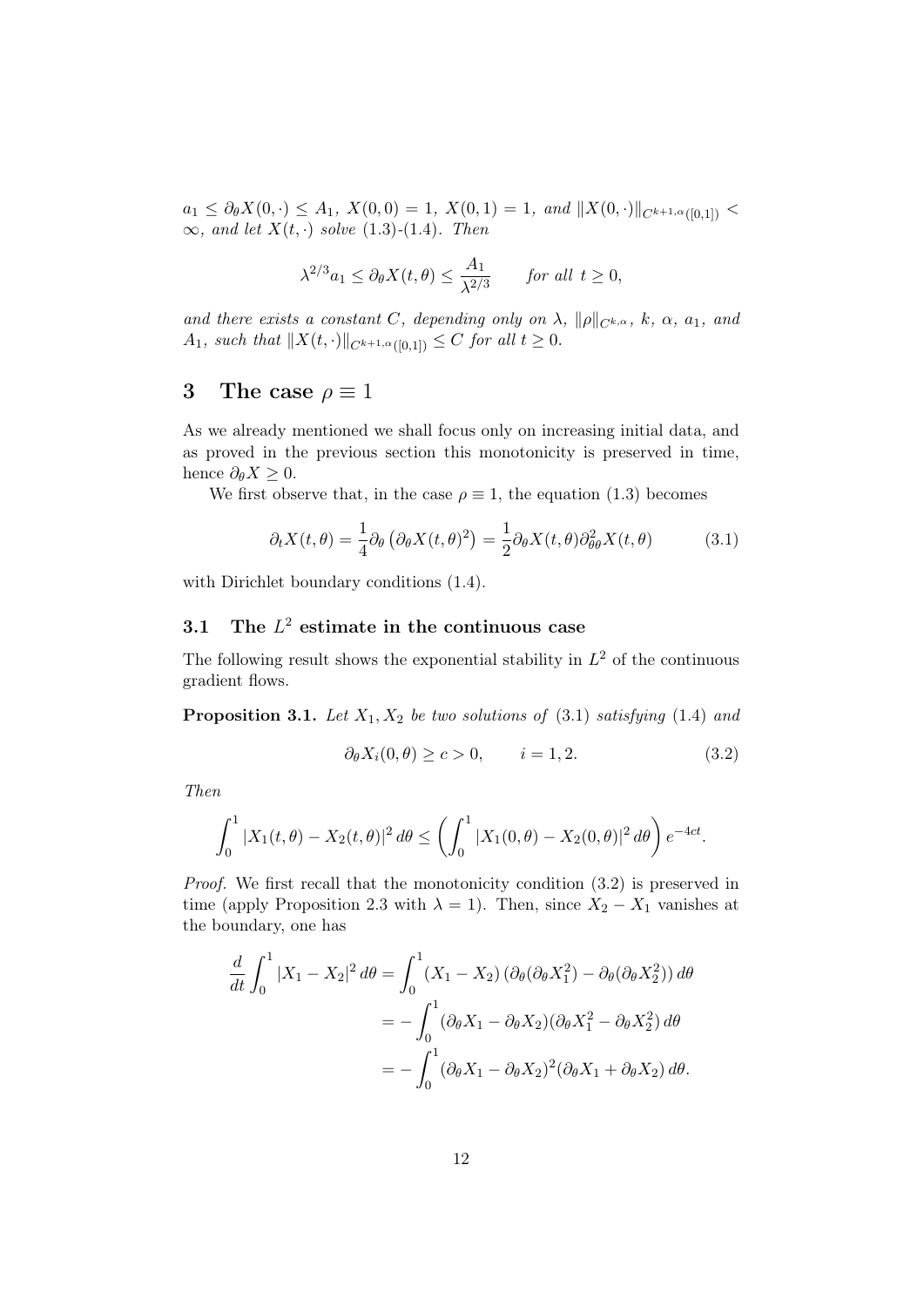Using the monotonicity condition  $\partial_{\theta} X_i \geq c$  and the Poincaré inequality on [0, 1] (see for instance Lemma 3.5 and let  $N \to \infty$ ), we get

$$
-\int_0^1 (\partial_\theta X_1 - \partial_\theta X_2)^2 (\partial_\theta X_1 + \partial_\theta X_2) d\theta \le -2c \int_0^1 (\partial_\theta X_1 - \partial_\theta X_2)^2 d\theta
$$
  

$$
\le -4c \int_0^1 (X_1 - X_2)^2 d\theta
$$

so that

$$
\frac{d}{dt}\left(e^{4ct}\int_0^1 |X_1 - X_2|^2(t,\theta)\,d\theta\right) \le 0.
$$

 $\Box$ 

This argument shows that, if at time zero  $X_1(0, \theta) = X_2(0, \theta)$  for a.e.  $\theta \in (0,1)$ , in particular  $X_1(t, \theta) = X_2(t, \theta)$  for a.e.  $\theta \in (0,1)$ , for all  $t \geq$ 0. Moreover if  $X_1(0, \theta) - X_2(0, \theta)$  is small in  $L^2$  then it remains small in  $L^2$  (continuity with respect to the initial datum), and actually converges to zero exponentially fast. In particular, noticing that  $X(t, \theta) = \theta$  is a solution (corresponding to  $f(t, x) = 1$ ), we deduce that all solutions converge exponentially to it: indeed, choosing  $X_2(t, \theta) = \theta$  and assuming  $c \leq 1$  we have

$$
\int_0^1 |X(t,\theta) - \theta|^2 d\theta \le \left(\int_0^1 |X(0,\theta) - \theta|^2 d\theta\right) e^{-4ct}.
$$

### 3.2 Convergence of the gradient flows

The functional  $F_{N,2}(x^1,\ldots,x^N)$  with  $\rho \equiv 1$  is given by

$$
F_{N,2}(x^1, \dots, x^N) = \frac{|x^1|^3}{3} + \sum_{i=1}^{N-1} \frac{1}{12} |x^{i+1} - x^i|^3 + \frac{|1 - x^N|^3}{3},\tag{3.3}
$$

hence the defining equation for the gradient flow for  $F_{N,2}$  is

$$
\dot{x}^i = -\frac{\partial F_{N,2}}{\partial x^i} = \frac{1}{4} \left( \left( x^{i+1} - x^i \right)^2 - \left( x^i - x^{i-1} \right)^2 \right) \quad \text{for all } i = 1, ..., N,
$$
\n(3.4)

where by convention  $x^0 := -x^1$  and  $x^{N+1} := 2 - x^N$ .

The former convention comes from the following observation: in order to avoid problems at the boundary, one could symmetrize the configuration of points  $x^1, \ldots, x^N$  with respect to 0 to get N points  $y^1, \ldots, y^N \in [-1, 0]$ satisfying  $y^i := -x^i$ . By identifying  $-1$  with 1, we then get a family of 2N points on the circle where the dynamics is completely equivalent to ours. This means that, by adding  $x^0$  and  $x^{N+1}$  defined as above, we can see  $x^1$  and  $x^N$  as interior points. In the next section we will apply the same observation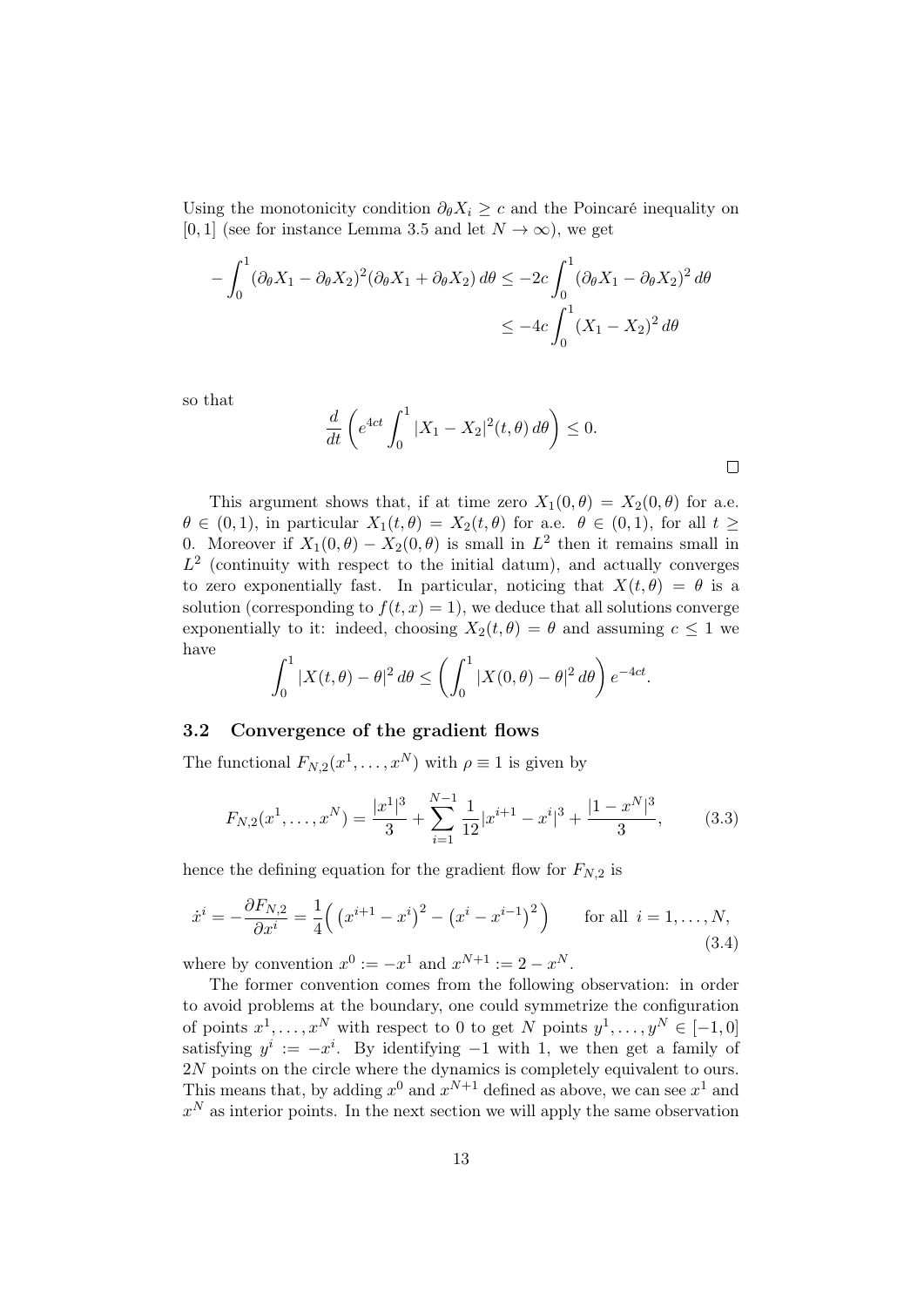symmetrizing also the density  $\rho$  in the way described above.

In order to prove convergence, we want to find an equation for  $X$  evaluated on the grid  $(i - 1/2)N$ .

**Lemma 3.2.** Let  $X(t, \theta)$  be a solution of (3.1)-(1.4) starting from an initial datum  $X_0 \in C^{4,\alpha}([0,1])$  with  $\partial_{\theta}X_0 \geq c_0 > 0$ . Let  $X^i$  be the discretized solution defined at the points  $\left(\frac{i-1}{N}\right)$  $\frac{f(1/2)}{N}, t$ , that is

$$
X^{i}(t) := X\left(\frac{i-1/2}{N}, t\right) \qquad \text{for all } i = 1, \dots, N. \tag{3.5}
$$

Then

$$
\partial_t X^i - N^3 \frac{\partial F_{N,2}}{\partial x^i} (X^1, \dots, X^N) = R^i.
$$

with

$$
|R^{i}(t)| \leq \frac{\hat{C}}{N^{2}} \quad \text{for all } t \geq 0, \text{ for all } i = 1, ..., N,
$$

where  $\hat{C}$  depends only on  $c_0$  and  $||X_0||_{C^{4,\alpha}([0,1])}$ .

*Proof.* As we showed in Proposition 2.3 we have  $\partial_{\theta}X(t, \theta) \geq c > 0$  for all  $t$ , so that the equation  $(3.1)$  remains uniformly parabolic and under our assumptions the solution  $X(t)$  remains of class  $C<sup>4</sup>$  for all times, with

$$
||X(t)||_{C^4}\leq C\qquad \forall\, t\geq 0.
$$

By Taylor's expansion centered at  $\left(\frac{i-1}{N}\right)$  $\frac{(-1/2)}{N}, t$ , one has

$$
X^{i+1} = X^i + \frac{1}{N} \partial_{\theta} X^i + \frac{1}{2N^2} \partial_{\theta \theta} X^i + \frac{1}{6N^3} \partial_{\theta \theta \theta} X^i + O\left(\frac{\|X(t)\|_{C^4}}{N^4}\right),
$$
  

$$
X^{i-1} = X^i - \frac{1}{N} \partial_{\theta} X^i + \frac{1}{2N^2} \partial_{\theta \theta} X^i - \frac{1}{6N^3} \partial_{\theta \theta \theta} X^i + O\left(\frac{\|X(t)\|_{C^4}}{N^4}\right).
$$

Thus, with the convention  $X^0 := -X^1$  and  $X^{N+1} := 2 - X^N$ ,

$$
\partial_t X^i - \frac{N^3}{4} \left( \left( X^{i+1} - X^i \right)^2 - \left( X^i - X^{i-1} \right)^2 \right) =
$$
  

$$
\partial_t X^i - \frac{N^3}{4} \left[ \frac{1}{N} \partial_\theta X^i + \frac{1}{2N^2} \partial_{\theta\theta} X^i + \frac{1}{6N^3} \partial_{\theta\theta\theta} X^i + O\left( \frac{\| X(t) \|_{C^4}}{N^4} \right) \right]^2
$$
  

$$
+ \frac{N^3}{4} \left[ -\frac{1}{N} \partial_\theta X^i + \frac{1}{2N^2} \partial_{\theta\theta} X^i - \frac{1}{6N^3} \partial_{\theta\theta\theta} X^i + O\left( \frac{\| X(t) \|_{C^4}}{N^4} \right) \right]^2,
$$

hence

$$
\partial_t X^i - \frac{N^3}{4} \Big( \left( X^{i+1} - X^i \right)^2 - \left( X^i - X^{i-1} \right)^2 \Big) \n= \partial_t X^i - \frac{1}{2} \partial_\theta X^i \partial_{\theta \theta} X^i + R^i = R^i,
$$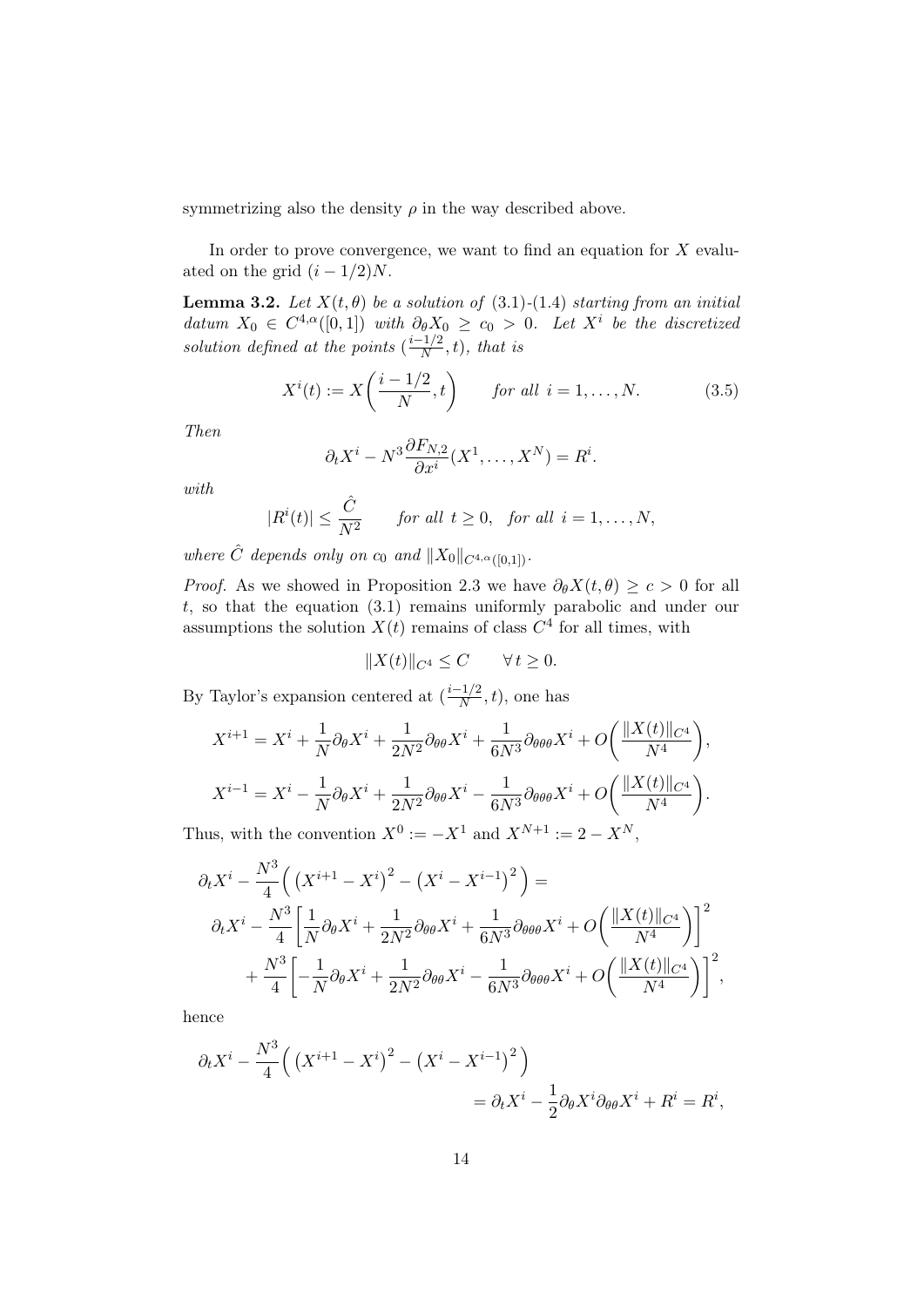with

$$
|R^{i}(t)| \le C \frac{\|X(t)\|_{C^{4}}}{N^{2}} \le \frac{\hat{C}}{N^{2}}.
$$
  

$$
\|X(t)\|_{C^{4}}.
$$

with  $\hat{C} := C \sup_{t \geq 0} ||X(t)||_{C^4}$ .

In order to compare X with  $x^i$  we need to rescale times. More precisely, let us denote with  $\bar{x}^i(t) := x^i(N^3t)$ . Then

$$
\dot{\bar{x}}^i = \frac{N^3}{4} \left( \left( \bar{x}^{i+1} - \bar{x}^i \right)^2 - \left( \bar{x}^i - \bar{x}^{i-1} \right)^2 \right). \tag{3.6}
$$

For simplicity of notation we set

$$
W_X^i := N(X^{i+1} - X^i), \quad Y_X^i := (W_X^i)^2,
$$
  

$$
W_{\bar{x}}^i := N(\bar{x}^{i+1} - \bar{x}^i), \quad Y_{\bar{x}}^i := (W_{\bar{x}}^i)^2,
$$

(recall the convention  $X^0 := -X^1$  and  $X^{N+1} := 2 - X^N$ ). The equation for  $X^i$  can be written as

$$
\partial_t X^i = \frac{N}{4} \left( Y_X^i - Y_X^{i-1} \right) + R^i,
$$

while the equation for  $W_{\bar{x}}^{i}$  (which follows easily from  $(3.6)$ ) is given by

$$
\partial_t W_{\bar{x}}^i = \frac{N^2}{4} \left( (W_{\bar{x}}^{i+1})^2 - 2(W_{\bar{x}}^i)^2 + (W_{\bar{x}}^{i-1})^2 \right). \tag{3.7}
$$

We now prove a discrete monotonicity result:

**Lemma 3.3.** Assume that  $C \geq \partial_{\theta}X(0,\theta) \geq c$  and  $C \geq W_{\bar{x}}^i(0) \geq c$  for all i and  $\theta \in (0,1)$ . Then  $C \geq W_{\bar{x}}^i(t), W_X^i(t) \geq c$  for all  $i = 1, ..., N$ , and all  $t \geq 0$ .

*Proof.* The inequality for  $W_X^i$  follows from the fact that the bound  $C \geq$  $\partial_{\theta}X(0) \geq c$  is propagated in time (see Proposition 2.3 and recall that here  $\lambda = 1$ ).

To prove that  $W_{\bar{x}}^i(t) \geq c > 0$ , it suffices to prove that, for any  $\varepsilon > 0$ small,

$$
W_{\bar{x}}^{i}(t) \ge c - \varepsilon (2 - e^{-t}) := f(t) \quad \forall i, \forall t \ge 0
$$
\n(3.8)

(the bound  $W_{\bar{x}}^{i}(t) \leq C$  being obtained in a is completely analogous manner). Notice that, with this choice,  $f(0) < \min_i W_{\bar{x}}^i(0)$ . Suppose by contradiction that

$$
\min_i W^i_{\bar{x}}(t) \not\geq f(t) \text{ in } \mathbb{R}^+
$$

Then there exist a first time  $t_0$  such that  $W_X^{i_0}(t_0) = f(t_0) \geq 0$  for some  $i_0$ , i.e.,  $f(t) < W_{\bar{x}}^i(t)$  for all  $t \in [0, t_0)$  and all  $i = 1, \ldots, n$ , and  $f(t)$  touches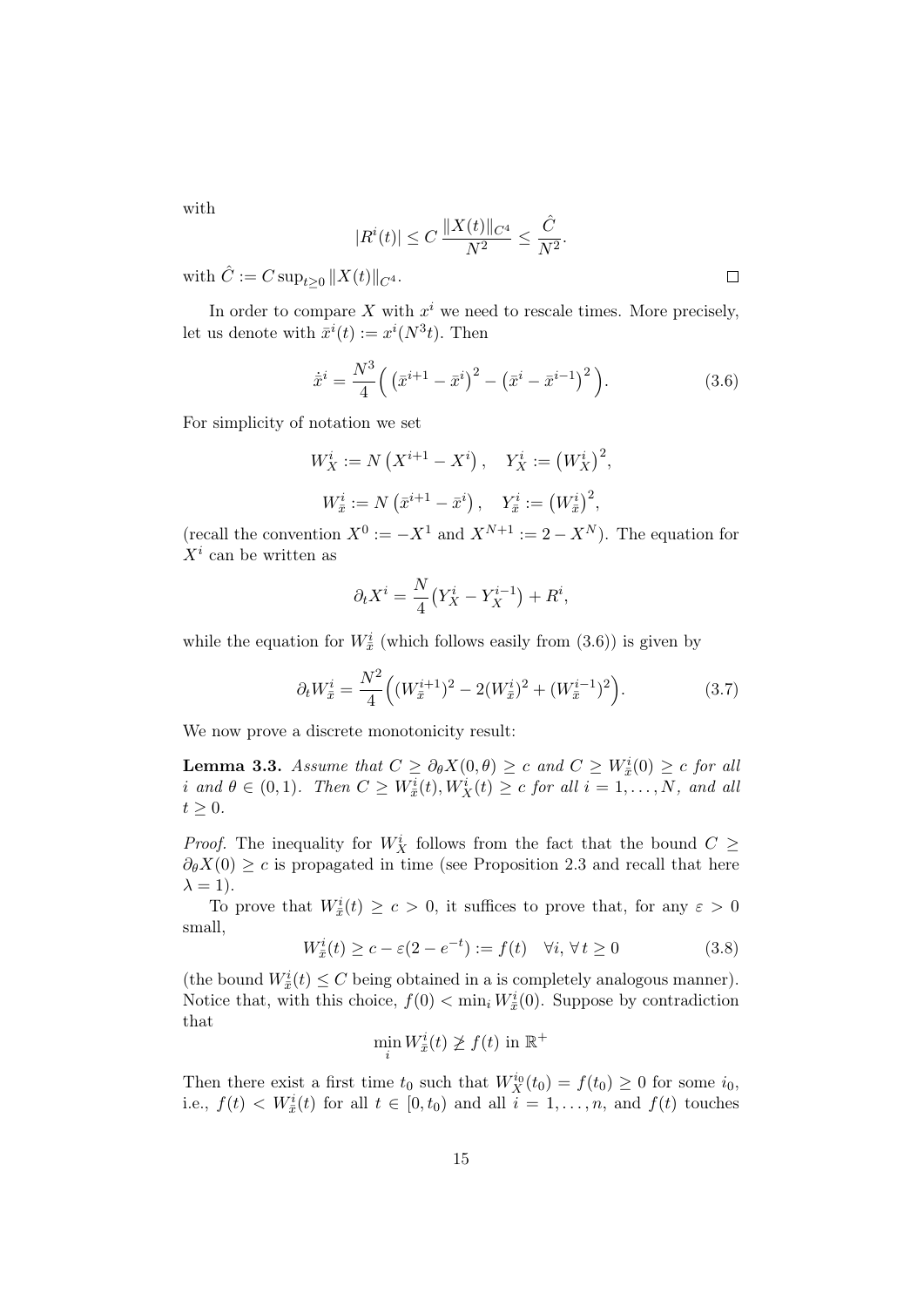$W_{\bar{x}}^{i}(t)$  from below at  $(i_0, t_0)$ . From the equation (3.7) and the condition (3.8) we get a contradiction: indeed, since  $t_0$  is the first contact time we get

$$
\dot{W}_{\bar{x}}^{i_0}(t_0) \le \dot{f}(t_0) = -\varepsilon e^{-t_0} < 0,
$$

while since  $(W_{\bar{x}}^{i_0+1}(t_0))^2$ ,  $(W_{\bar{x}}^{i_0-1}(t_0))^2 \ge f(t_0)^2 = (W_{\bar{x}}^{i_0}(t_0))^2$  (here we used that  $f(t) \geq 0$  provided  $\varepsilon$  is sufficiently small to deduce that  $W^i \geq f$  implies  $(W^{i})^{2} \geq f^{2}$ 

$$
\dot{W}_{\bar{x}}^{i_0}(t_0) = \frac{N^2}{4} \left( \left( W_{\bar{x}}^{i_0+1}(t_0) \right)^2 - 2 \left( W_{\bar{x}}^{i_0}(t_0) \right)^2 + \left( W_{\bar{x}}^{i_0-1}(t_0) \right)^2 \right) \ge 0.
$$

This proves that  $\min_i W_{\bar{x}}^i(t) \ge f(t)$  for all  $t \ge 0$ , and letting  $\varepsilon \to 0$  we have the desired result.  $\Box$ 

We can now prove our convergence theorem.

**Theorem 3.4.** Let  $\bar{x}^i$  be a solution of the ODE (3.6), and let  $X^i$  be as in (3.5). Assume that  $X_0 \in C^{4,\alpha}([0,1])$  and that there exist positive constants  $c_0$ ,  $C_0$  such that

$$
\frac{c_0}{N} \le \bar{x}^i(0) - \bar{x}^{i-1}(0) \le \frac{C_0}{N}, \quad c_0 \le \partial_\theta X_0 \le C_0.
$$

Then there exist two constants  $\bar{c}, \bar{C} > 0$ , depending only on  $c_0$ , such that

$$
\frac{1}{N} \sum_{i=1}^{N} (\bar{x}^i(t) - X^i(t))^2 \le e^{-\bar{c}t} \frac{1}{N} \sum_{i=1}^{N} (\bar{x}^i(0) - X^i(0))^2 + \bar{C} \left(\frac{\hat{C}}{N^2}\right)^2
$$

for all  $t > 0$ , where  $\hat{C}$  is as in Lemma 3.2.

Proof. We begin by observing that, because of Lemma 3.3,

$$
\frac{c_0}{N} \le \bar{x}^i(t) - \bar{x}^{i-1}(t) \le \frac{C_0}{N}, \text{ and } \frac{c_0}{N} \le X^i(t) - X^{i-1}(t) \le \frac{C_0}{N},
$$

for all  $t \geq 0$ . We now estimate the  $L^2$  distance between  $X^i$  and  $\bar{x}^i$ : recalling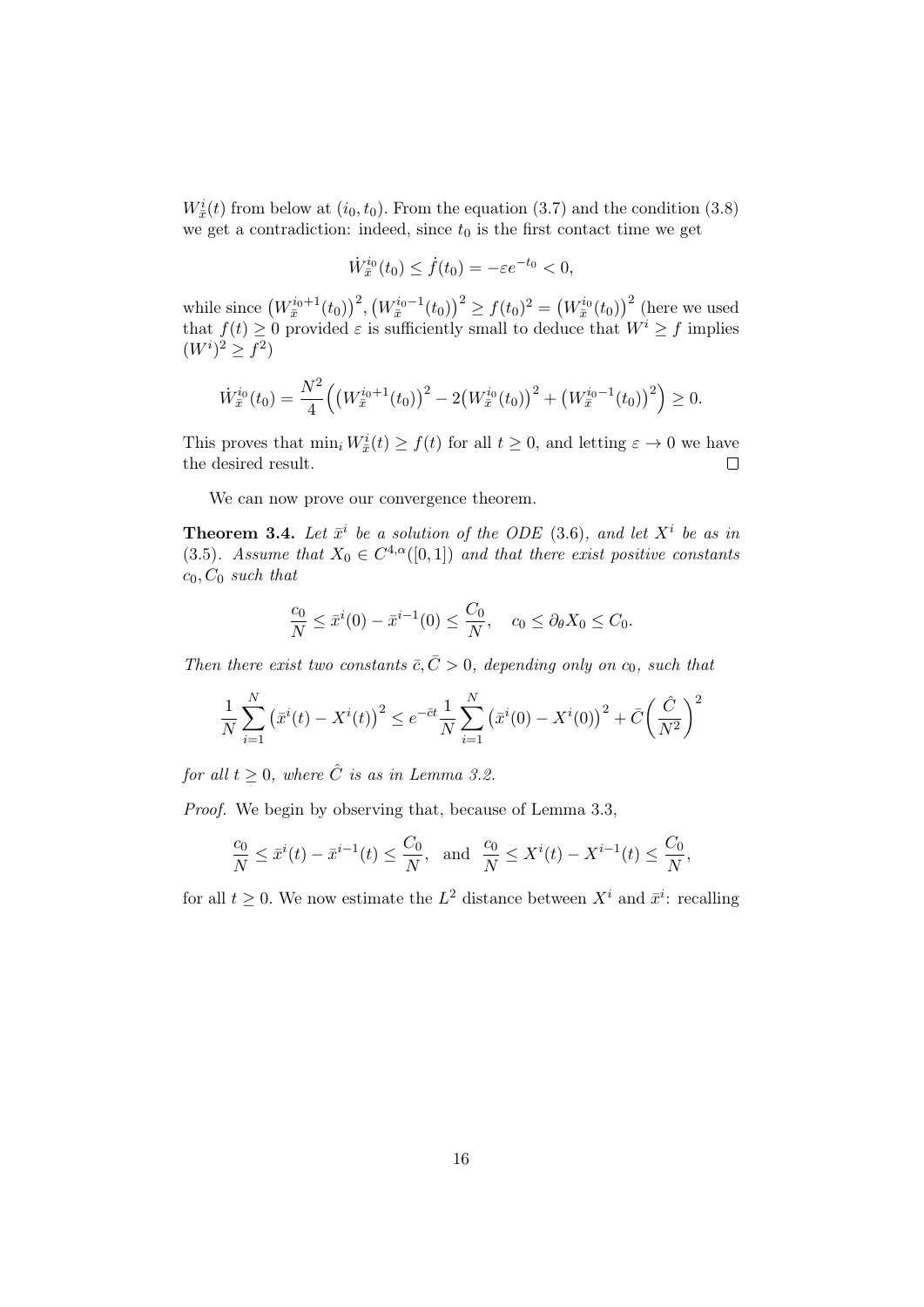Lemma 3.2 we have

$$
\frac{d}{dt} \frac{1}{N} \sum_{i=1}^{N} |X^{i} - \bar{x}^{i}|^{2}
$$
\n  
\n
$$
= \frac{1}{8N} \sum_{i=1}^{N} N (X^{i} - \bar{x}^{i}) [Y_{X}^{i} - Y_{X}^{i-1} - (Y_{\bar{x}}^{i} - Y_{\bar{x}}^{i-1})] + \frac{2}{N} \sum_{i=1}^{N} (X^{i} - \bar{x}^{i}) R^{i}
$$
\n  
\n
$$
= \frac{1}{8N} \sum_{i=1}^{N} N (X^{i} - \bar{x}^{i}) [Y_{X}^{i} - Y_{\bar{x}}^{i}] - \frac{1}{8N} \sum_{i=1}^{N} N (X^{i} - \bar{x}^{i}) [Y_{X}^{i-1} - Y_{\bar{x}}^{i-1}]
$$
\n  
\n
$$
+ \frac{2}{N} \sum_{i=1}^{N} (X^{i} - \bar{x}^{i}) R^{i}
$$
\n  
\n
$$
= \frac{1}{8N} \sum_{i=0}^{N-1} N (X^{i} - \bar{x}^{i}) [Y_{X}^{i} - Y_{\bar{x}}^{i}] - \frac{1}{8N} \sum_{i=0}^{N-1} N (X^{i+1} - \bar{x}^{i+1}) [Y_{X}^{i} - Y_{\bar{x}}^{i}]
$$
\n  
\n
$$
+ \frac{2}{N} \sum_{i=1}^{N} (X^{i} - \bar{x}^{i}) R^{i}
$$
\n  
\n
$$
= -\frac{1}{8N} \sum_{i=0}^{N-1} N ((X^{i+1} - X^{i}) - (\bar{x}^{i+1} - \bar{x}^{i})) [Y_{X}^{i} - Y_{\bar{x}}^{i}]
$$
\n  
\n
$$
+ \frac{2}{N} \sum_{i=1}^{N} (X^{i} - \bar{x}^{i}) R^{i}.
$$

Hence

$$
\frac{d}{dt}\frac{1}{N}\sum_{i=1}^{N}|X^{i}-\bar{x}^{i}|^{2}
$$
\n
$$
=-\frac{1}{8N}\sum_{i=0}^{N-1}(W_{X}^{i}-W_{\bar{x}}^{i})\left[(W_{X}^{i})^{2}-(W_{\bar{x}}^{i})^{2}\right]+\frac{2}{N}\sum_{i=1}^{N}(X^{i}-\bar{x}^{i})R^{i}
$$
\n
$$
\leq -\frac{c}{8N}\sum_{i=0}^{N-1}(W_{X}^{i}-W_{\bar{x}}^{i})^{2}+\frac{2}{N}\sum_{i=1}^{N}(X^{i}-\bar{x}^{i})R^{i},
$$

since  $W_{\bar{x}}^i, W_X^i \geq c > 0$ . We then apply the following discrete Poincaré inequality (we postpone the proof to the end of the Theorem):

**Lemma 3.5.** Let  $(u^0, \ldots, u^N) \subset \mathbb{R}^N$  with  $u^0 = 0$ . Set

$$
||u||_2 := \left(\frac{1}{N} \sum_{i=0}^N (u^i)^2\right)^{\frac{1}{2}};
$$
  

$$
||u'||_2 := \left(\frac{1}{N} \sum_{i=0}^{N-1} N^2 (u^{i+1} - u^i)^2\right)^{\frac{1}{2}}.
$$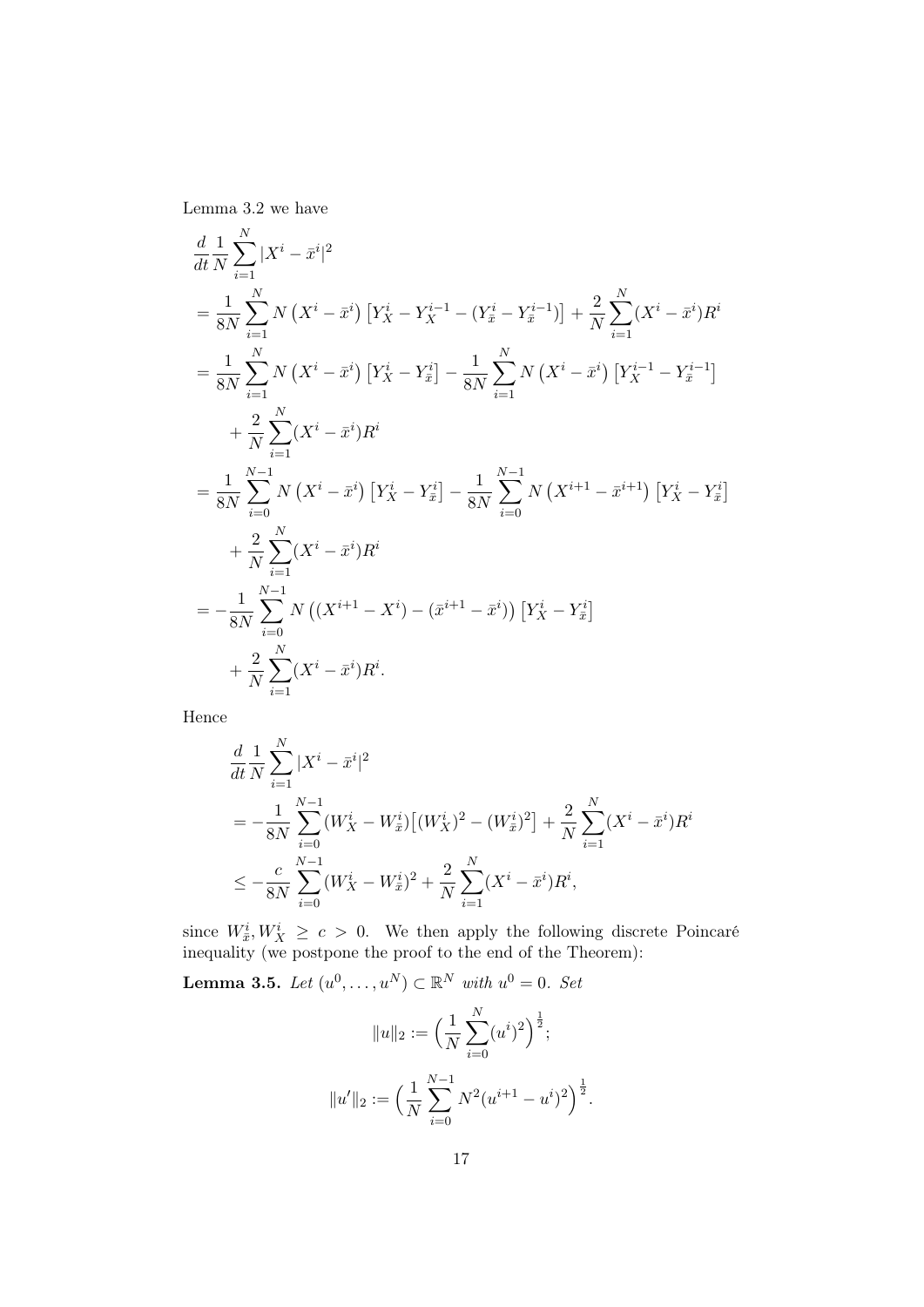Then  $||u||_2^2 \leq \frac{1}{2}$  $\frac{1}{2}||u'||_2^2.$ 

$$
\frac{d}{dt}\frac{1}{N}\sum_{i=1}^{N}|X^{i}-\bar{x}^{i}|^{2}\leq-\bar{c}\frac{1}{N}\sum_{i=1}^{N}|X^{i}-\bar{x}^{i}|^{2}+\frac{2}{N}\sum_{i=1}^{N}(X^{i}-\bar{x}^{i})R^{i}.
$$

Using that

$$
(X^i - \bar{x}^i)R^i \le \epsilon (X^i - \bar{x}^i)^2 + \frac{1}{\epsilon}(R^i)^2,
$$

choosing  $\epsilon = \bar{c}/4$  we get

$$
\frac{d}{dt}\frac{1}{N}\sum_{i=1}^{N}|X^{i}-\bar{x}^{i}|^{2} \leq -\bar{c}\frac{1}{2N}\sum_{i=1}^{N}|X^{i}-\bar{x}^{i}|^{2} + \frac{2}{N}\sum_{i=1}^{N}(R^{i})^{2}.
$$

Recalling that

$$
|R^i(t)|\leq \frac{\hat{C}}{N^2},
$$

(see Lemma 3.2), we conclude that

$$
\frac{d}{dt}\frac{1}{N}\sum_{i=1}^{N}|X^{i}-\bar{x}^{i}|^{2} \leq -\bar{c}\frac{1}{2N}\sum_{i=1}^{N}|X^{i}-\bar{x}^{i}|^{2} + \frac{2\hat{C}^{2}}{N^{4}}.
$$

By Gronwall Lemma, this implies

$$
\frac{1}{N} \sum_{i=1}^{N} |X^{i}(t) - \bar{x}^{i}(t)|^{2} \le \frac{1}{N} \sum_{i=1}^{N} |X^{i}(0) - \bar{x}^{i}(0)|^{2} e^{-\bar{c}t/2} + \int_{0}^{t} e^{-\bar{c}(t-s)/2} \frac{2 \hat{C}^{2}}{N^{4}} ds.
$$

In particular, using that the third derivatives of  $X(t, \cdot)$  are bounded, we get

$$
\frac{1}{N} \sum_{i=1}^{N} |X^{i}(t) - \bar{x}^{i}(t)|^{2} \le \frac{1}{N} \sum_{i=1}^{N} |X^{i}(0) - \bar{x}^{i}(0)|^{2} e^{-\bar{c}t/2} + \frac{2\hat{C}^{2}}{\bar{c}N^{4}},
$$

 $\Box$ 

as desired.

*Proof of Lemma 3.5.* We observe that, since  $u^0 = 0$ ,

$$
u^{i} = \frac{1}{N} \sum_{k=0}^{i-1} N(u^{k+1} - u^{k}) \text{ for } i = 0, ..., N,
$$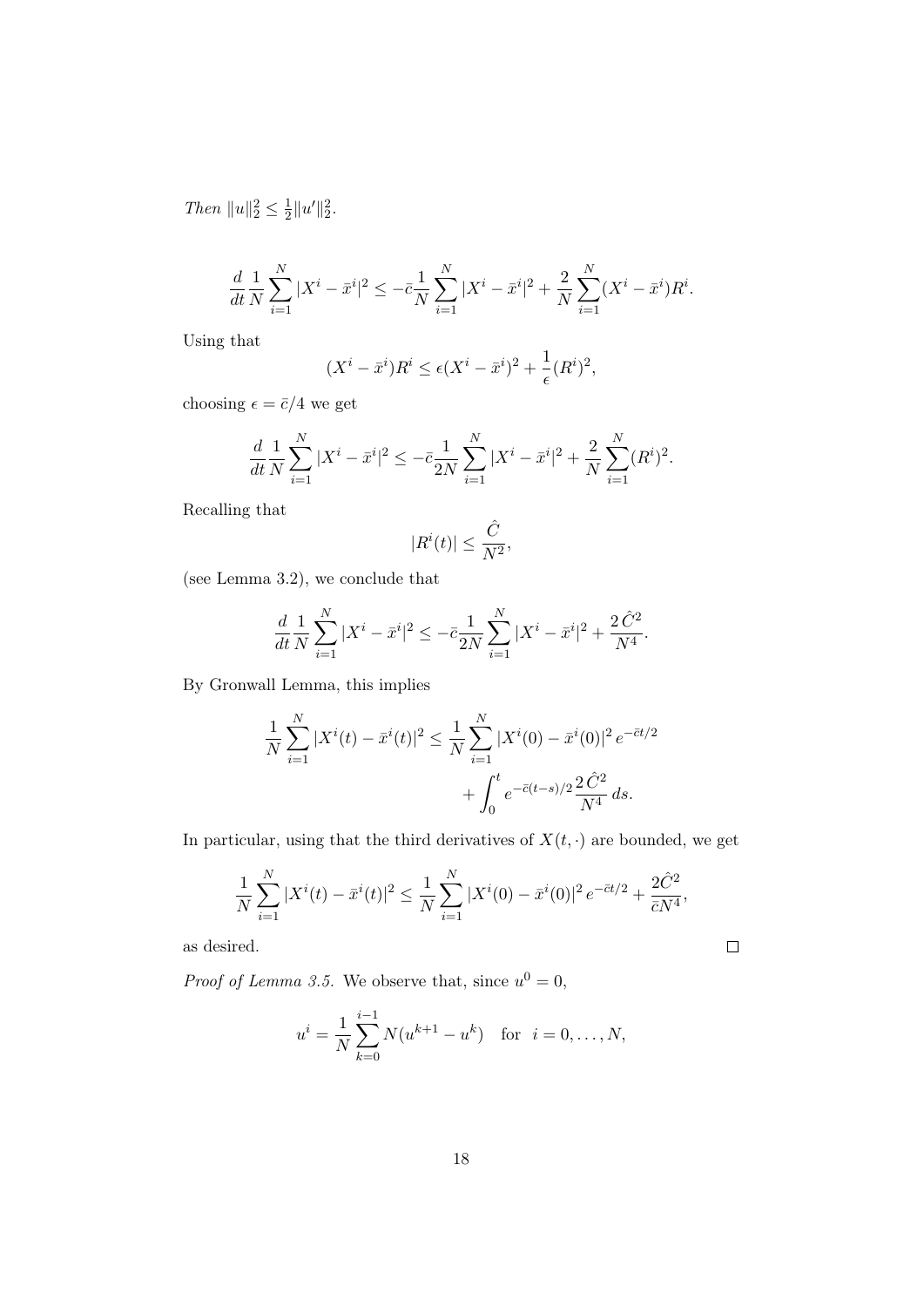hence

 $\overline{\phantom{a}}$ 

$$
|u\|_2^2 = \frac{1}{N} \sum_{i=0}^N (u^i)^2 = \frac{1}{N} \sum_{i=0}^N \left(\frac{1}{N} \sum_{k=0}^{i-1} N(u^{k+1} - u^k)\right)^2
$$
  

$$
\leq \frac{1}{N} \sum_{i=0}^N (i-1) \frac{1}{N^2} \sum_{k=0}^{i-1} N^2 (u^{k+1} - u^k)^2
$$
  

$$
= \frac{(N-1)}{2N} \frac{1}{N} \sum_{k=0}^{N-1} N^2 (u^{k+1} - u^k)^2 \leq \frac{1}{2} ||u'||_2^2.
$$

## 3.3 The Eulerian picture

Let us define  $\mu_t^N := \frac{1}{N} \sum_i \delta_{x^i(t)}$ . We want to estimate the distance in  $MK_1$ between  $\mu_t^N$  and the Lebesgue measure on [0, 1].

**Theorem 3.6.** Let  $\bar{x}^i$  be a solution of the ODE (3.6), and let  $X^i$  be as in (3.5). Assume that  $X_0 \in C^{4,\alpha}([0,1])$  and that there exist positive constants  $c_0, C_0$  such that

$$
\frac{c_0}{N} \le \bar{x}^i(0) - \bar{x}^{i-1}(0) \le \frac{C_0}{N}, \quad c_0 \le \partial_\theta X_0 \le C_0.
$$

Then there exist two constants  $\bar{\bar{c}}, \bar{\bar{C}} > 0$ , depending on c<sub>0</sub>, C<sub>0</sub>,  $||X_0||_{C^{4,\alpha}([0,1])}$ only, such that

$$
MK_1(\mu_t^N, d\theta) \le e^{-\bar{\bar{c}}t/N^3} + \frac{\bar{\bar{C}}}{N^2} + \frac{1}{4N} \qquad \forall \, t \ge 0.
$$

In particular

$$
MK_1(\mu_t^N, d\theta) \le \frac{1}{4N} + \frac{\bar{\bar{C}} + 1}{N^2} \qquad \forall \, t \ge \frac{2N^3 \log N}{\bar{\bar{c}}}.
$$

*Proof.* Take  $X^0(\theta) = \theta$ , so that  $X(t, \theta) = \theta$  for all t, and apply Theorem 3.4: we know that

$$
\frac{1}{N} \sum_{i=1}^{N} |X^{i}(t) - \bar{x}^{i}(t)|^{2} \le \frac{1}{N} \sum_{i=1}^{N} |X^{i}(0) - \bar{x}^{i}(0)|^{2} e^{-\bar{c}t/2} + \frac{\bar{C}\,\hat{C}^{2}}{N^{4}},
$$

hence, since  $0 \le \bar{x}^i(0) \le 1, 0 \le X^i(0) \le 1$ ,

$$
\frac{1}{N} \sum_{i=1}^{N} \left| \bar{x}^{i}(t) - \frac{i - 1/2}{N} \right|^{2} \le e^{-\bar{c}t} + \frac{\bar{C}\,\hat{C}^{2}}{N^{4}}.
$$

 $\Box$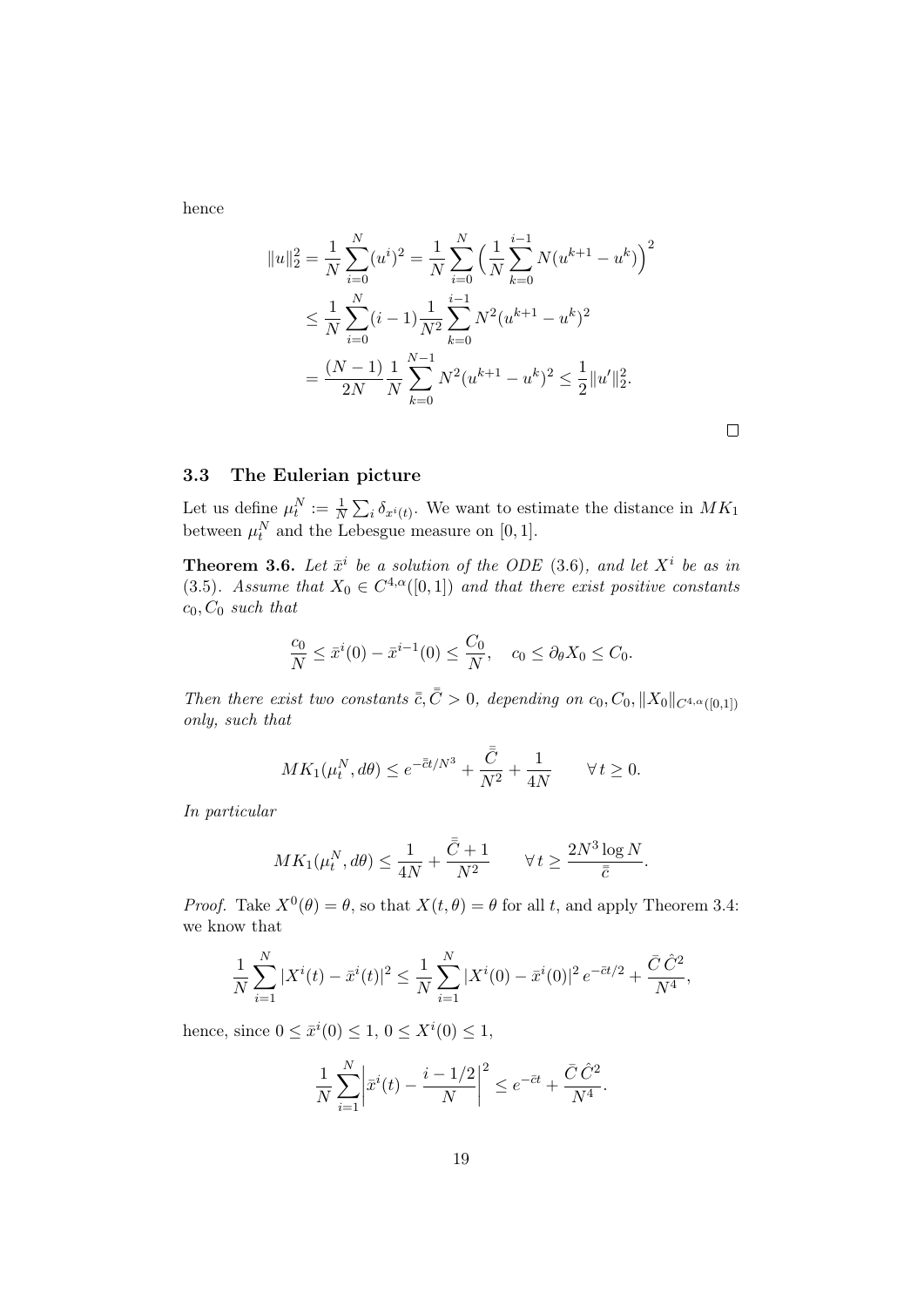Recalling that

$$
\bar{x}^i(t) := x^i(N^3t/8),
$$

we get

$$
\frac{1}{N} \sum_{i=1}^{N} \left| x^{i}(t) - \frac{i - 1/2}{N} \right|^{2} \le e^{-\bar{c}t/N^{3}} + \frac{\bar{C}\,\hat{C}^{2}}{N^{4}}.
$$

To control  $MK_1(\mu_t^N, d\theta)$ , we consider a 1-Lipschitz function  $\varphi$  and we estimate

$$
\int_{0}^{1} \varphi d\mu_{t}^{N} - \int_{0}^{1} \varphi d\theta = \frac{1}{N} \sum_{i=1}^{N} \varphi(x^{i}(t)) - \sum_{i=1}^{N} \int_{(i-1)/N}^{i/N} \varphi d\theta
$$
  
\n
$$
= \frac{1}{N} \sum_{i=1}^{N} \left[ \varphi(x^{i}(t)) - \varphi\left(\frac{i-1/2}{N}\right) \right]
$$
  
\n
$$
+ \sum_{i=1}^{N} \int_{(i-1)/N}^{i/N} \left[ \varphi\left(\frac{i-1/2}{N}\right) - \varphi(\theta) \right] d\theta
$$
  
\n
$$
\leq \frac{1}{N} \sum_{i=1}^{N} \left| x^{i}(t) - \frac{i-1/2}{N} \right|
$$
  
\n
$$
+ \sum_{i=1}^{N} \int_{(i-1)/N}^{i/N} \left| \frac{i-1/2}{N} - \theta \right| d\theta
$$
  
\n
$$
\leq \sqrt{\frac{1}{N} \sum_{i=1}^{N} \left| x^{i}(t) - \frac{i-1/2}{N} \right|^{2}} + \frac{1}{4N}
$$
  
\n
$$
\leq e^{-\bar{c}t/(2N^{3})} + \frac{\bar{C}^{1/2} \hat{C}}{N^{2}} + \frac{1}{4N},
$$

hence, taking the supremum over all 1-Lipschitz functions we get

$$
MK_1(\mu_t^N, d\theta) \le e^{-\bar{c}t/(2N^3)} + \frac{\bar{C}^{1/2}\hat{C}}{N^2} + \frac{1}{4N},
$$

which proves the result with  $\bar{\bar{c}} := \bar{c}/2$  and  $\bar{\bar{C}} := \bar{C}^{1/2} \hat{C}$ .

## 4 The case  $\rho \not\equiv 1$

We consider the case  $r = 2$  whit  $\rho$  a periodic function of class  $C^{3,\alpha}$ , where

$$
\|\rho\|_{C^{3,\alpha}} := \|\rho\|_{C^3} + \sup_{x \neq y} \frac{|\rho'''(x) - \rho'''(y)|}{|x - y|^{\alpha}}.
$$

We recall that

$$
\mathcal{F}[X] = \frac{1}{12} \int_0^1 \rho(X(\theta)(\partial_{\theta} X(\theta))^3 d\theta,
$$

and that the gradient flow PDE for  $\mathcal F$  for the  $L^2$ -metric is given in (1.3).

 $\Box$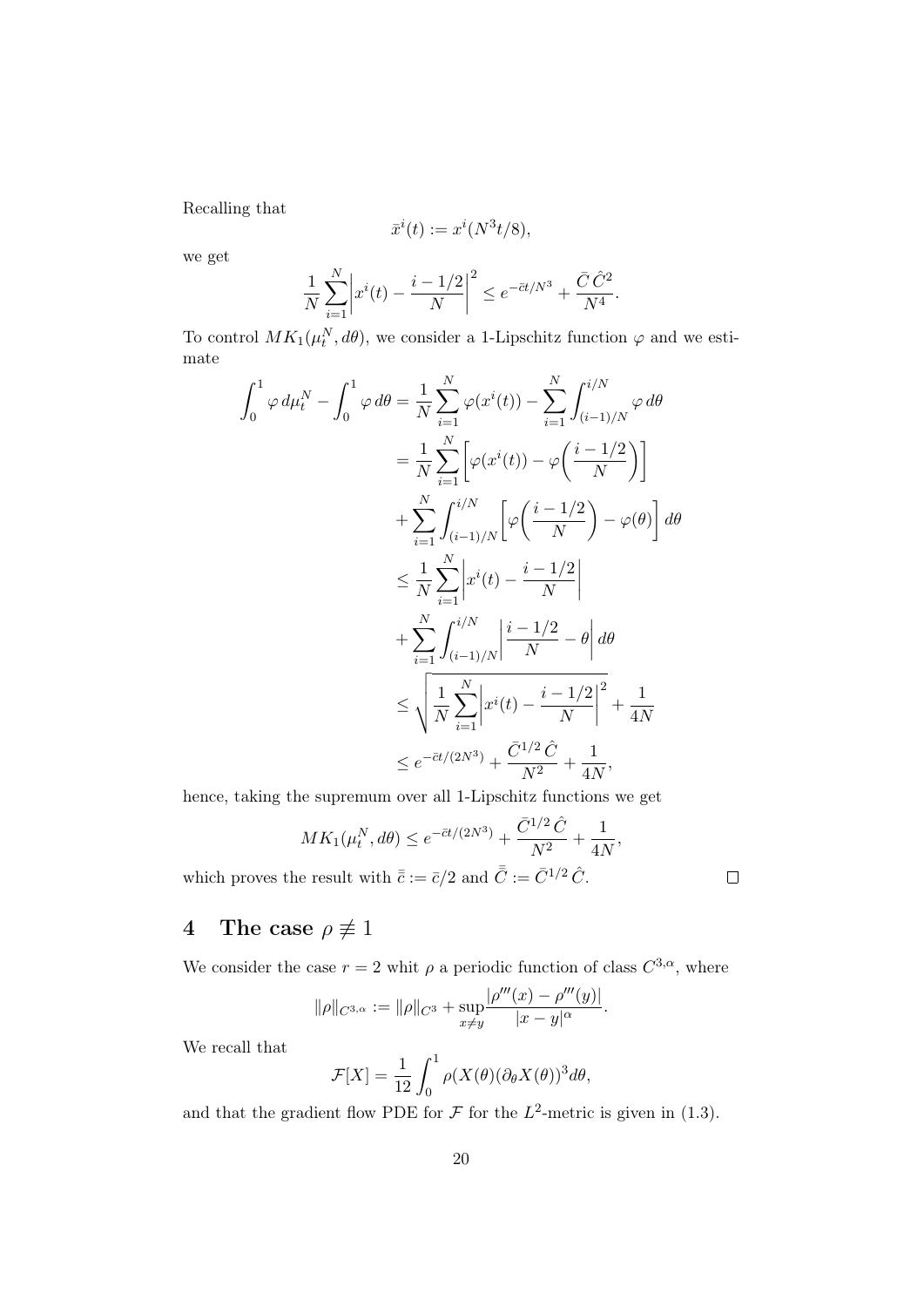### 4.1 Convergence of the gradient flows

We recall the formula for the gradient of  $F_{N,2}$  given in (2.1).

**Lemma 4.1.** Let  $X(t, \theta)$  be a solution of (1.3)-(1.4) starting from an initial datum  $X_0 \in C^{4,\alpha}([0,1])$  for some  $\alpha > 0$  with  $\partial_{\theta}X_0 \ge c_0 > 0$ , and assume that  $0 < \lambda \leq \rho \leq 1/\lambda$ . Let  $X^i$  be the discrete values of the exact solution at the points  $\left(\frac{i-1/2}{N}\right)$  $\left(\frac{-1/2}{N}, t\right)$  as in (3.5). Then

$$
\partial_t X^i - N^3 \frac{\partial F_{N,2}}{\partial x^i} (X^1, \dots, X^N) = R^i
$$

with

$$
|R^{i}(t)| \leq \frac{\hat{C}}{N^{2}} \qquad \forall t \geq 0, \forall i = 1, ..., N,
$$
\n(4.1)

where  $\hat{C}$  depends only on  $c_0$ ,  $\lambda$ ,  $\|\rho\|_{C^{3,\alpha}([0,1])}$ , and  $\|X_0\|_{C^{4,\alpha}([0,1])}$ .

*Proof.* As we showed in Proposition 2.3, under our assumptions  $\partial_{\theta}X(t) \geq$  $c > 0$  for all t and the solution  $X(t)$  remains of class  $C<sup>4</sup>$  for all times, with

$$
||X(t)||_{C^4} \le C \qquad \forall t \ge 0.
$$

A Taylor expansion yields

$$
X^{i+1} = X^i + \frac{1}{N} \partial_{\theta} X^i + \frac{1}{2N^2} \partial_{\theta \theta} X^i + \frac{1}{6N^3} \partial_{\theta \theta \theta} X^i + O\left(\frac{\|X(t)\|_{C^4}}{N^4}\right);
$$
  
\n
$$
X^{i-1} = X^i - \frac{1}{N} \partial_{\theta} X^i + \frac{1}{2N^2} \partial_{\theta \theta} X^i - \frac{1}{6N^3} \partial_{\theta \theta \theta} X^i + O\left(\frac{\|X(t)\|_{C^4}}{N^4}\right);
$$
  
\n
$$
\rho(y) = \rho(X^i) + \rho'(X^i) (y - X^i) + \frac{\rho''(X^i)}{2} (y - X^i)^2 + O(|y - X^i|^3),
$$

where as before we adopt the convention  $X^0 := -X^1$  and  $X^{N+1} := 2 - X^N$ . In addition, we set

$$
\rho(y) := \rho(-y) \quad \text{for } y \in [X^0, 0], \qquad \rho(y) := \rho(2 - y) \quad \text{for } y \in [1, X^{N+1}].
$$

Then

$$
-\frac{\partial F_{N,2}}{\partial x^{i}}(X^{1},...,X^{N}) = 2\int_{\frac{X^{i}+X^{i+1}}{2}}^{\frac{X^{i}+X^{i+1}}{2}}(y-X^{i})\left[\rho(X^{i})+\rho'(X^{i})(y-X^{i})\right]dy
$$

$$
+ \frac{\rho''(X^{i})}{2}(y-X^{i})^{2}+O(|y-X^{i}|^{3})\left]dy
$$

$$
= 2\int_{\frac{X^{i}+X^{i+1}}{2}}^{\frac{X^{i}+X^{i+1}}{2}}(y-X^{i})\rho(X^{i})dy+2\int_{\frac{X^{i}+X^{i+1}}{2}}^{\frac{X^{i}+X^{i+1}}{2}}(y-X^{i})\left[\rho'(X^{i})(y-X^{i})\right]dy
$$

$$
+ \frac{\rho''(X^{i})}{2}(y-X^{i})^{2}+O(|y-X^{i}|^{3})\left]dy
$$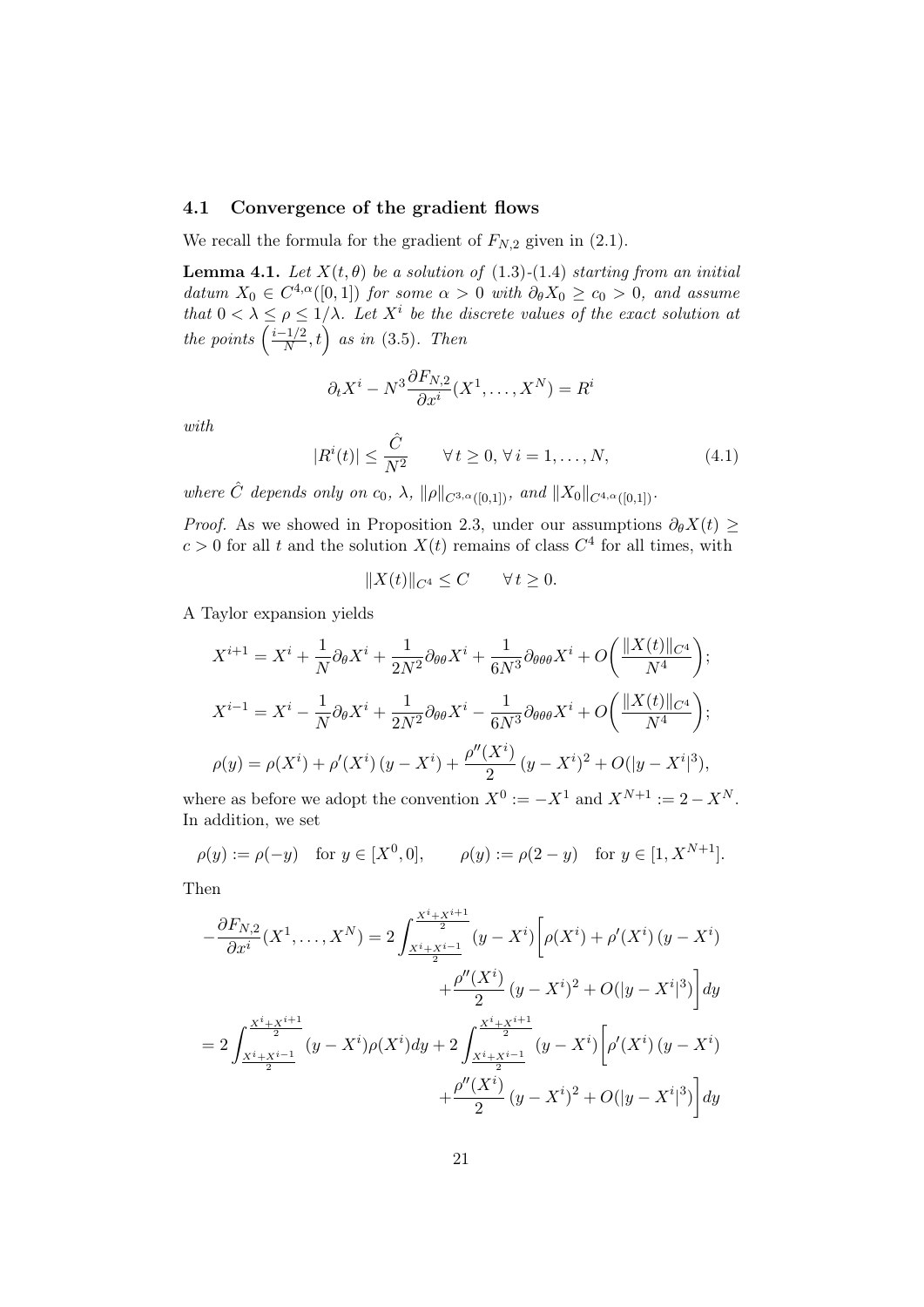so that

$$
-\frac{\partial F_{N,2}}{\partial x^i}(X^1,\ldots,X^N) = \frac{\rho(X^i)}{4}\left[ (X^{i+1} - X^i)^2 - (X^i - X^{i-1})^2 \right] + 2\rho'(X^i)\frac{1}{24}\left[ (X^{i+1} - X^i)^3 - (X^i - X^{i-1})^3 \right] + \rho''(X^i)\frac{1}{64}\left[ (X^{i+1} - X^i)^4 - (X^i - X^{i-1})^4 \right] + O(1/N^5).
$$

Therefore

$$
-\frac{\partial F_{N,2}}{\partial x^i}(X^1,\ldots,X^N) = \frac{\rho(X^i)}{4}\left[ (X^{i+1} - X^i)^2 - (X^i - X^{i-1})^2 \right] + \rho'(X^i) \frac{1}{12}\left[ (X^{i+1} - X^i)^3 - (X^i - X^{i-1})^3 \right] + \rho''(X^i) \frac{1}{64}\left[ (X^{i+1} - X^i)^4 - (X^i - X^{i-1})^4 \right] + O(1/N^5).
$$

We now use the Taylor expansion for  $X$  to see that

$$
(X^{i+1} - X^i)^2 - (X^i - X^{i-1})^2 = \frac{2\partial_\theta X^i \partial_{\theta\theta} X^i}{N^3} + O(1/N^5),
$$
  

$$
(X^{i+1} - X^i)^3 - (X^i - X^{i-1})^3 = \frac{2(\partial_\theta X^i)^3}{N^3} + O(1/N^5),
$$
  

$$
(X^{i+1} - X^i)^4 - (X^i - X^{i-1})^4 = O(1/N^5),
$$

thus

$$
-\frac{\partial F_{N,2}}{\partial x^i}(X^1,\ldots,X^N)
$$
  
=  $\frac{1}{2N^3}\rho(X^i)\partial_\theta X^i \partial_{\theta\theta} X^i + \frac{1}{6N^3}\rho'(X^i)(\partial_\theta X^i)^3 + O(1/N^5) = O(1/N^5).$ 

## 4.1.1 The  $L^{\infty}$  stability estimate

Let  $X$  be a smooth solution of the continuous gradient flow

$$
\partial_t X = \frac{1}{2}\rho(X)\partial_\theta X \partial_{\theta\theta} X + \frac{1}{6}\rho'(X)(\partial_\theta X)^3
$$
\n(4.2)

and define

$$
X^{i}(t) := X\left(t, \frac{i - 1/2}{N}\right).
$$
\n(4.3)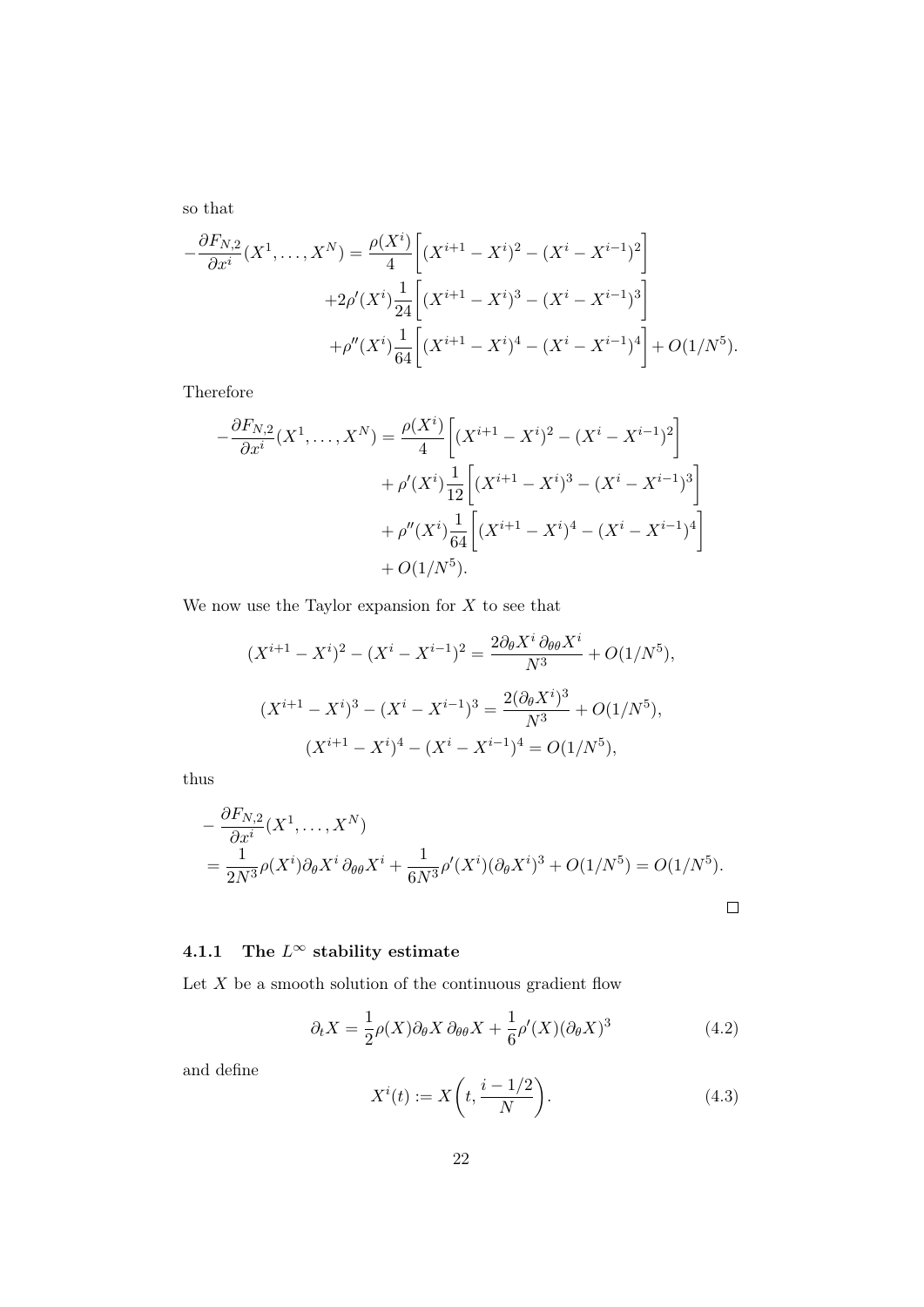Recall that, according to Lemma 4.1,  $X^i$  solves the following ODE:

$$
\dot{X}^i = 2N^3 \int \frac{x^i + x^{i+1}}{2} (z - X^i) \rho(z) dz + R^i
$$
\n(4.4)

where  $R^i$  satisfies (4.1) and we are using the conventions  $X^0 := -X^1$ ,  $X^{N+1} := 2 - X^N$ , and

$$
\rho(y) := \rho(-y)
$$
 for  $y \in [X^0, 0]$ ,  $\rho(y) := \rho(2 - y)$  for  $y \in [1, X^{N+1}]$ .

We also consider the rescaled discrete solution  $(\bar{x}^i(t))_{1 \le i \le N}$ 

$$
\dot{\bar{x}}^i = 2N^3 \int_{\frac{\bar{x}^i + \bar{x}^{i+1}}{2}}^{\frac{\bar{x}^i + \bar{x}^{i+1}}{2}} (z - \bar{x}^i) \rho(z) dz.
$$
 (4.5)

In the following lemma we prove that, over a time scale  $\tau > 0$ ,  $X^i$  gets at most  $\eta\tau$  apart from the exact solution of the ODE, where  $\eta$  depends both on  $\frac{\hat{C}}{N^2}$  and on the initial distance between the two solutions.

**Lemma 4.2.** Let  $\bar{x}^i$  be a solution of the ODE (4.5), and let  $X^i$  be as in (4.3). Set

$$
A_t := \max_{i=1,\dots,N} |\bar{x}^i(t) - X^i(t)|.
$$

There exists a time  $T > 0$ , depending only on  $\sup_{t>0} ||X(t)||_{C^2}$  and  $\|\rho'\|_{\infty} + \|\rho''\|_{\infty}$ , such that, for any  $t^* \geq 0$ ,

$$
A_{t^* + \tau} \le A_{t^*} + \eta \tau \qquad \forall \tau \in [0, T]
$$

with  $\eta := \frac{3\hat{C}}{N^2} + \frac{A_{t^*}}{T}$ , where  $\hat{C}$  is as in (4.1).

Proof. Let us define

$$
A_t^{\pm} := \max_{i=1,\dots,N} \left( \pm [\bar{x}^i(t) - X^i(t)] \right)_+.
$$

Notice that  $A_t = \max\{A_t^+, A_t^-\}$ , and to prove the result it is enough to prove the following stronger statement:

$$
A_{t^*+\tau}^+ \le A_{t^*}^+ + \eta \tau \qquad \forall \tau \in [0, T], \tag{4.6}
$$

$$
A_{t^*+\tau}^- \le A_{t^*}^- - \eta \tau \qquad \forall \tau \in [0, T].
$$

Since the arguments for  $A^+$  and  $A^-$  are completely analogous, we prove only (4.6). Also, without loss of generality we can assume  $t^* = 0$ . By definition of  $A_0^+$ , at time 0 the solutions are ordered

$$
X^{i}(0) \leq \bar{x}^{i}(0) + A_{0}^{+}.
$$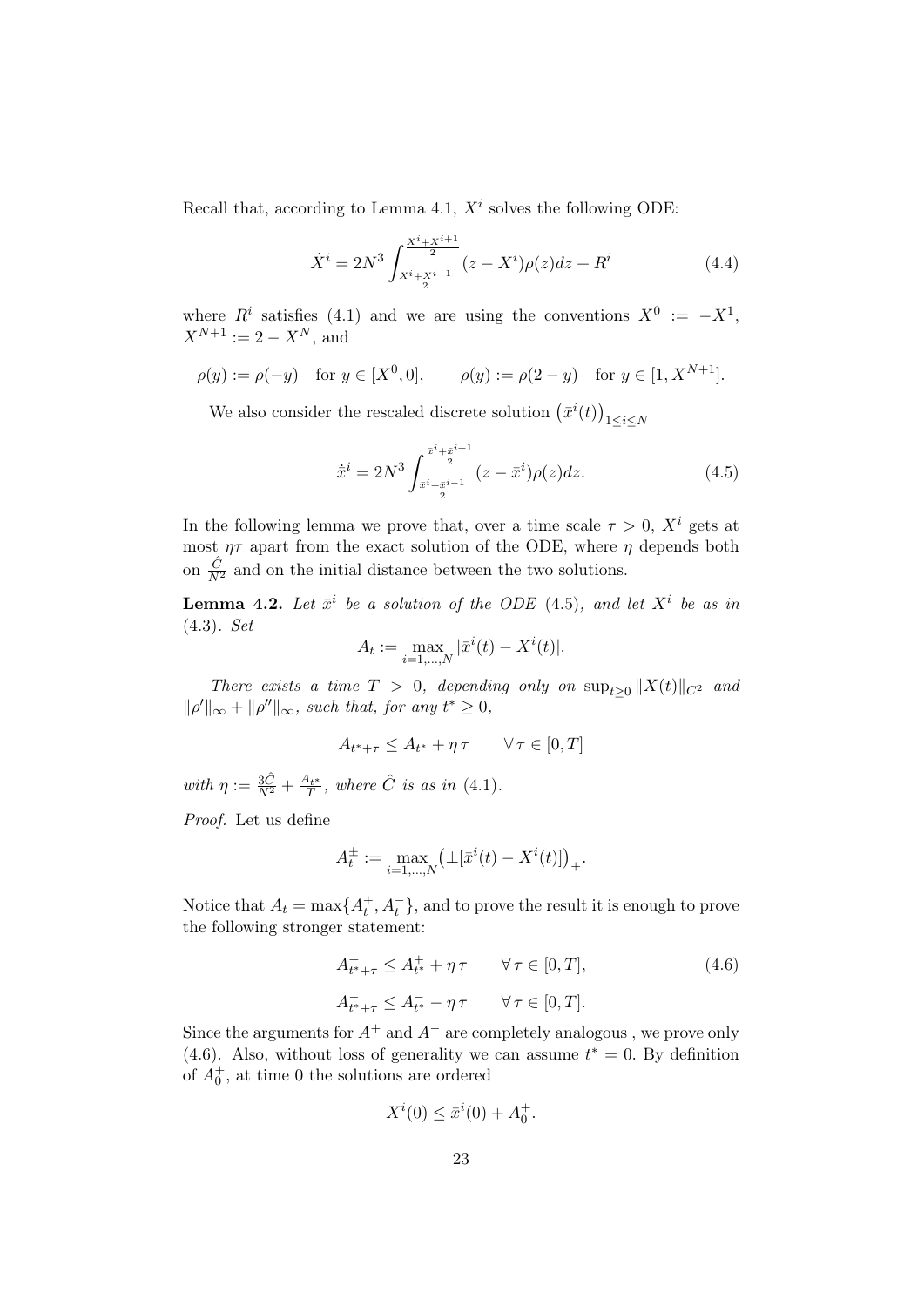Let us define  $Y^{i}(t) := X^{i}(t) - A_0^+ - \eta t$  and assume that there exist  $t_0 \in \mathbb{R}^+$ defined as  $t_0 := \inf_{t \in \mathbb{R}^+}$  $\{Y^{i}(t) = \bar{x}^{i}(t)\}\.$  Then,

$$
\dot{\bar{x}}^i(t_0) \le \dot{Y}^i(t_0) \le \dot{X}^i(t_0) - \eta. \tag{4.7}
$$

Observing that  $\bar{x}^{i+1}(t_0) \ge Y^{i+1}(t_0)$  and  $\bar{x}^{i-1}(t_0) \ge Y^{i-1}(t_0)$ ,

$$
\dot{\bar{x}}^i(t_0) = 2N^3 \int_{\frac{\bar{x}^i + \bar{x}^{i+1}}{2}}^{\frac{\bar{x}^i + \bar{x}^{i+1}}{2}} (z - \bar{x}^i)\rho(z)dz
$$
\n
$$
\geq 2N^3 \int_{\frac{Y^i + Y^{i+1}}{2}}^{\frac{Y^i + Y^{i+1}}{2}} (z - Y^i)\rho(z)dz.
$$

Performing a change of variable  $\omega = z + A_0^+ + \eta t_0$ , we have

$$
\dot{x}^{i}(t_{0}) \ge 2N^{3} \int_{\frac{Y^{i}+Y^{i+1}}{2}}^{\frac{Y^{i}+Y^{i+1}}{2}} (z-Y^{i})\rho(z)dz
$$
  
= 
$$
2N^{3} \int_{\frac{X^{i}+X^{i+1}}{2}}^{\frac{X^{i}+X^{i+1}}{2}} (\omega - X^{i})\rho(\omega - A_{0}^{+} - \eta t_{0})d\omega.
$$

By the fundamental theorem of calculus

$$
\rho(\omega - A_0^+ - \eta t_0) = \rho(\omega) - (A_0^+ + \eta t_0) \left( \int_0^1 \rho'(\omega + s(A_0^+ + \eta t_0)) ds \right)
$$
  
 :=  $\rho(\omega) - a(\omega)$ ,

so

$$
\dot{\bar{x}}^{i}(t_{0}) \geq 2N^{3} \int_{\frac{X^{i}+X^{i-1}}{2}}^{\frac{X^{i}+X^{i+1}}{2}} (\omega - X^{i}) \rho(\omega) d\omega \n- 2N^{3} (A_{0}^{+} + \eta t_{0}) \int_{\frac{X^{i}+X^{i-1}}{2}}^{\frac{X^{i}+X^{i+1}}{2}} (\omega - X^{i}) a(\omega) d\omega.
$$

If we recall that  $X^i$  solves the ODE (4.4) we have

$$
\dot{\bar{x}}^{i}(t_{0}) \geq \dot{X}^{i} - R^{i} - 2N^{3}(A_{0}^{+} + \eta t_{0}) \int_{\frac{X^{i} + X^{i+1}}{2}}^{\frac{X^{i} + X^{i+1}}{2}} (\omega - X^{i}) a(\omega) d\omega
$$
\n
$$
= \dot{X}^{i} - R^{i} - 2N^{3}(A_{0}^{+} + \eta t_{0}) \int_{\frac{X^{i} + X^{i+1}}{2}}^{\frac{X^{i} + X^{i+1}}{2}} (\omega - X^{i}) (a(\omega) - a(X^{i})) d\omega
$$
\n
$$
+ 2N^{3}(A_{0}^{+} + \eta t_{0}) \int_{\frac{X^{i} + X^{i+1}}{2}}^{\frac{X^{i} + X^{i+1}}{2}} (\omega - X^{i}) a(X^{i}) d\omega
$$
\n
$$
:= \dot{X}^{i} - R^{i} - T_{1} + T_{2}.
$$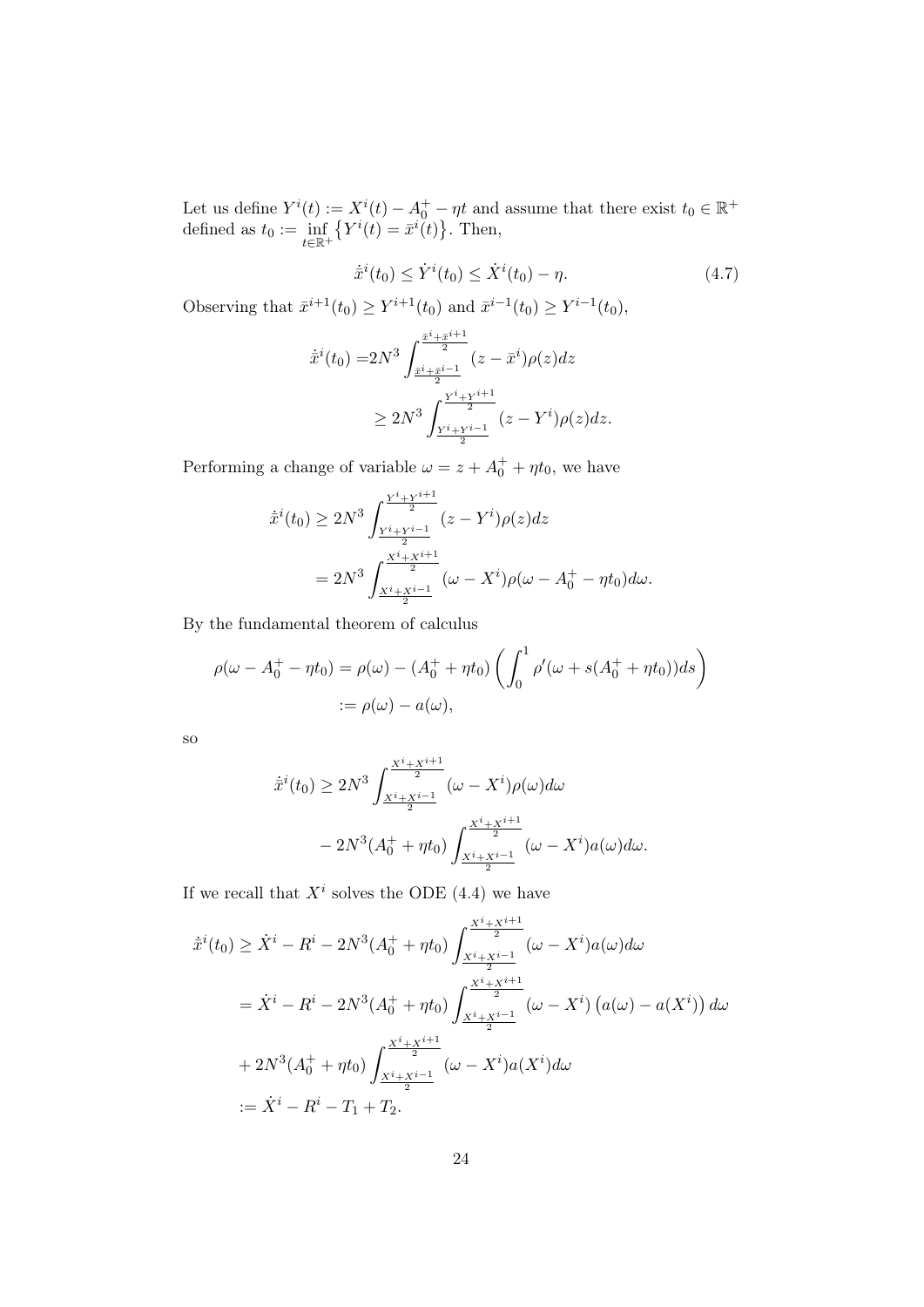For  $T_1$  we observe that, since  $|X^{i+1} - X^i| \le C/N$  for all i,

$$
|T_1| \le CN^3(A_0^+ + \eta t_0) \|a'\|_{\infty} \int_{\frac{X^i + X^{i-1}}{2}}^{\frac{X^i + X^{i+1}}{2}} |\omega - X^i|^2 d\omega \le C(A_0^+ + \eta t_0) \|\rho''\|_{\infty}.
$$

For  $T_2$  we use the Taylor expansion for X:

$$
X^{i+1} = X^i + \frac{\partial_{\theta} X^i}{N} + O\left(\frac{1}{N^2}\right);
$$
  

$$
X^{i-1} = X^i - \frac{\partial_{\theta} X^i}{N} + O\left(\frac{1}{N^2}\right).
$$

Thus,

$$
T_2 \le CN^3(A_0^+ + \eta t_0) \|\rho'\|_{\infty} \int_{\frac{X^i + X^{i+1}}{2}}^{\frac{X^i + X^{i+1}}{2}} (\omega - X^i) d\omega
$$
  
=  $CN^3(A_0^+ + \eta t_0) \|\rho'\|_{\infty} \left[ -\frac{1}{2} \left( -\frac{\partial_{\theta} X^i}{N} + O\left(\frac{1}{N^2}\right) \right)^2 + \frac{1}{2} \left( \frac{\partial_{\theta} X^i}{N} + O\left(\frac{1}{N^2}\right) \right)^2 \right] \le C(A_0^+ + \eta t_0) \|\rho'\|_{\infty}.$ 

Then

$$
\dot{\bar{x}}^i(t_0) \geq \dot{X}^i - |R^i| - C(A_0^+ + \eta t_0) \left( ||\rho''||_{\infty} + ||\rho'||_{\infty} \right),
$$

that combined with  $(4.7)$  and  $(4.1)$  gives

$$
\eta \le C(A_0^+ + \eta t_0) \left( \|\rho''\|_{\infty} + \|\rho'\|_{\infty} \right) + |R^i|
$$
  

$$
\le C(A_0^+ + \eta t_0) \left( \|\rho''\|_{\infty} + \|\rho'\|_{\infty} \right) + \frac{\hat{C}}{N^2}.
$$

We now show that there exists a time  $T > 0$ , depending on  $\sup_{t \geq 0} ||X(t)||_{C^2}$ and  $\|\rho'\|_{\infty} + \|\rho''\|_{\infty}$  only, such that  $t_0 > T$ . This will prove that (4.6) holds on  $[0, T]$ .

Assume by contradiction that  $t_0 \leq T$ . Then the above estimate gives

$$
\eta \le C \bigg( \frac{A_0^+}{T} + \eta \bigg) T \left( \|\rho''\|_{\infty} + \|\rho'\|_{\infty} \right) + \frac{\hat{C}}{N^2}.
$$

Choosing  $T$  sufficiently small so that

$$
CT\left(\|\rho''\|_{\infty} + \|\rho'\|_{\infty}\right) \le \frac{1}{2}
$$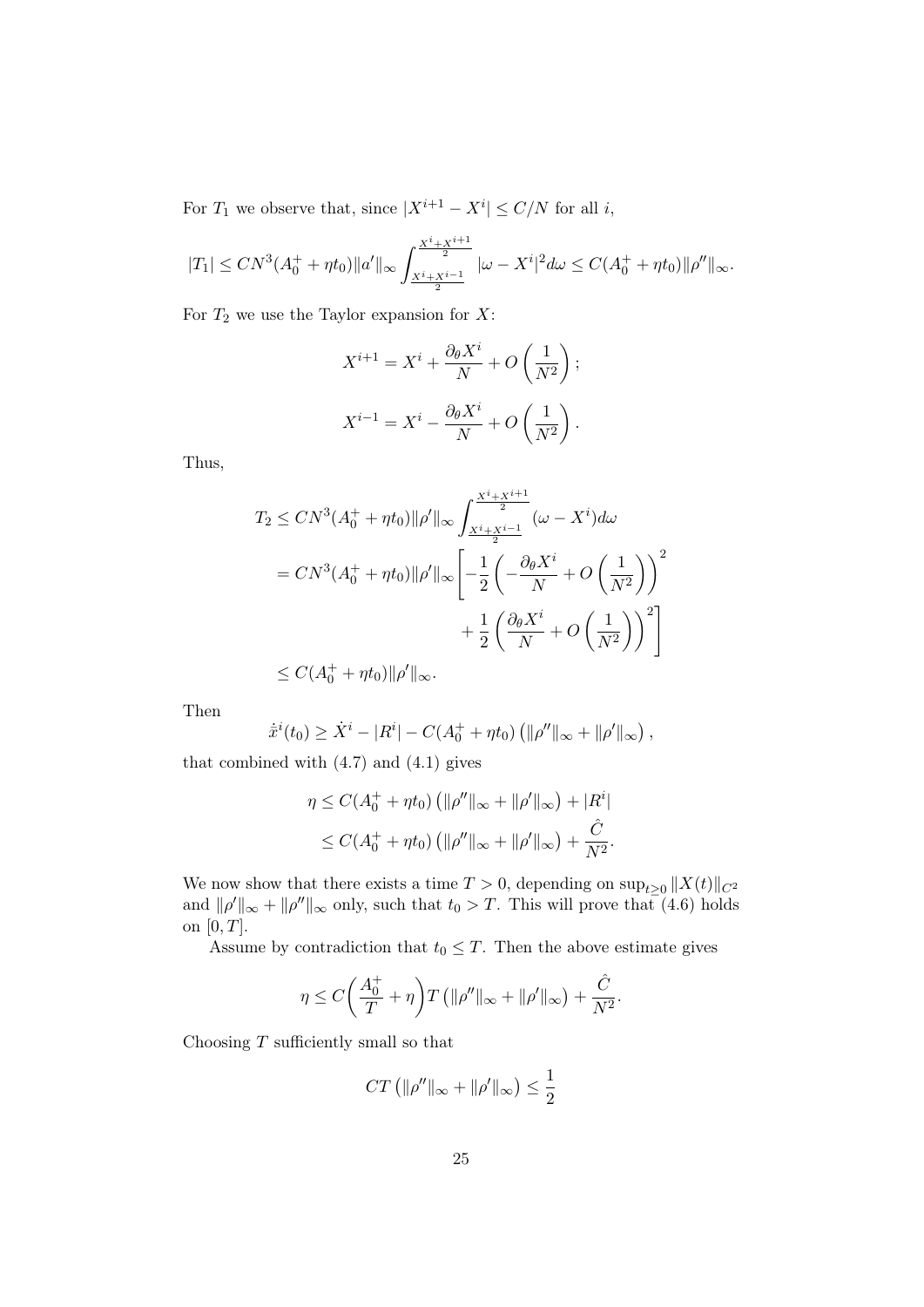we get

$$
\eta \le \frac{1}{2} \bigg( \frac{A_0^+}{T} + \eta \bigg) + \frac{\hat{C}}{N^2},
$$

or equivalently

$$
\eta \le \frac{A_0^+}{T} + 2\frac{\hat{C}}{N^2}.
$$

This contradicts the definition of  $\eta$  and proves the result.

## 4.1.2 The  $L^2$  stability estimate

**Lemma 4.3.** Let  $\bar{x}^i$  be a solution of the ODE (4.5), and let  $X^i$  be as in (4.3). Let  $0 \leq T_1 \leq T_2 \leq \infty$ , and assume that there exist two positive constants  $c_0$ ,  $C_0$  such that

$$
\frac{c_0}{N} \le \bar{x}^i(t) - \bar{x}^{i-1}(t) \le \frac{C_0}{N}, \quad \frac{c_0}{N} \le X^i(t) - X^{i-1}(t) \le \frac{C_0}{N}, \qquad \forall \, t \in [T_1, T_2].
$$

Then, there exists  $\varepsilon_0 = \varepsilon_0(c_0, C_0) > 0$  such that, if  $\|\rho'\|_{L^\infty} + \|\rho''\|_{L^\infty} \leq \varepsilon_0$ then one can find two constants  $\overline{c}, \overline{C} > 0$ , depending only on c<sub>0</sub>, such that

$$
\frac{1}{N} \sum_{i=1}^{N} (\bar{x}^i(t) - X^i(t))^2 \le e^{-\bar{c}(t-T_1)} \frac{1}{N} \sum_{i=1}^{N} (\bar{x}^i(T_1) - X^i(T_1))^2 + \bar{C} \left(\frac{\hat{C}}{N^2}\right)^2
$$

for all  $t \in [T_1, T_2]$ .

 $\Box$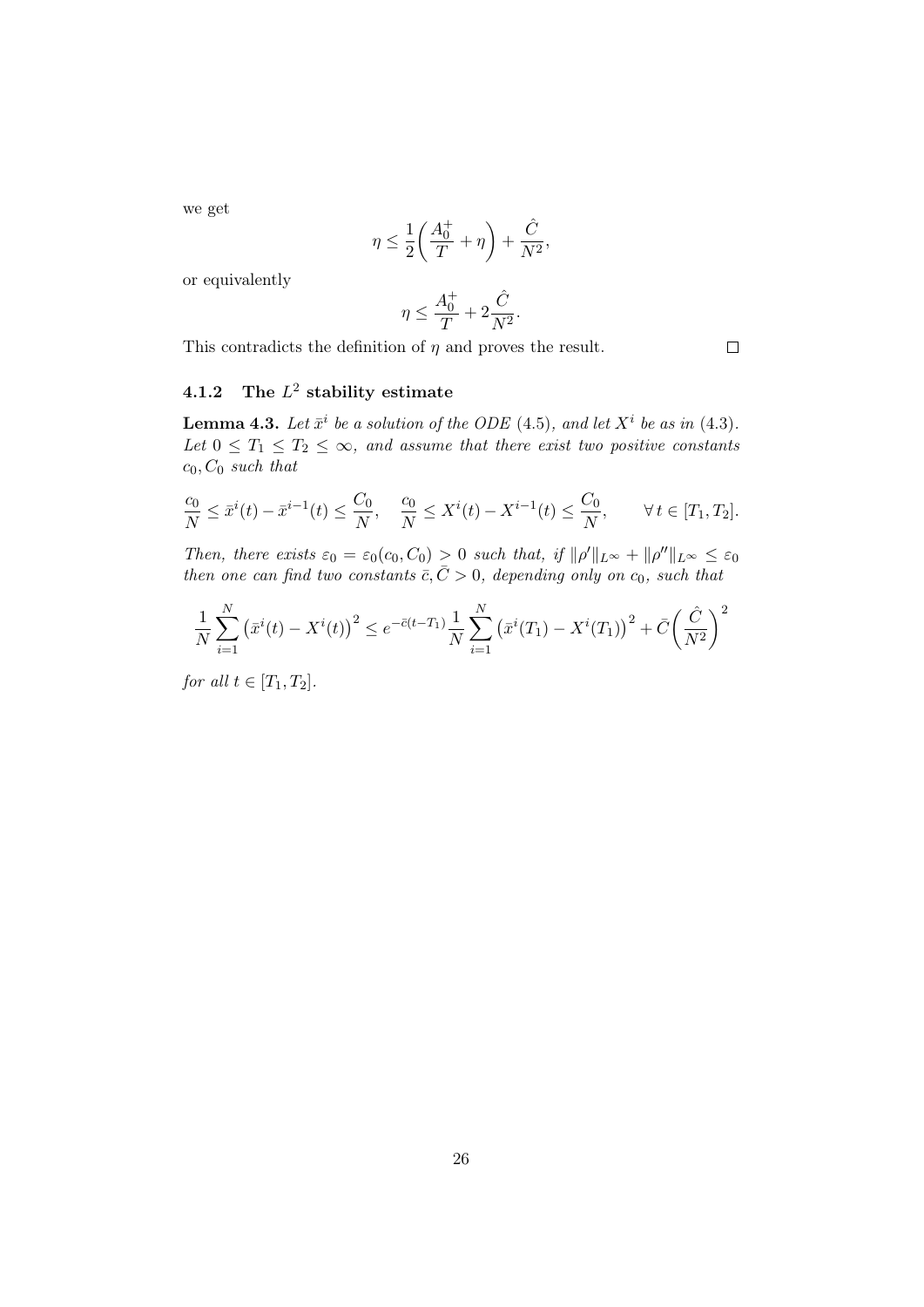Proof. We compute

$$
\frac{d}{dt} \frac{1}{N} \sum_{i=1}^{N} (\bar{x}^i - X^i)^2 =
$$
\n
$$
4N^2 \sum_{i=1}^{N} (\bar{x}^i - X^i) \left[ \int_{\frac{\bar{x}^i + \bar{x}^{i+1}}{2}}^{\frac{\bar{x}^i + \bar{x}^{i+1}}{2}} (z - \bar{x}^i) \rho(z) dz - \int_{\frac{X^i + X^{i+1}}{2}}^{\frac{X^i + X^{i+1}}{2}} (z - X^i) \rho(z) dz \right]
$$
\n
$$
+ \frac{2}{N} \sum_{i=1}^{N} (\bar{x}^i - X^i) R^i
$$
\n
$$
= 4N^2 \sum_{i=1}^{N} (\bar{x}^i - X^i) \left[ \int_{\frac{\bar{x}^i + \bar{x}^{i-1}}{2}}^{\bar{x}^i} (z - \bar{x}^i) \rho(z) dz \right.
$$
\n
$$
+ \int_{\bar{x}^i}^{\frac{\bar{x}^i + \bar{x}^{i+1}}{2}} (z - \bar{x}^i) \rho(z) dz - \int_{\frac{X^i + X^{i-1}}{2}}^{X^i} (z - X^i) \rho(z) dz
$$
\n
$$
- \int_{X^i}^{\frac{X^i + X^{i+1}}{2}} (z - X^i) \rho(z) dz \right] + \frac{2}{N} \sum_{i=1}^{N} (\bar{x}^i - X^i) R^i
$$
\n
$$
:= 4N^2 \sum_{i=1}^{N} (\bar{x}^i - X^i) \left[ A_{\bar{x}^i} + B_{\bar{x}^i} - A_{X^i} - B_{X^i} \right] + \frac{2}{N} \sum_{i=1}^{N} (\bar{x}^i - X^i) R^i.
$$

For  $A_{\bar{x}^i}$  and  $B_{\bar{x}^i}$  we have

$$
A_{\bar{x}^i} = \int_{\frac{\bar{x}^i + \bar{x}^{i-1}}{2}}^{\bar{x}^i} (z - \bar{x}^i) \rho(\bar{x}^{i-1}) dz + \int_{\frac{\bar{x}^i + \bar{x}^{i-1}}{2}}^{\bar{x}^i} (z - \bar{x}^i) (\rho(z) - \rho(\bar{x}^{i-1})) dz
$$
  
\n
$$
= -\frac{\rho(\bar{x}^{i-1})}{8} (\bar{x}^i - \bar{x}^{i-1})^2 + \int_{\frac{\bar{x}^i + \bar{x}^{i-1}}{2}}^{\bar{x}^i} (z - \bar{x}^i) (\rho(z) - \rho(\bar{x}^{i-1})) dz
$$
  
\n
$$
:= D_{\bar{x}}^{i-1} + E_{\bar{x}}^{i,2}.
$$

$$
B_{\bar{x}^i} = \int_{\bar{x}^i}^{\frac{\bar{x}^i + \bar{x}^{i+1}}{2}} (z - \bar{x}^i) \rho(\bar{x}^i) dz + \int_{\bar{x}^i}^{\frac{\bar{x}^i + \bar{x}^{i+1}}{2}} (z - \bar{x}^i) (\rho(z) - \rho(\bar{x}^i)) dz
$$
  
=  $\frac{\rho(\bar{x}^i)}{8} (\bar{x}^{i+1} - \bar{x}^i)^2 + \int_{\bar{x}^i}^{\frac{\bar{x}^i + \bar{x}^{i+1}}{2}} (z - \bar{x}^i) (\rho(z) - \rho(\bar{x}^i)) dz$   
:=  $D_{\bar{x}}^i + E_{\bar{x}}^{i,1}$ .

Analogously we can set  $A_{X_i} := D_X^{i-1} + E_X^{i,2}$  and  $B_{X_i} := D_X^i + E_X^{i,1}$ . In this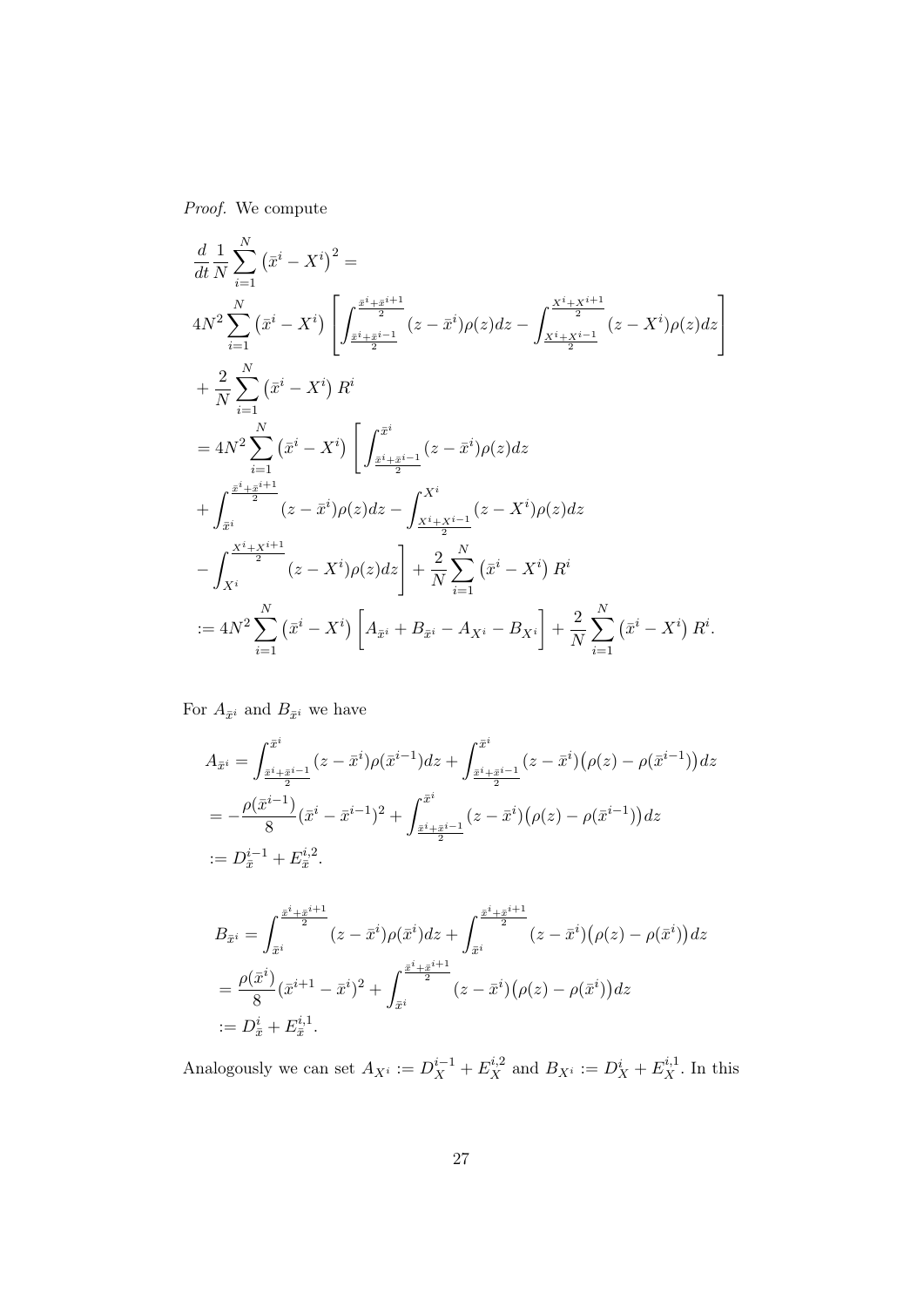way we have

$$
\frac{d}{dt} \frac{1}{N} \sum_{i=1}^{N} (\bar{x}^i - X^i)^2
$$
\n
$$
= 4N^2 \sum_{i=1}^{N} (\bar{x}^i - X^i) \left[ A_{\bar{x}^i} + B_{\bar{x}^i} - A_{X^i} - B_{X^i} \right] + \frac{2}{N} \sum_{i=1}^{N} (\bar{x}^i - X^i) R^i
$$
\n
$$
= 4N^2 \sum_{i=1}^{N} (\bar{x}^i - X^i) \left[ D_{\bar{x}}^i - D_{\bar{x}}^{i-1} - D_X^i + D_X^i \right]
$$
\n
$$
+ 4N^2 \sum_{i=1}^{N} (\bar{x}^i - X^i) \left[ E_{\bar{x}}^{i,1} - E_{X}^{i,1} + E_{\bar{x}}^{i,2} - E_{X}^{i,2} \right] + \frac{2}{N} \sum_{i=1}^{N} (\bar{x}^i - X^i) R^i
$$
\n
$$
= T_1 + T_2 + \frac{2}{N} \sum_{i=1}^{N} (\bar{x}^i - X^i) R^i.
$$

Let us estimate  $T_1$  and  $T_2$  separately. First,

$$
T_1 = 4N^2 \sum_{i=1}^N (\bar{x}^i - X^i) \left[ D_{\bar{x}}^i - D_{\bar{x}}^{i-1} - D_X^i + D_X^i \right]
$$
  
=  $4N^2 \left( \sum_{i=1}^N (\bar{x}^i - X^i) \left( D_{\bar{x}}^i - D_X^i \right) - \sum_{i=1}^N (\bar{x}^i - X^i) \left( D_{\bar{x}}^{i-1} - D_X^{i-1} \right) \right)$ 

Using the discrete version of the integration by parts we obtain

$$
T_1 = 4N^2 \left( \sum_{i=1}^N (\bar{x}^i - X^i) (D_{\bar{x}}^i - D_X^i) - \sum_{i=1}^N (\bar{x}^i - X^i) (D_{\bar{x}}^{i-1} - D_X^{i-1}) \right)
$$
  
=  $4N^2 \left( \sum_{i=1}^N (\bar{x}^i - X^i) (D_{\bar{x}}^i - D_X^i) - \sum_{i=1}^N (\bar{x}^{i+1} - X^{i+1}) (D_{\bar{x}}^i - D_X^i) \right)$   
=  $4N^2 \left( \sum_{i=1}^N \left( (\bar{x}^i - \bar{x}^{i+1}) - (X^i - X^{i+1}) \right) (D_{\bar{x}}^i - D_X^i) \right)$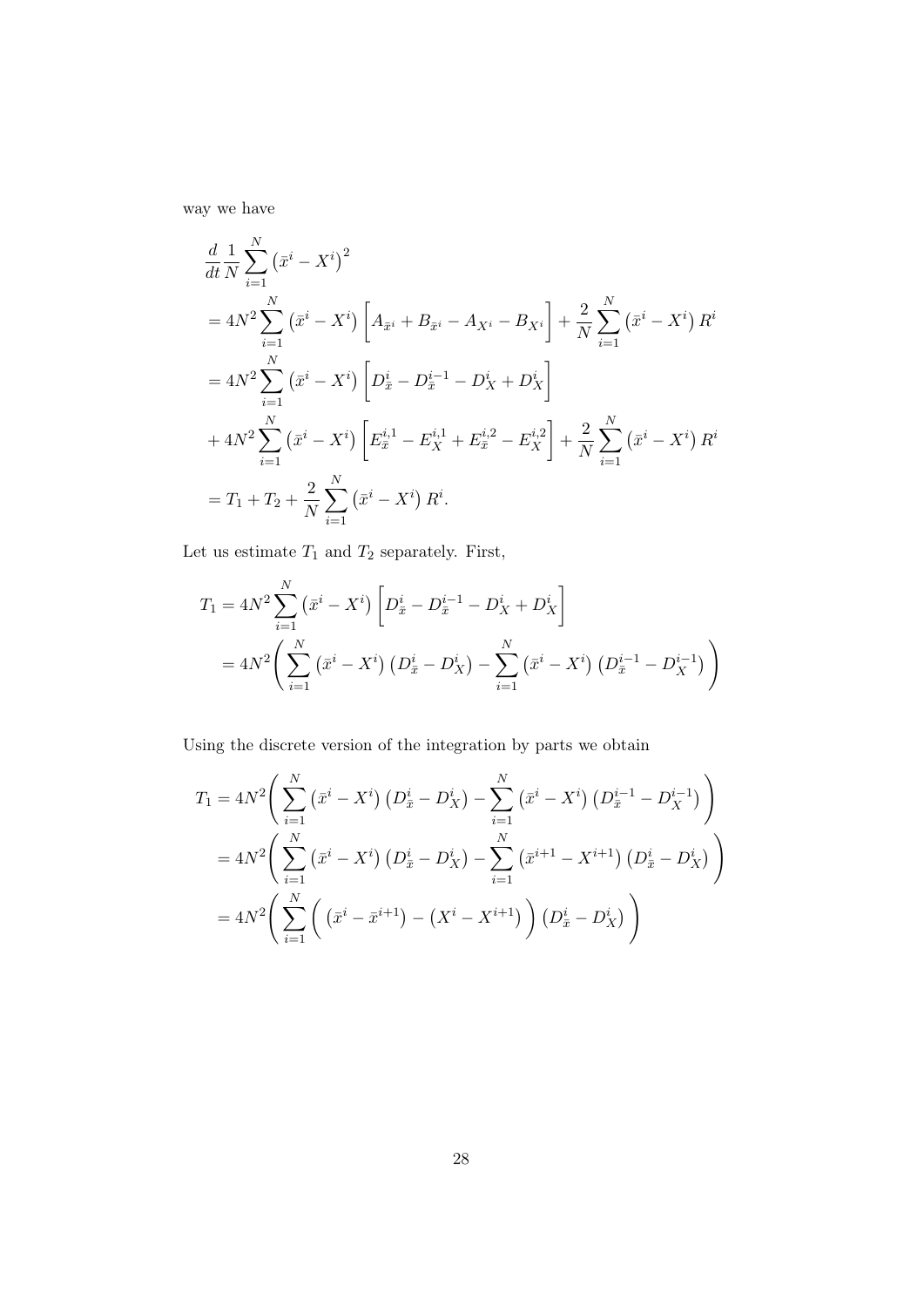Recalling the definitions of  $D_{\bar{x}}^i$  and  $D_X^i$  we have

$$
T_1 = -\frac{N^2}{4} \Bigg( \sum_{i=1}^N \Big( (\bar{x}^{i+1} - \bar{x}^i) - (X^{i+1} - X^i) \Big) \times \Big( \rho(\bar{x}^i)(\bar{x}^{i+1} - \bar{x}^i)^2 - \rho(X^i)(X^{i+1} - X^i)^2 \Big) \Bigg) = -\frac{N^2}{4} \Bigg( \sum_{i=1}^N \Big[ (\bar{x}^{i+1} - \bar{x}^i) - (X^{i+1} - X^i) \Big] \times \Big[ \rho(\bar{x}^i) \Big( (\bar{x}^{i+1} - \bar{x}^i)^2 - (X^{i+1} - X^i)^2 \Big) \Big] \Bigg) + \frac{N^2}{4} \Bigg( \sum_{i=1}^N \Big[ (\bar{x}^{i+1} - \bar{x}^i) - (X^{i+1} - X^i) \Big] \times \Big( \rho(\bar{x}^i) - \rho(X^i) \Big) (X^{i+1} - X^i)^2 \Bigg) =: T_{1,1} + T_{1,2}.
$$

Notice that, since  $\|\rho'\|_{\infty} \leq \varepsilon_0$  and  $\|\rho\|_{L^1} = 1$ , we have  $\rho \geq 1/2$  provided  $\varepsilon_0$ is small enough. Hence, recalling that  $\bar{x}^{i+1} - \bar{x}^i \ge \frac{c_0}{N}$  and  $X^{i+1} - X^i \ge \frac{c_0}{N}$ , we can estimate the first term

$$
T_{1,1} \le -\frac{N^2}{8} \sum_{i=1}^N \left[ \left( \bar{x}^{i+1} - \bar{x}^i \right) - \left( X^{i+1} - X^i \right) \right]^2
$$
  
\$\times \left( (\bar{x}^{i+1} - \bar{x}^i) + \left( X^{i+1} - X^i \right) \right)\$  
\$\le -\frac{c\_0}{4} N \sum\_{i=1}^N \left[ \left( \bar{x}^{i+1} - \bar{x}^i \right) - \left( X^{i+1} - X^i \right) \right]^2\$  

$$
= -\frac{c_0}{4N} \sum_{i=1}^N \left[ N \left( \bar{x}^{i+1} - \bar{x}^i \right) - N \left( X^{i+1} - X^i \right) \right]^2.
$$

Hence, recalling that  $X^{i+1} - X^i \leq \frac{C_0}{N}$ ,

$$
|T_{1,2}| \le ||\rho'||_{L^{\infty}} \frac{N^2}{4} \sum_{i=1}^N \left| \left( \bar{x}^{i+1} - \bar{x}^i \right) - \left( X^{i+1} - X^i \right) \right|
$$
  
\$\times \left( \bar{x}^i - X^i \right) \left( X^{i+1} - X^i \right)^2\$  
\$\leq \frac{C\_0^2}{N} ||\rho'||\_{L^{\infty}} \sum\_{i=1}^N \left| N \left( \bar{x}^{i+1} - \bar{x}^i \right) - N \left( X^{i+1} - X^i \right) \right| \left| \bar{x}^i - X^i \right|.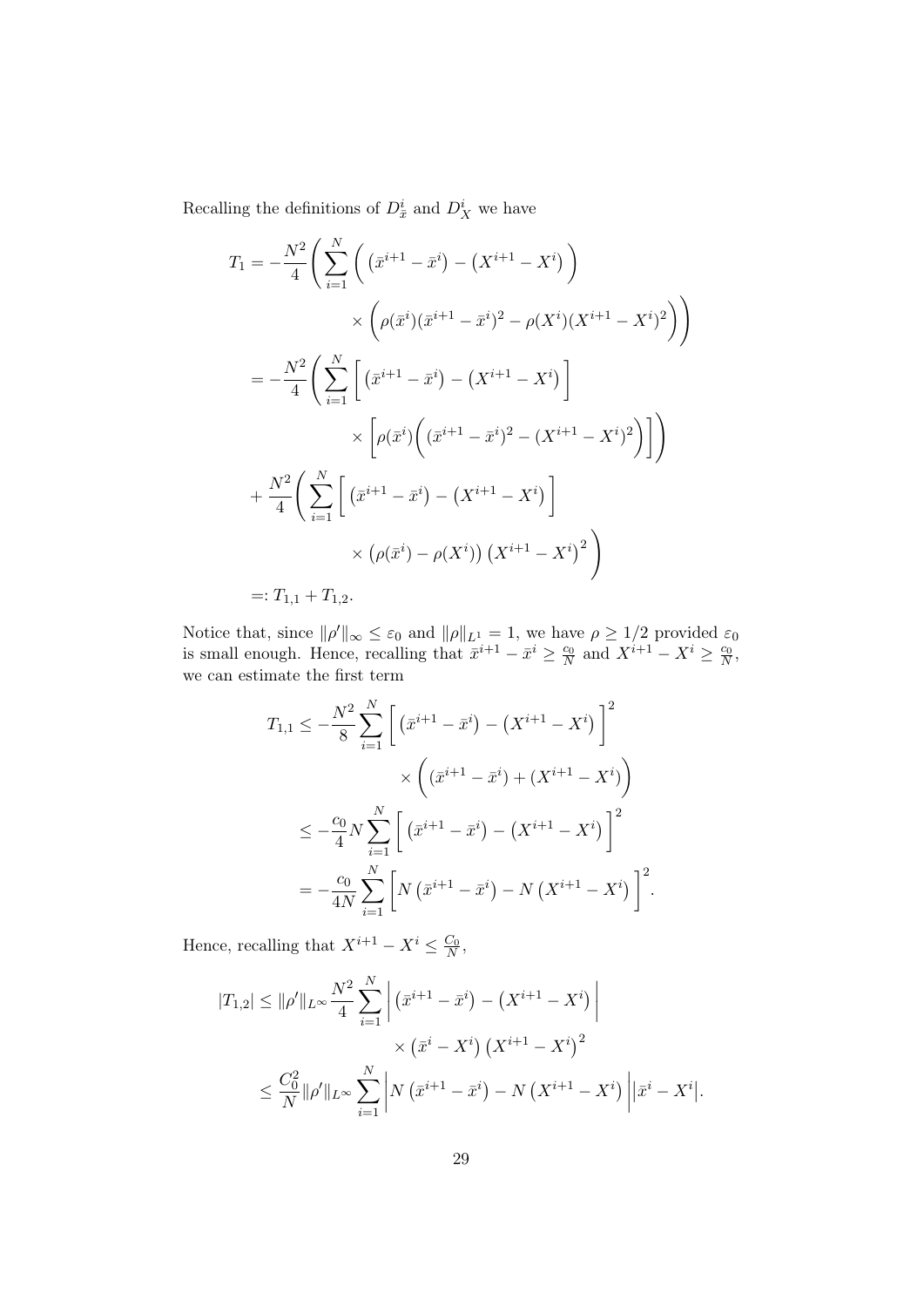Using the inequality  $ab \leq a^2 + b^2$  we get

$$
|T_{1,2}| \leq \frac{C_0^2}{N} \|\rho'\|_{L^\infty} \sum_{i=1}^N \left[ N (\bar{x}^{i+1} - \bar{x}^i) - N (X^{i+1} - X^i) \right]^2
$$
  
+ 
$$
\frac{C_0^2}{N} \|\rho'\|_{L^\infty} \sum_{i=1}^N (\bar{x}^i - X^i)^2.
$$

Let us now consider  $T_2$ .

$$
T_2 = 4N^2 \sum_{i=1}^N (\bar{x}^i - X^i) \left[ E_{\bar{x}}^{i,1} - E_X^{i,1} + E_{\bar{x}}^{i,2} - E_X^{i,2} \right]
$$
  
=  $4N^2 \sum_{i=1}^N (\bar{x}^i - X^i) \left[ E_{\bar{x}}^{i,1} - E_X^{i,1} \right] + 4N^2 \sum_{i=1}^N (\bar{x}^i - X^i) \left[ E_{\bar{x}}^{i,2} - E_X^{i,2} \right]$   
:=  $T_{2,1} + T_{2,2}$ .

Let us first focus on the differences  $E_{\bar{x}}^{i,1} - E_X^{i,1}$  and  $E_{\bar{x}}^{i,2} - E_X^{i,2}$ . Keeping in mind the definitions of  $E_{\bar{x}}^{i,1}$  and  $E_X^{i,1}$  we have

$$
E_{\bar{x}}^{i,1} - E_X^{i,1} =
$$
  

$$
\int_{\bar{x}^i}^{\frac{\bar{x}^i + \bar{x}^{i+1}}{2}} (z - \bar{x}^i) (\rho(z) - \rho(\bar{x}^i)) dz - \int_{X^i}^{\frac{X^i + X^{i+1}}{2}} (z - X^i) (\rho(z) - \rho(X^i)) dz.
$$

Performing the change of variable  $\omega = z - \bar{x}^i$ ,  $\omega = z - X^i$  respectively, we get

$$
E_{\bar{x}}^{i,1} - E_X^{i,1} = \int_0^{\frac{\bar{x}^{i+1} - \bar{x}^i}{2}} \omega \left( \rho(\omega + \bar{x}^i) - \rho(\bar{x}^i) \right) d\omega
$$

$$
- \int_0^{\frac{X^{i+1} - X^i}{2}} \omega \left( \rho(\omega + X^i) - \rho(X^i) \right) d\omega.
$$

Adding and subtracting

$$
\int_0^{\frac{\bar{x}^{i+1}-\bar{x}^i}{2}} \omega \left(\rho(\omega + X^i) - \rho(X^i)\right) d\omega
$$

we have

$$
E_{\bar{x}}^{i,1} - E_X^{i,1} = \int_0^{\frac{\bar{x}^{i+1} - \bar{x}^i}{2}} \omega \left[ \rho(\omega + \bar{x}^i) - \rho(\bar{x}^i) - \rho(\omega + X^i) + \rho(X^i) \right] d\omega
$$

$$
- \int_{\frac{\bar{x}^{i+1} - \bar{x}^i}{2}}^{\frac{X^{i+1} - X^i}{2}} \omega \left( \rho(\omega + X^i) - \rho(X^i) \right) d\omega.
$$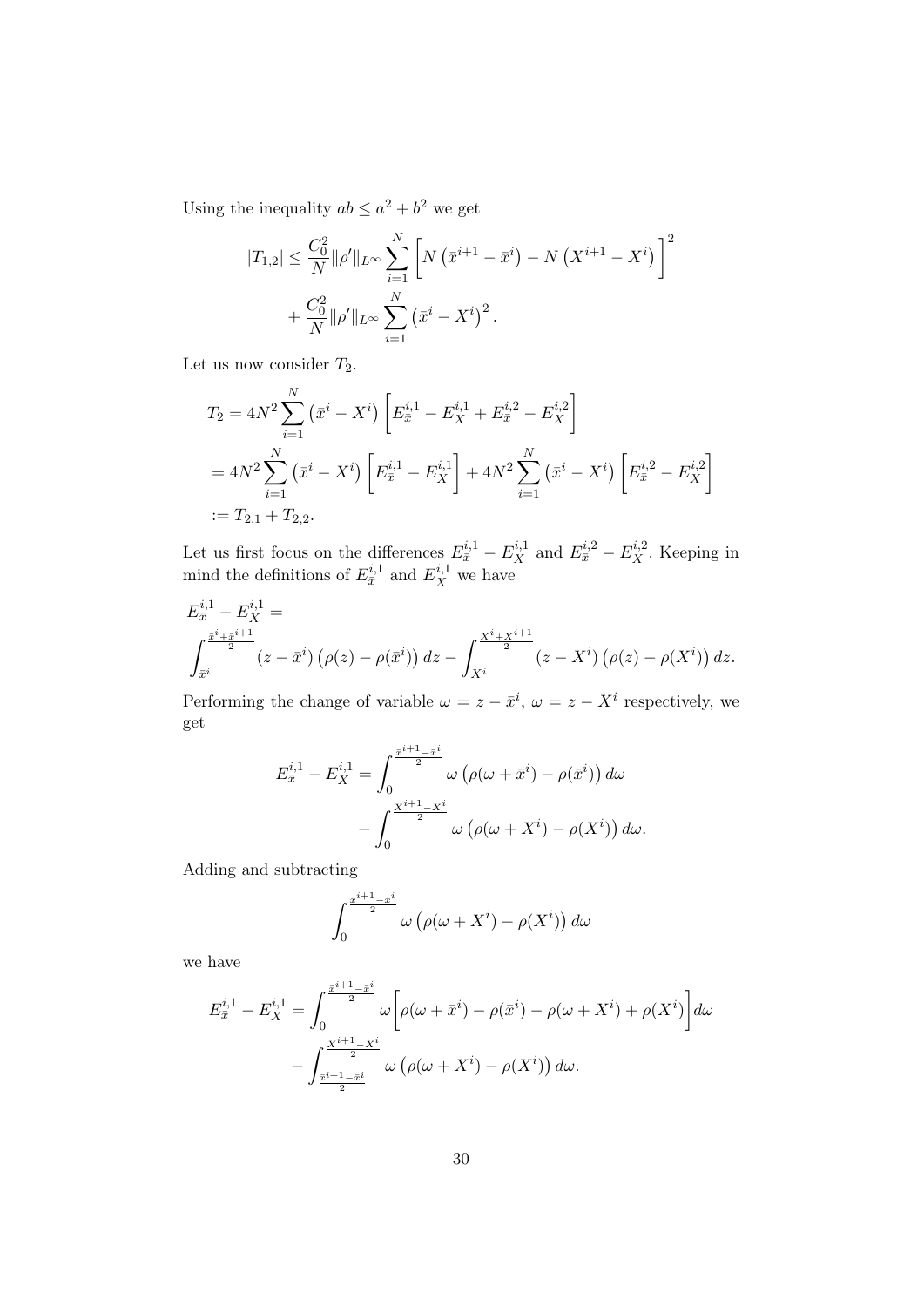By the fundamental theorem of calculus and recalling that  $(\bar{x}^{i+1} - \bar{x}^i) \leq \frac{C_0}{N}$ ,  $(X^{i+1} - X^i) \leq \frac{C_0}{N}$  we obtain the following estimate

$$
|E_{\bar{x}}^{i,1} - E_{X}^{i,1}| = \left| \int_{0}^{\frac{\bar{x}^{i+1} - \bar{x}^{i}}{2}} \omega^{2} \left[ \int_{0}^{1} \rho'(\bar{x}^{i} + s\omega) ds - \int_{0}^{1} \rho'(X^{i} + s\omega) ds \right] d\omega - \int_{\frac{\bar{x}^{i+1} - \bar{x}^{i}}{2}}^{\frac{X^{i+1} - X^{i}}{2}} \omega \left( \rho(\omega + X^{i}) - \rho(X^{i}) \right) d\omega \right| \n\leq \frac{C_{0}}{N^{3}} \|\rho''\|_{L^{\infty}} |\bar{x}^{i} - X^{i}| + \|\rho'\|_{L^{\infty}} \left| \int_{\frac{\bar{x}^{i+1} - \bar{x}^{i}}{2}}^{\frac{X^{i+1} - X^{i}}{2}} \omega^{2} d\omega \right| = \frac{C_{0}}{N^{3}} \|\rho''\|_{L^{\infty}} |\bar{x}^{i} - X^{i}| + \frac{\|\rho'\|_{L^{\infty}}}{8} \left| (X^{i+1} - X^{i})^{3} - (\bar{x}^{i+1} - \bar{x}^{i})^{3} \right|.
$$

Thus,

$$
|T_{2,1}| = 4N^2 \sum_{i=1}^N |\bar{x}^i - X^i| |E_{\bar{x}}^{i,1} - E_X^{i,1}|
$$
  
\n
$$
\leq \frac{C}{N} \|\rho''\|_{L^\infty} \sum_{i=1}^N (\bar{x}^i - X^i)^2
$$
  
\n
$$
+ \frac{N^2}{2} \|\rho'\|_{L^\infty} \sum_{i=1}^N |\bar{x}^i - X^i| |(X^{i+1} - X^i)^3 - (\bar{x}^{i+1} - \bar{x}^i)^3|.
$$

Recalling that  $0 \leq (\bar{x}^{i+1} - \bar{x}^i) \leq \frac{C_0}{N}$  and  $0 \leq (X^{i+1} - X^i) \leq \frac{C_0}{N}$  we see that

$$
\left| \left( X^{i+1} - X^i \right)^3 - \left( \bar{x}^{i+1} - \bar{x}^i \right)^3 \right| \leq \frac{C}{N^2} \left| \left( X^{i+1} - X^i \right) - \left( \bar{x}^{i+1} - \bar{x}^i \right) \right|,
$$

therefore

$$
|T_{2,1}| \leq \frac{C}{N} \|\rho''\|_{L^{\infty}} \sum_{i=1}^{N} (\bar{x}^{i} - X^{i})^{2}
$$
  
+ 
$$
\frac{C}{N} \|\rho'\|_{L^{\infty}} \sum_{i=1}^{N} |\bar{x}^{i} - X^{i}| |N (\bar{x}^{i+1} - \bar{x}^{i}) - N (X^{i+1} - X^{i})|
$$
  

$$
\leq \frac{C}{N} \|\rho''\|_{L^{\infty}} \sum_{i=1}^{N} (\bar{x}^{i} - X^{i})^{2}
$$
  
+ 
$$
\frac{C}{N} \|\rho'\|_{L^{\infty}} \left[ \sum_{i=1}^{N} |\bar{x}^{i} - X^{i}|^{2} + \sum_{i=1}^{N} |N (\bar{x}^{i+1} - \bar{x}^{i}) - N (X^{i+1} - X^{i})|^{2} \right].
$$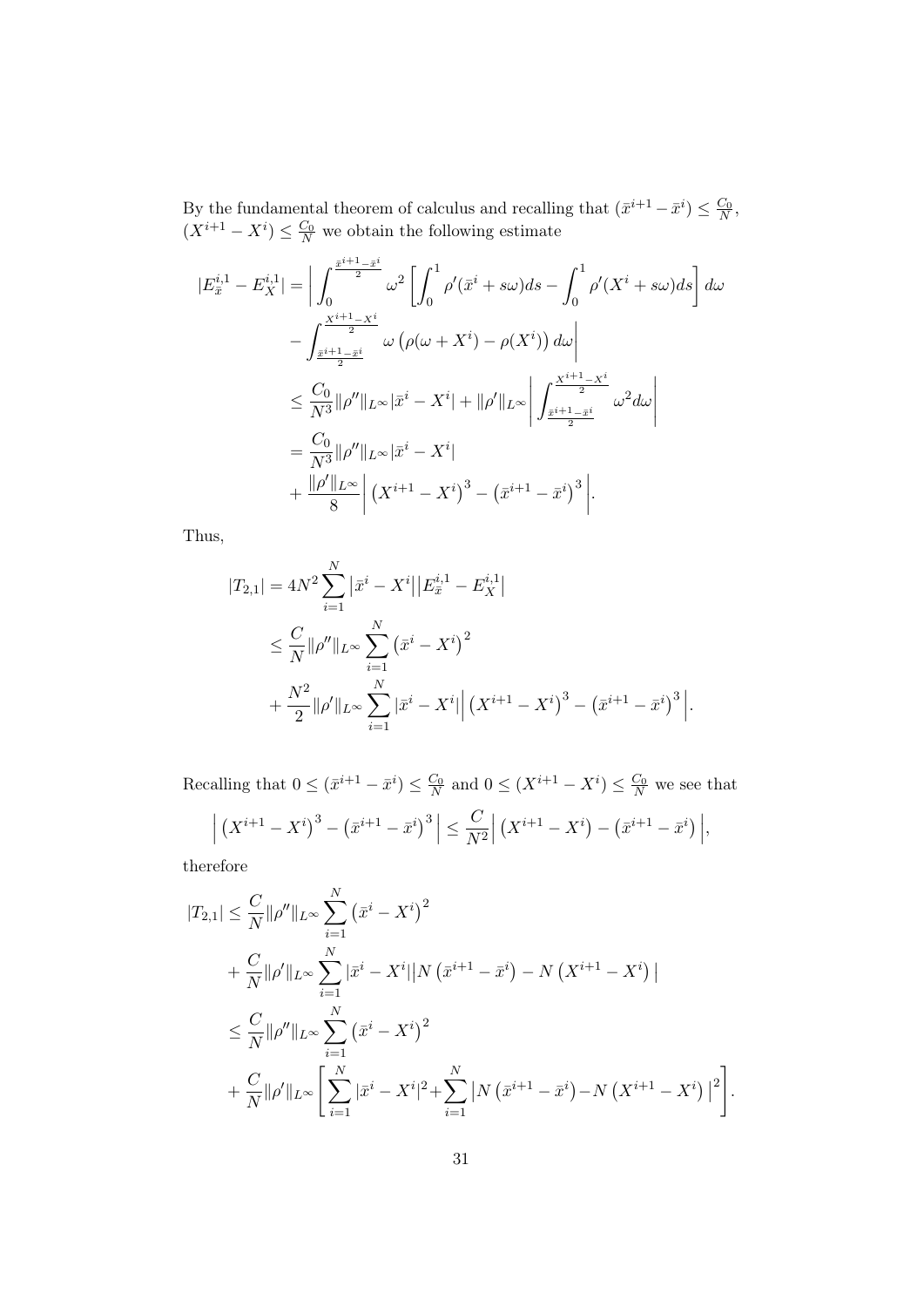Let us now estimate  $E_{\bar{x}}^{i,2} - E_X^{i,2}$ . By definition we have

$$
E_{\bar{x}}^{i,2} - E_X^{i,2} = \int_{\frac{\bar{x}^i + \bar{x}^{i-1}}{2}}^{\frac{\bar{x}^i}{2}} (z - \bar{x}^i) \left( \rho(z) - \rho(\bar{x}^{i-1}) \right) dz - \int_{\frac{X^i + X^{i-1}}{2}}^{X^i} (z - X^i) \left( \rho(z) - \rho(X^{i-1}) \right) dz.
$$

With the substitutions  $\omega = z - \bar{x}^{i-1}$  and  $\omega = z - X^{i-1}$  respectively, we get

$$
E_{\bar{x}}^{i,2} - E_{X}^{i,2} = \int_{\frac{\bar{x}^{i} - \bar{x}^{i-1}}{2}}^{\frac{\bar{x}^{i} - \bar{x}^{i-1}}{2}} \left(\omega + \bar{x}^{i-1} - \bar{x}^{i}\right) \left(\rho(\omega + \bar{x}^{i-1}) - \rho(\bar{x}^{i-1})\right) d\omega
$$

$$
- \int_{\frac{X^{i} - X^{i-1}}{2}}^{X^{i} - \bar{x}^{i-1}} \left(\omega + X^{i-1} - X^{i}\right) \left(\rho(\omega + X^{i-1}) - \rho(X^{i-1})\right) d\omega.
$$

Adding and subtracting

$$
-\int_{\frac{X^{i}-X^{i-1}}{2}}^{X^{i}-X^{i-1}} \left(\omega + X^{i-1} - X^{i}\right) \left(\rho(\omega + X^{i-1}) - \rho(X^{i-1})\right) d\omega
$$

we get

$$
|E_{\bar{x}}^{i,2} - E_{X}^{i,2}| \leq \left| \int_{\frac{\bar{x}^{i} - \bar{x}^{i-1}}{2}}^{\bar{x}^{i} - \bar{x}^{i-1}} (\omega + \bar{x}^{i-1} - \bar{x}^{i}) (\rho(\omega + \bar{x}^{i-1}) - \rho(\bar{x}^{i-1}) - \rho(\bar{x}^{i-1})) d\omega \right|
$$
  
+ 
$$
\left| - \int_{\frac{X^{i} - X^{i-1}}{2}}^{X^{i} - X^{i-1}} (\omega + X^{i-1} - X^{i}) (\rho(\omega + X^{i-1}) - \rho(X^{i-1})) d\omega + \int_{\frac{\bar{x}^{i} - \bar{x}^{i-1}}{2}}^{\bar{x}^{i} - \bar{x}^{i-1}} (\omega + X^{i-1} - X^{i}) (\rho(\omega + X^{i-1}) - \rho(X^{i-1})) d\omega \right|.
$$

Arguing as we did for the first term in  $E_{\bar{x}}^{i,1} - E_X^{i,1}$ , the first term in  $E_{\bar{x}}^{i,2} - E_X^{i,2}$ X is controlled by

$$
\|\rho''\|_{\infty} \int_{\frac{\bar{x}^i - \bar{x}^{i-1}}{2}}^{\frac{\bar{x}^i - \bar{x}^{i-1}}{2}} |\omega + \bar{x}^{i-1} - \bar{x}^i| \left| X^{i-1} - \bar{x}^{i-1} \right| \omega^2 d\omega,
$$

and recalling that  $|\bar{x}^{i-1} - \bar{x}^i| \leq C_0/N$ , the above term is bounded by

$$
\frac{C}{N^3} ||\rho''||_{\infty} \Big| X^{i-1} - \bar{x}^{i-1} \Big|.
$$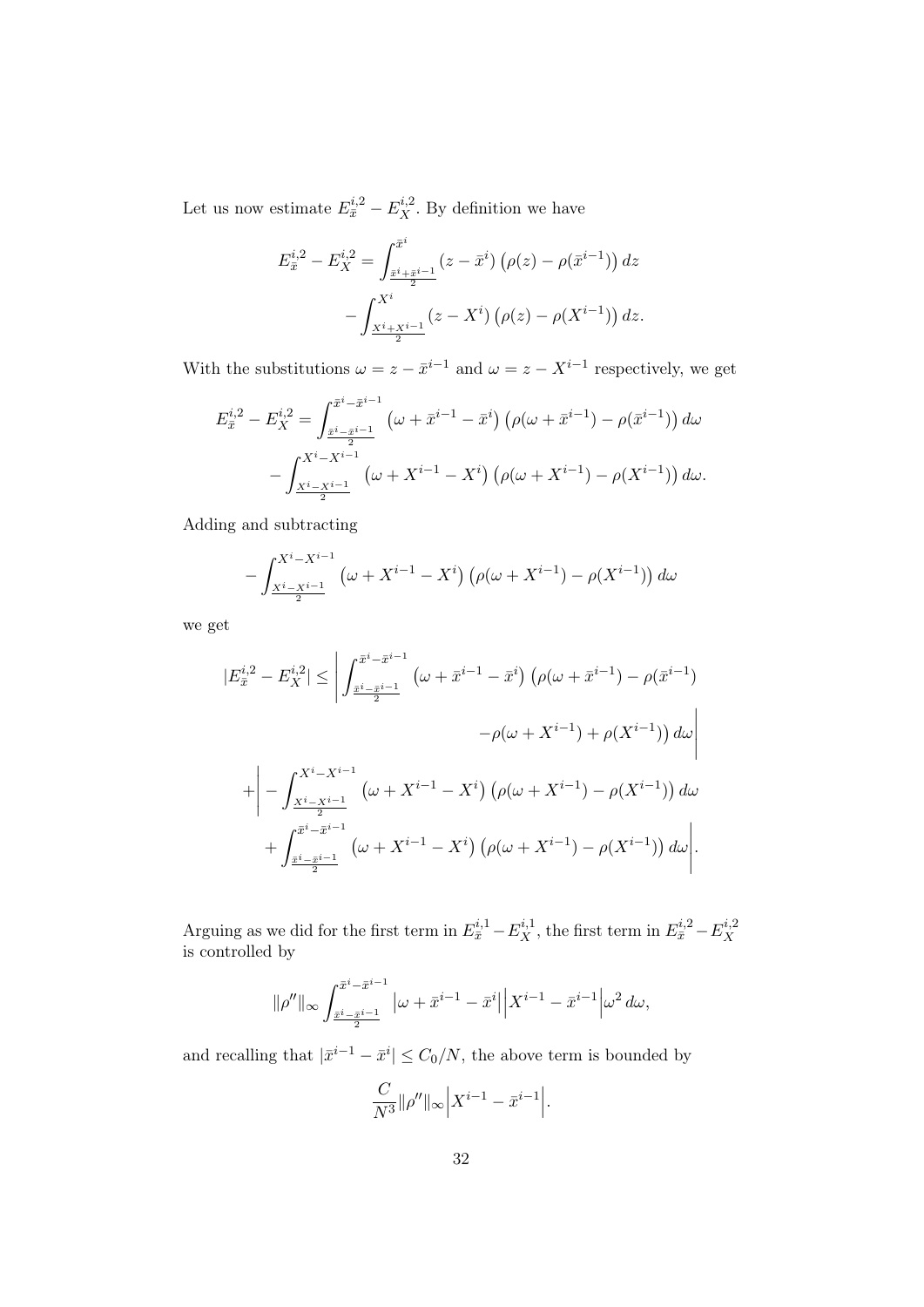Concerning the second term in  $E_{\bar{x}}^{i,2} - E_X^{i,2}$ , using that

$$
\left| \int_{a/2}^{a} - \int_{b/2}^{b} \right| \le \left| \int_{0}^{a} - \int_{0}^{b} \right| + \left| \int_{0}^{a/2} - \int_{0}^{b/2} \right| = \left| \int_{a}^{b} \right| + \left| \int_{a/2}^{b/2} \right|
$$

we get

$$
\left| \int_{\frac{\bar{x}^{i} - \bar{x}^{i-1}}{2}}^{\frac{\bar{x}^{i} - \bar{x}^{i-1}}{2}} (\omega + X^{i-1} - X^{i}) \left( \rho(\omega + X^{i-1}) - \rho(X^{i-1}) \right) d\omega \right|
$$
  
- 
$$
\int_{\frac{X^{i} - X^{i-1}}{2}}^{X^{i} - X^{i-1}} (\omega + X^{i-1} - X^{i}) \left( \rho(\omega + X^{i-1}) - \rho(X^{i-1}) \right) d\omega \right|
$$
  

$$
\leq \left| \int_{\frac{\bar{x}^{i} - \bar{x}^{i-1}}{2}}^{X^{i} - X^{i-1}} (\omega + X^{i-1} - X^{i}) \left( \rho(\omega + X^{i-1}) - \rho(X^{i-1}) \right) d\omega \right|
$$
  
+ 
$$
\left| \int_{\bar{x}^{i} - \bar{x}^{i-1}}^{X^{i} - X^{i-1}} (\omega + X^{i-1} - X^{i}) \left( \rho(\omega + X^{i-1}) - \rho(X^{i-1}) \right) d\omega \right|
$$
  

$$
\leq ||\rho'||_{L^{\infty}} \left[ \left| \int_{\frac{\bar{x}^{i} - \bar{x}^{i-1}}{2}}^{X^{i} - X^{i-1}} \left| \omega + X^{i-1} - X^{i} \right| |\omega| d\omega \right| + \left| \int_{\frac{\bar{x}^{i} - \bar{x}^{i-1}}{2}}^{X^{i} - X^{i-1}} \left| \omega + X^{i-1} - X^{i} \right| |\omega| d\omega \right| \right].
$$

We now notice that in the last term the second integral is bounded by the first integral hence we can bound it by

$$
2\|\rho'\|_{L^{\infty}} \int_{\bar{x}^i - \bar{x}^{i-1}}^{X^i - X^{i-1}} \omega^2 d\omega + 2\|\rho'\|_{L^{\infty}} (X^i - X^{x-i}) \int_{\bar{x}^i - \bar{x}^{i-1}}^{X^i - X^{i-1}} \omega d\omega
$$
  
\n
$$
\leq C\|\rho'\|_{L^{\infty}} \Big| (X^i - X^{i-1})^3 - (\bar{x}^i - \bar{x}^{i-1})^3 \Big|
$$
  
\n
$$
+ C\|\rho'\|_{L^{\infty}} (X^{i-1} - X^i) \Big| (X^i - X^{i-1})^2 - (\bar{x}^i - \bar{x}^{i-1})^2 \Big|.
$$

Hence, arguing as for  $T_{2,1},$  we obtain

$$
|T_{2,2}| \leq \frac{C}{N} \|\rho''\|_{L^{\infty}} \sum_{i=1}^{N} (\bar{x}^i - X^i)^2 + \frac{C}{N} \|\rho'\|_{L^{\infty}} \left[ \sum_{i=1}^{N} |\bar{x}^i - X^i|^2 + \sum_{i=1}^{N} |N (\bar{x}^{i+1} - \bar{x}^i) - N (X^{i+1} - X^i)|^2 \right].
$$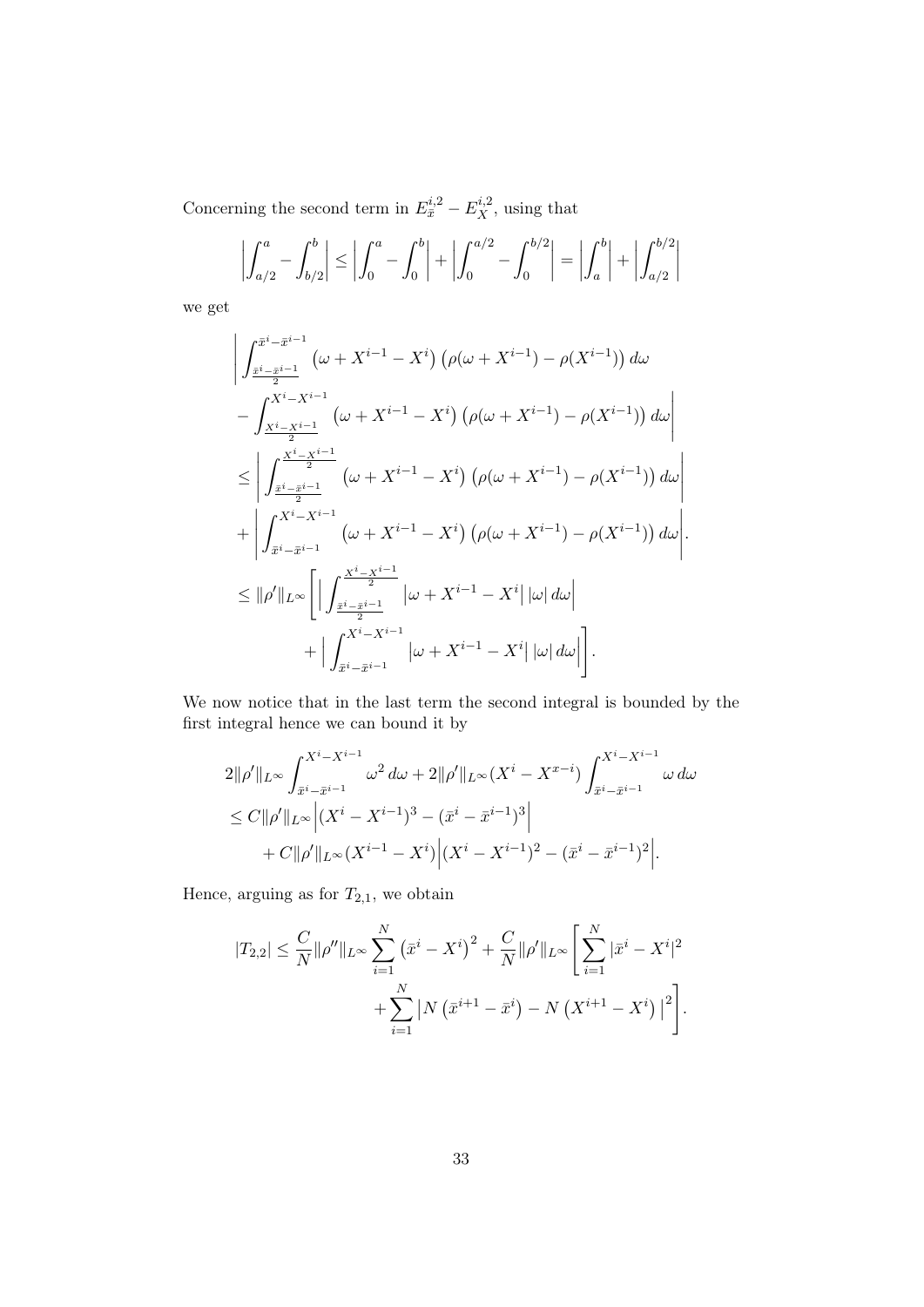Combining all these bounds together, we get

$$
\frac{d}{dt} \frac{1}{N} \sum_{i=1}^{N} (\bar{x}^i - X^i)^2
$$
\n
$$
= T_1 + T_2 + \frac{2}{N} \sum_{i=1}^{N} (\bar{x}^i - X^i) R^i
$$
\n
$$
= T_{1,1} + T_{1,2} + T_{2,1} + T_{2,2} + \frac{2}{N} \sum_{i=1}^{N} (\bar{x}^i - X^i) R^i
$$
\n
$$
\leq -\frac{c_0 \lambda}{2N} \sum_{i=1}^{N} \left[ N (\bar{x}^{i+1} - \bar{x}^i) - N (X^{i+1} - X^i) \right]^2
$$
\n
$$
+ \frac{C}{N} (\|\rho'\|_{L^\infty} + \|\rho''\|_{L^\infty}) \sum_{i=1}^{N} (\bar{x}^i - X^i)^2
$$
\n
$$
+ \frac{C}{N} (\|\rho'\|_{L^\infty} + \|\rho''\|_{L^\infty}) \sum_{i=1}^{N} \left[ N (\bar{x}^{i+1} - \bar{x}^i) - N (X^{i+1} - X^i) \right]^2
$$
\n
$$
+ \frac{2}{N} \sum_{i=1}^{N} (\bar{x}^i - X^i) R^i.
$$

Hence, recalling that  $\|\rho'\|_{L^{\infty}} + \|\rho''\|_{L^{\infty}} \leq \varepsilon_0$ , we can choose  $\varepsilon_0$  small (the smallness depending only on  $c_0, C_0, \lambda$ ) so that  $C\Big(\|\rho'\|_{L^\infty} + \|\rho''\|_{L^\infty}\Big) \leq c_0\lambda/2$ to obtain

$$
\frac{d}{dt}\frac{1}{N}\sum_{i=1}^{N} (\bar{x}^i - X^i)^2 \le -\frac{c_0}{8N} \sum_{i=1}^{N} \left[ N (\bar{x}^{i+1} - \bar{x}^i) - N (X^{i+1} - X^i) \right]^2
$$

$$
+ \frac{C}{N} \varepsilon_0 \sum_{i=1}^{N} (\bar{x}^i - X^i)^2 + \frac{2}{N} \sum_{i=1}^{N} (\bar{x}^i - X^i) R^i.
$$

We now use the discrete Poincaré inequality (see Lemma 3.5) to get

$$
\frac{1}{2} \sum_{i=1}^{N} \left[ N \left( \bar{x}^{i+1} - \bar{x}^{i} \right) - N \left( X^{i+1} - X^{i} \right) \right]^{2} \ge \sum_{i=1}^{N} \left( \bar{x}^{i} - X^{i} \right)^{2},
$$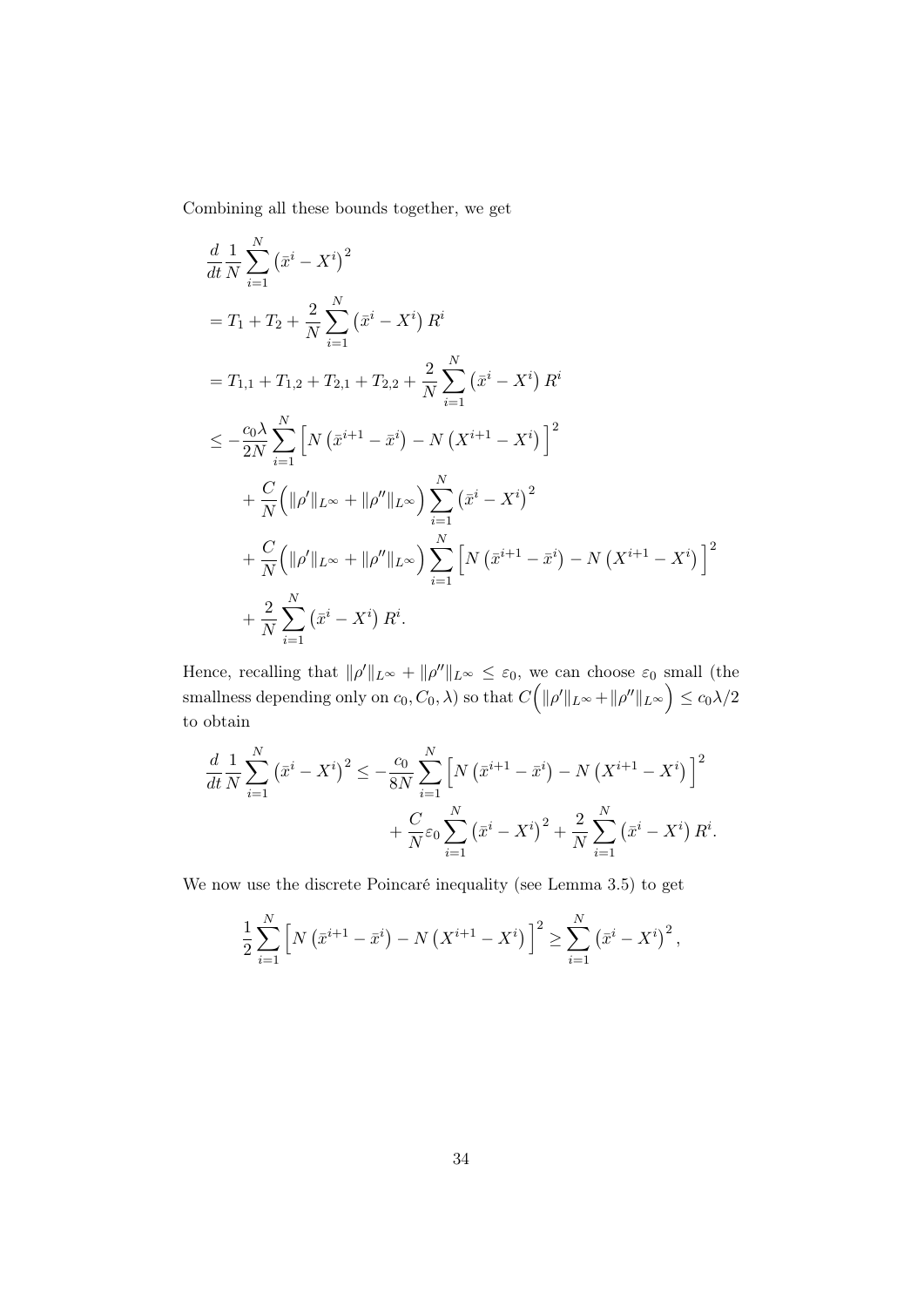so that assuming  $\varepsilon_0$  small enough we conclude

$$
\frac{d}{dt} \frac{1}{N} \sum_{i=1}^{N} (\bar{x}^i - X^i)^2 \le -\frac{c_0}{N} \sum_{i=1}^{N} (\bar{x}^i - X^i)^2 + \frac{C}{N} \varepsilon_0 \sum_{i=1}^{N} (\bar{x}^i - X^i)^2 + \frac{2}{N} \sum_{i=1}^{N} (\bar{x}^i - X^i) R^i
$$

$$
\le -\frac{2c_0}{3N} \sum_{i=1}^{N} (\bar{x}^i - X^i)^2 + \frac{2}{N} \sum_{i=1}^{N} (\bar{x}^i - X^i) R^i
$$

Finally, using the bound

$$
2\left(\bar{x}^i - X^i\right)R^i \le \epsilon(\bar{x}^i - X^i)^2 + \frac{1}{\epsilon}|R^i|^2
$$

with  $\epsilon := 2c_0/3$ , and recalling that  $|R^i| \leq \hat{C}/N^2$  we conclude

$$
\frac{d}{dt}\frac{1}{N}\sum_{i=1}^{N} (\bar{x}^i - X^i)^2 \le -\frac{c_0}{6N}\sum_{i=1}^{N} (\bar{x}^i - X^i)^2 + \frac{3}{2c_0} \left(\frac{\hat{C}}{N^2}\right)^2.
$$

Integrating this differential inequality over [ $T_1$ , t] with  $t \leq T_2$ , by Gronwall Lemma we obtain

$$
\frac{1}{N} \sum_{i=1}^{N} (\bar{x}^i(t) - X^i(t))^2 \le e^{-\bar{c}(t-T_1)} \frac{1}{N} \sum_{i=1}^{N} (\bar{x}^i(T_1) - X^i(T_1))^2 + \bar{C} \left(\frac{\hat{C}}{N^2}\right)^2
$$

for some constants  $\bar{c}, \bar{C} > 0$  depending only on  $c_0$ , as desired.

$$
\qquad \qquad \Box
$$

## 4.2 The convergence results

Combining the results in the previous sections, we can now prove that if a continuous and a discrete solution are close up to  $1/N^2$  at time zero, then they remain close for all time. As one can see from the proof, it is crucial that the discrete scheme has a error of order  $\frac{1}{N^2}$  (see Lemma 4.1).

**Theorem 4.4.** Let  $\bar{x}^i$  be a solution of the ODE (4.5), and let  $X^i$  be as in (4.3). Assume that  $X_0 \in C^{4,\alpha}([0,1])$ ,  $X_0(0) = 0$ ,  $X_0(1) = 1$ , and that  $a_0 \leq \partial_{\theta} X_0 \leq A_0$  for some positive constants  $a_0, A_0$ . Also, suppose that

$$
|X^{i}(0) - \bar{x}^{i}(0)| \le \frac{C'}{N^{2}} \qquad \forall i = 1, ..., N.
$$
 (4.8)

for some positive constant  $C'$ .

Then, there exists  $\varepsilon_1 \equiv \varepsilon_1(a_0, A_0, ||\rho||_{C^{3,\alpha}([0,1])}, ||X_0||_{C^{4,\alpha}([0,1])}) > 0$  such that, if  $\|\rho'\|_{\infty} + \|\rho''\|_{\infty} \leq \varepsilon_1$  we have

$$
\frac{1}{N}\sum_{i=1}^{N} \left(\bar{x}^i(t) - X^i(t)\right)^2 \le \frac{\bar{\bar{C}}}{N^4} \qquad \forall \, t \in [0, \infty).
$$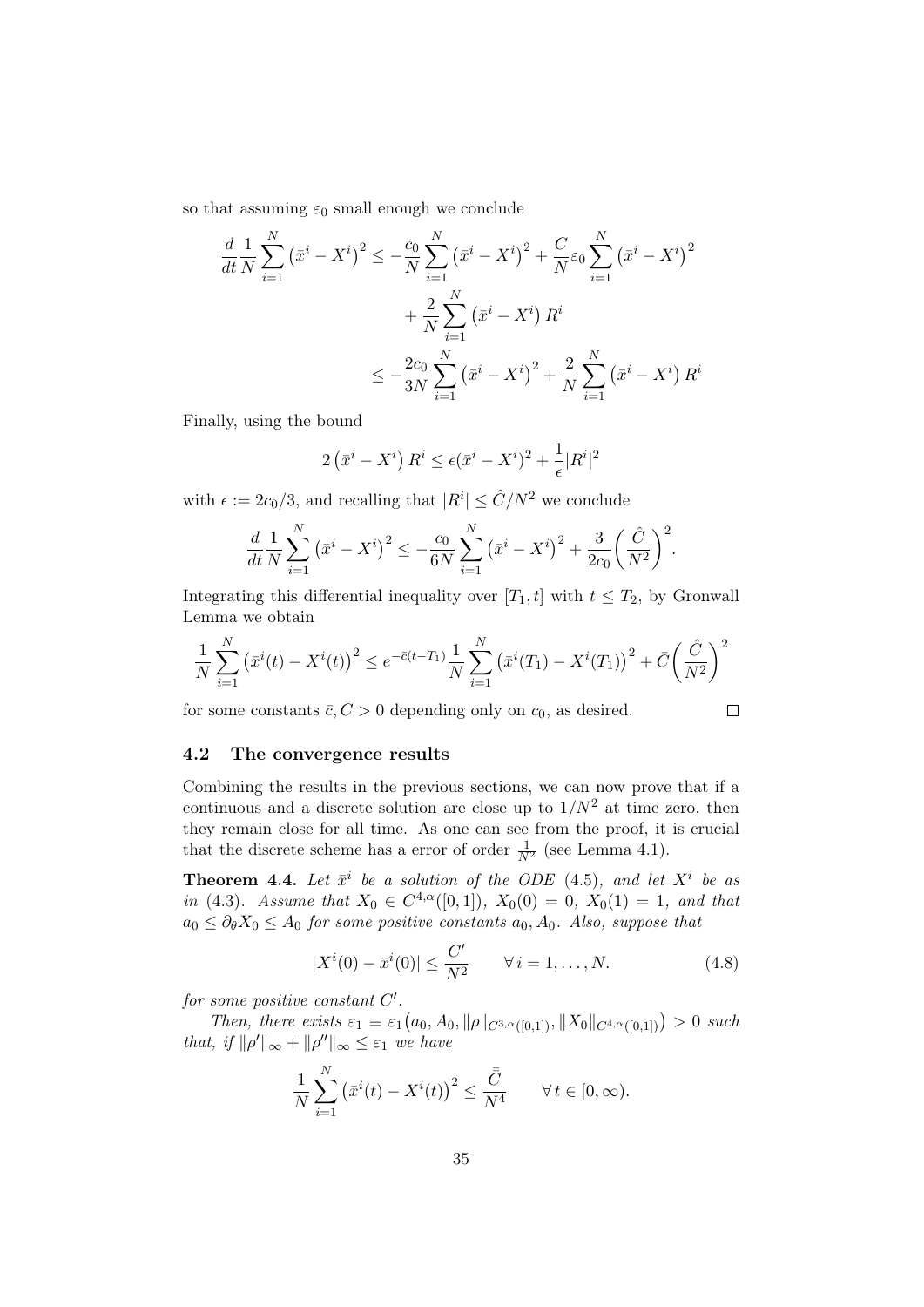Proof. The idea of the proof is the following: we want to prove the discrete gradient flow and the continuous one are  $L^2$  close for all times. This is exactly what is claimed in Lemma 4.3 which, on the other hand, is based on the assumption  $\frac{c_0}{N} \leq \bar{x}^i(t) - \bar{x}^{i-1}(t) \leq \frac{C_0}{N}$ ,  $c_0, C_0 \in \mathbb{R}^+$ . Unfortunately, a priori, these assumptions may not hold for every time. However, by carefully combining Lemmas 4.2 and 4.3 by an induction argument, we can show that these assumptions actually holds for all times.

Basis for the induction. First we observe that, by Proposition 2.3, there exist two positive constants a and A such that

$$
a \le \partial_{\theta} X(t) \le A \qquad \forall \, t \ge 0. \tag{4.9}
$$

Recalling the definition of  $X^i$  in (4.3), we can infer the following inequalities at the discrete level:

$$
\frac{a}{N} \le X^i(t) - X^{i-1}(t) \le \frac{A}{N} \qquad \forall \, t \ge 0, \ \forall \, i.
$$

Let us now focus on the assumption

$$
\frac{c_0}{N} \le \bar{x}^i(t) - \bar{x}^{i-1}(t) \le \frac{C_0}{N}, \qquad c_0, C_0 \in \mathbb{R}^+.
$$

Using Lemma 4.2 we have

$$
|\bar{x}^{i}(t) - X^{i}(t)| \leq |\bar{x}^{i}(0) - X^{i}(0)| + \eta t \qquad \forall t \in [0, T].
$$

Keeping in mind the definition of  $\eta$  and (4.8) we have

$$
|\bar{x}^{i}(t) - X^{i}(t)| \leq \frac{C'}{N^{2}} + \frac{3\hat{C}}{N^{2}}t + \frac{C'}{N^{2}}\frac{t}{T} \quad \forall t \in [0, T],
$$

so by the triangle inequality and (4.10) we obtain

$$
\frac{a}{N} - 2\left(\frac{2C'}{N^2} + \frac{3\hat{C}}{N^2}T\right) \le \bar{x}^i(t) - \bar{x}^{i-1}(t) \le \frac{A}{N} + 2\left(\frac{2C'}{N^2} + \frac{3\hat{C}}{N^2}T\right)
$$

for  $t \in [0, T]$ . In particular, by choosing N large enough (depending only on  $a, A, \hat{C}, C', T$ , we can ensure that

$$
\frac{a}{2N} \le \bar{x}^i(t) - \bar{x}^{i-1}(t) \le \frac{2A}{N} \qquad \forall \, t \in [0, T]. \tag{4.11}
$$

Inductive step. Our goal is to show that if the above property holds for all  $t \in [0, \alpha T]$  then it holds for all  $t \in [0, (\alpha + 1)T]$ . Let us apply Lemma 4.3 on  $[0, \alpha T]$  and  $(4.8)$  to get

$$
\frac{1}{N} \sum_{i=1}^{N} \left(\bar{x}^i(t) - X^i(t)\right)^2 \le \frac{e^{-\bar{c}t}}{N} \sum_{i=1}^{N} \left(\bar{x}^i(0) - X^i(0)\right)^2 + \bar{C} \left(\frac{\hat{C}}{N^2}\right)^2
$$
\n
$$
\le \frac{\bar{C}}{N^4} \qquad \forall \, t \in [0, \alpha T]
$$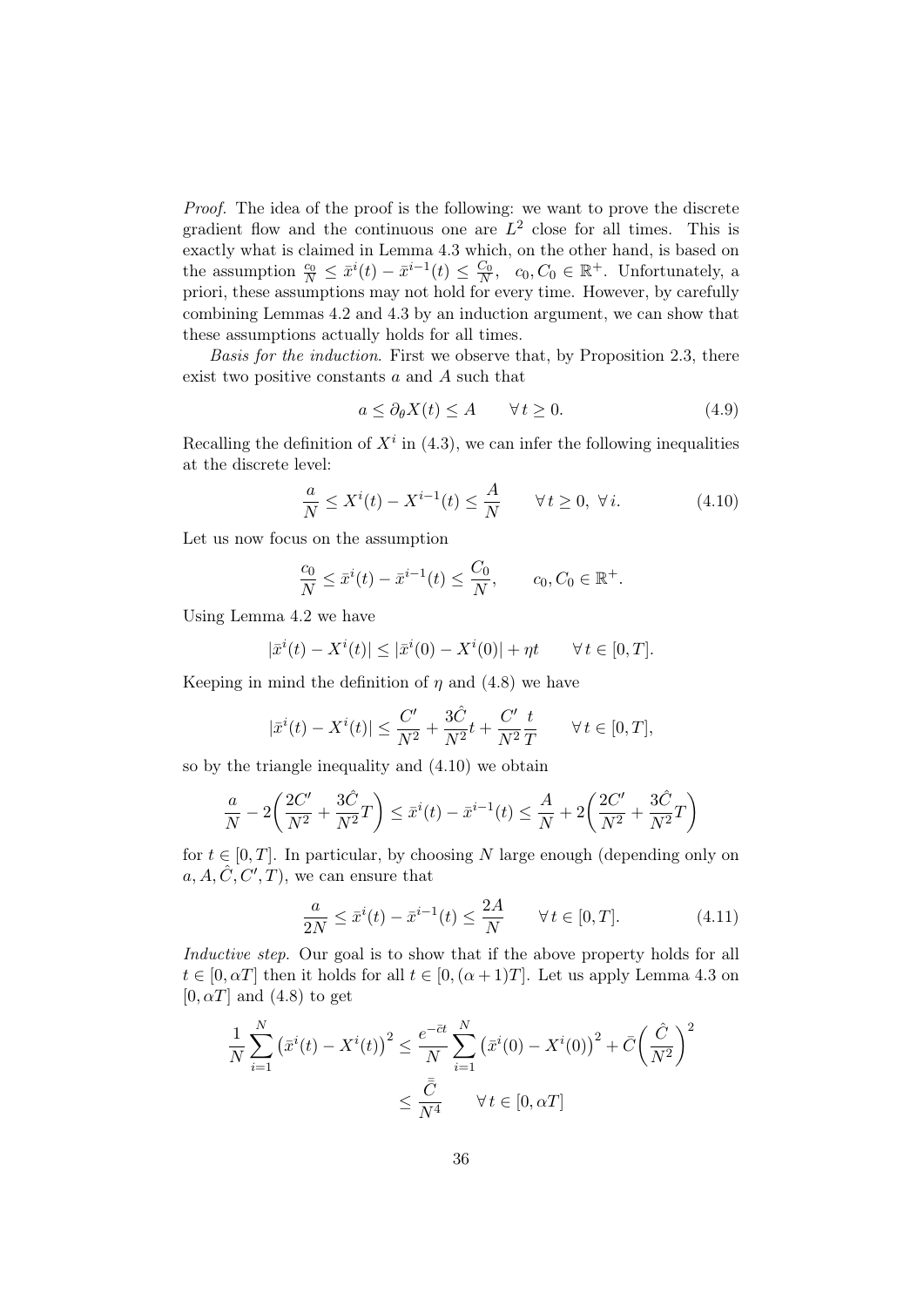for some constant  $\bar{\bar{C}}$  depending only on  $\bar{C}, \hat{C}, C'$ . Hence, since

$$
|\bar{x}^{i}(t) - X^{i}(t)| \leq \sqrt{\sum_{i=1}^{N} (\bar{x}^{i}(t) - X^{i}(t))^{2}} \quad \forall t \in [0, \alpha T], \ \forall i,
$$

we obtain in particular,

$$
|\bar{x}^{i}(\alpha T) - X^{i}(\alpha T)| \leq \sqrt{\frac{\bar{C}}{N^{3}}} \qquad \forall i = 1, ..., N.
$$

Applying again Lemma 4.2 with  $\alpha T$  as initial time, we now get

$$
\begin{aligned} |\bar{x}^i(\alpha T+t) - X^i(\alpha T+t)| &\leq |\bar{x}^i(\alpha T) - X^i(\alpha T)| + \eta \alpha T \\ &\leq \sqrt{\frac{\bar{C}}{N^3}} + \frac{3\hat{C}}{N^2}\alpha T + \sqrt{\frac{\bar{C}}{N^3}}\frac{t}{\alpha T} \qquad \forall \, t \in [0, \alpha T]. \end{aligned}
$$

Hence, by (4.10) and the triangle inequality,

$$
\frac{a}{N} - 2\left(2\sqrt{\frac{\bar{C}}{N^3}} - \frac{3\hat{C}}{N^2}\alpha T\right) \le \bar{x}^i(t) - \bar{x}^{i-1}(t)
$$
\n
$$
\le \frac{A}{N} + 2\left(2\sqrt{\frac{\bar{C}}{N^3}} - \frac{3\hat{C}}{N^2}\alpha T\right)
$$
\n(4.12)

for each  $t \in [\alpha T, (\alpha + 1)T]$ . Then, if N is big enough so that

$$
2\sqrt{\frac{\bar{C}}{N^3}} + \frac{3\hat{C}}{N^2}\alpha T \le \frac{a}{4N}
$$
\n(4.13)

we have

$$
\frac{a}{2N} \le \bar{x}^i(t) - \bar{x}^{i-1}(t) \le \frac{2A}{N} \qquad \forall \, t \in [\alpha T, (\alpha + 1)T].
$$

Recalling the inequality (4.11) we get

$$
\frac{a}{2N} \le \bar{x}^i(t) - \bar{x}^{i-1}(t) \le \frac{2A}{N} \qquad \forall \, t \in [0, (\alpha + 1)T].
$$

This concludes the inductive step and, in particular, Lemma 4.3 applied on  $[0, \infty)$  proves the desired estimate for  $N \geq N_0$  for some large number  $N_0$ .

Notice that the case  $N \leq N_0$  is trivial since (using that  $0 \leq \bar{x}^i, X^i \leq 1$ )

$$
\frac{1}{N} \sum_{i=1}^{N} (\bar{x}^i(t) - X^i(t))^2 \le 1 \le \frac{N_0^4}{N^4} \quad \forall t \in [0, \infty).
$$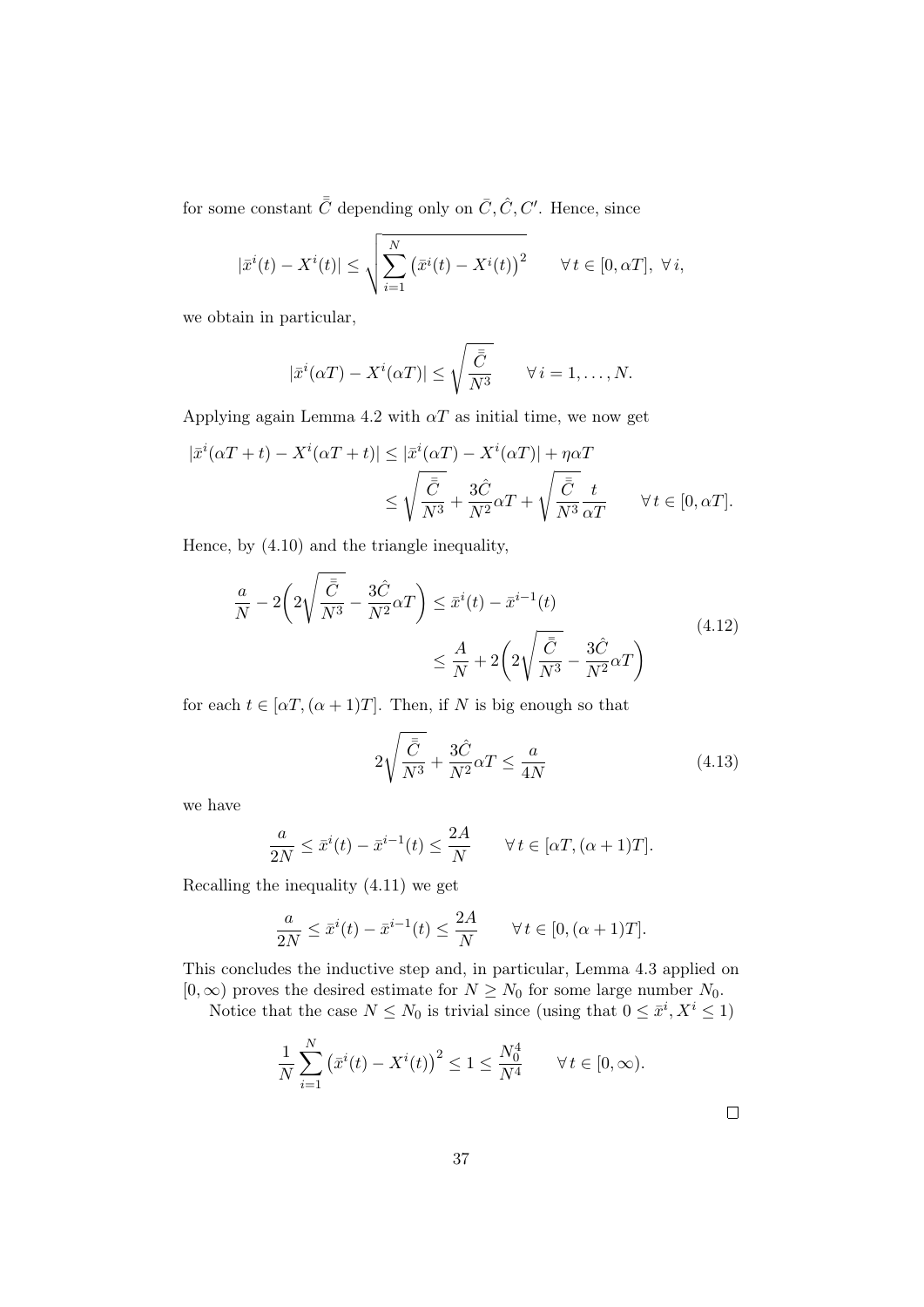#### 4.3 The Eulerian description

In order to get a convergence result in Eulerian variable, we will also need a full stability result in  $L^2$  in the continuous case. The following result holds:

**Proposition 4.5.** Assume that  $\rho : [0,1] \rightarrow (0,\infty)$  is a periodic probability density of class  $C^2$  and let  $X_1, X_2$  be two solutions of the equation (4.2) satisfying (1.4) and

$$
0 < c_0 \le \partial_{\theta} X_i(0, \theta) \le C_0, \qquad i = 1, 2. \tag{4.14}
$$

There exists  $\varepsilon_0 \equiv \varepsilon_0(c_0, C_0)$  as in Lemma 4.3 such that, under the condition  $\|\rho'\|_{L^{\infty}} + \|\rho''\|_{L^{\infty}} \leq \varepsilon_0$ , one has

$$
\int_0^1 |X_1(t,\theta) - X_2(t,\theta)|^2 d\theta \le \left(\int_0^1 |X_1(0,\theta) - X_2(0,\theta)|^2 d\theta\right) e^{-\bar{c}t}
$$

for all  $t \geq 0$ , for some  $\bar{c} \equiv \bar{c}(c_0)$ .

Proof. The proof of this result follows the lines of the proof of Proposition 3.1, with the difference that we have to get rid of the extra terms using the smallness of  $\|\rho'\|_{L^{\infty}} + \|\rho''\|_{L^{\infty}}$ . Also, this result could also be obtained as a consequence of Lemma 4.3 letting  $N \to \infty$ . However, since the proof is relatively short, we give it for the convenience of the reader.

We begin by noticing that since  $\int_0^1 \rho(x) dx = 1$ , if  $\|\rho'\|_{\infty}$  is sufficiently small it follows that  $1/2 \le \rho \le 2$ , so the monotonicity condition (4.14) implies that

$$
0 < c_1 \le \partial_{\theta} X_i(t) \le C_1, \qquad i = 1, 2, \text{ for all } t \ge 0 \tag{4.15}
$$

for some constants  $c_1, C_1$  depending only on  $c_0, C_0$  (see Proposition 2.3). Also, we notice that (4.2) can be equivalently rewritten as

$$
\partial_t X = \frac{1}{4} \partial_\theta \big( \rho(X) (\partial_\theta X)^2 \big) - \frac{1}{12} \rho'(X) (\partial_\theta X)^3.
$$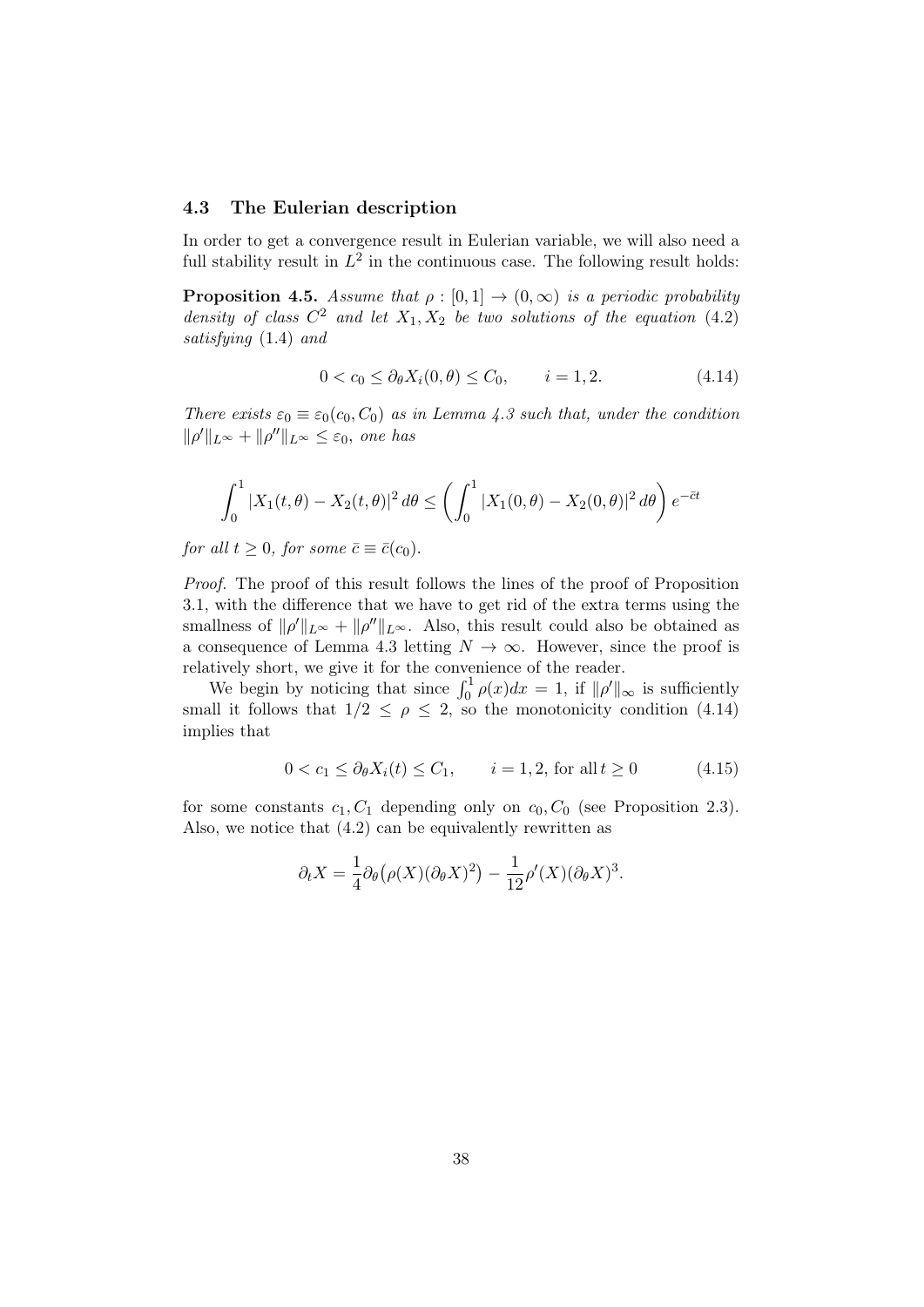Then, since  $X_2 - X_1$  vanishes at the boundary, we compute

$$
\frac{d}{dt} \int_0^1 |X_1 - X_2|^2 d\theta
$$
\n
$$
= \frac{1}{2} \int_0^1 (X_1 - X_2) \left( \partial_{\theta} (\rho(X_1)(\partial_{\theta} X_1)^2) - \partial_{\theta} (\rho(X_2)(\partial_{\theta} X_2)^2) \right) d\theta
$$
\n
$$
- \frac{1}{6} \int_0^1 (X_1 - X_2) \left( \rho'(X_1)(\partial_{\theta} X_1)^3 - \rho'(X_2)(\partial_{\theta} X_2)^3 \right) d\theta
$$
\n
$$
= -\frac{1}{2} \int_0^1 \partial_{\theta} (X_1 - X_2) \left( (\rho(X_1)(\partial_{\theta} X_1)^2) - (\rho(X_2)(\partial_{\theta} X_2)^2) \right) d\theta
$$
\n
$$
- \frac{1}{6} \int_0^1 (X_1 - X_2) \left( \rho'(X_1)(\partial_{\theta} X_1)^3 - \rho'(X_2)(\partial_{\theta} X_2)^3 \right) d\theta
$$
\n
$$
= -\frac{1}{2} \int_0^1 \rho(X_2) \partial_{\theta} (X_1 - X_2) \left( (\partial_{\theta} X_1)^2 - (\partial_{\theta} X_2)^2 \right) d\theta
$$
\n
$$
- \frac{1}{2} \int_0^1 [\rho(X_1) - \rho(X_2)] \partial_{\theta} (X_1 - X_2) \left( (\partial_{\theta} X_1)^2 d\theta
$$
\n
$$
- \frac{1}{6} \int_0^1 \rho'(X_2)(X_1 - X_2) \left( (\partial_{\theta} X_1)^3 - (\partial_{\theta} X_2)^3 \right) d\theta
$$
\n
$$
- \frac{1}{6} \int_0^1 [\rho'(X_1) - \rho'(X_2)] \rho(X_1 - X_2) (\partial_{\theta} X_1)^3 d\theta
$$
\n
$$
=: T_{1,1} + T_{1,2} + T_{2,1} + T_{2,2}.
$$

Recalling that  $1/2 \leq \rho,$  using (4.15) we get

$$
T_{1,1} \leq -\frac{1}{2} \int_0^1 \rho(X_2) \left(\partial_{\theta}(X_1 - X_2)\right)^2 \left((\partial_{\theta} X_1) + (\partial_{\theta} X_2)\right) d\theta
$$
  
 
$$
\leq -\frac{c_1}{2} \int_0^1 \left(\partial_{\theta}(X_1 - X_2)\right)^2 d\theta.
$$

Using again (4.15) we bound

$$
|T_{1,2}| \leq \frac{C_1^2}{2} ||\rho'||_{\infty} \int_0^1 |X_1 - X_2| \, |\partial_{\theta} X_1 - \partial_{\theta} X_2| \, d\theta
$$
  
\$\leq \frac{C\_1^2}{2} ||\rho'||\_{\infty} \int\_0^1 (X\_1 - X\_2)^2 \, d\theta + \frac{C\_1^2}{2} ||\rho'||\_{\infty} \int\_0^1 (\partial\_{\theta} X\_1 - \partial\_{\theta} X\_2)^2 \, d\theta\$,

$$
|T_{2,1}| \leq \frac{C_1^2}{2} ||\rho'||_{\infty} \int_0^1 |X_1 - X_2| |\partial_{\theta} X_1 - \partial_{\theta} X_2| d\theta
$$
  
\$\leq \frac{C\_1^2}{2} ||\rho'||\_{\infty} \int\_0^1 (X\_1 - X\_2)^2 d\theta + \frac{C\_1^2}{2} ||\rho'||\_{\infty} \int\_0^1 (\partial\_{\theta} X\_1 - \partial\_{\theta} X\_2)^2 d\theta\$,  

$$
|T_{2,2}| \leq \frac{C_1^3}{6} ||\rho''||_{\infty} \int_0^1 (X_1 - X_2)^2 d\theta.
$$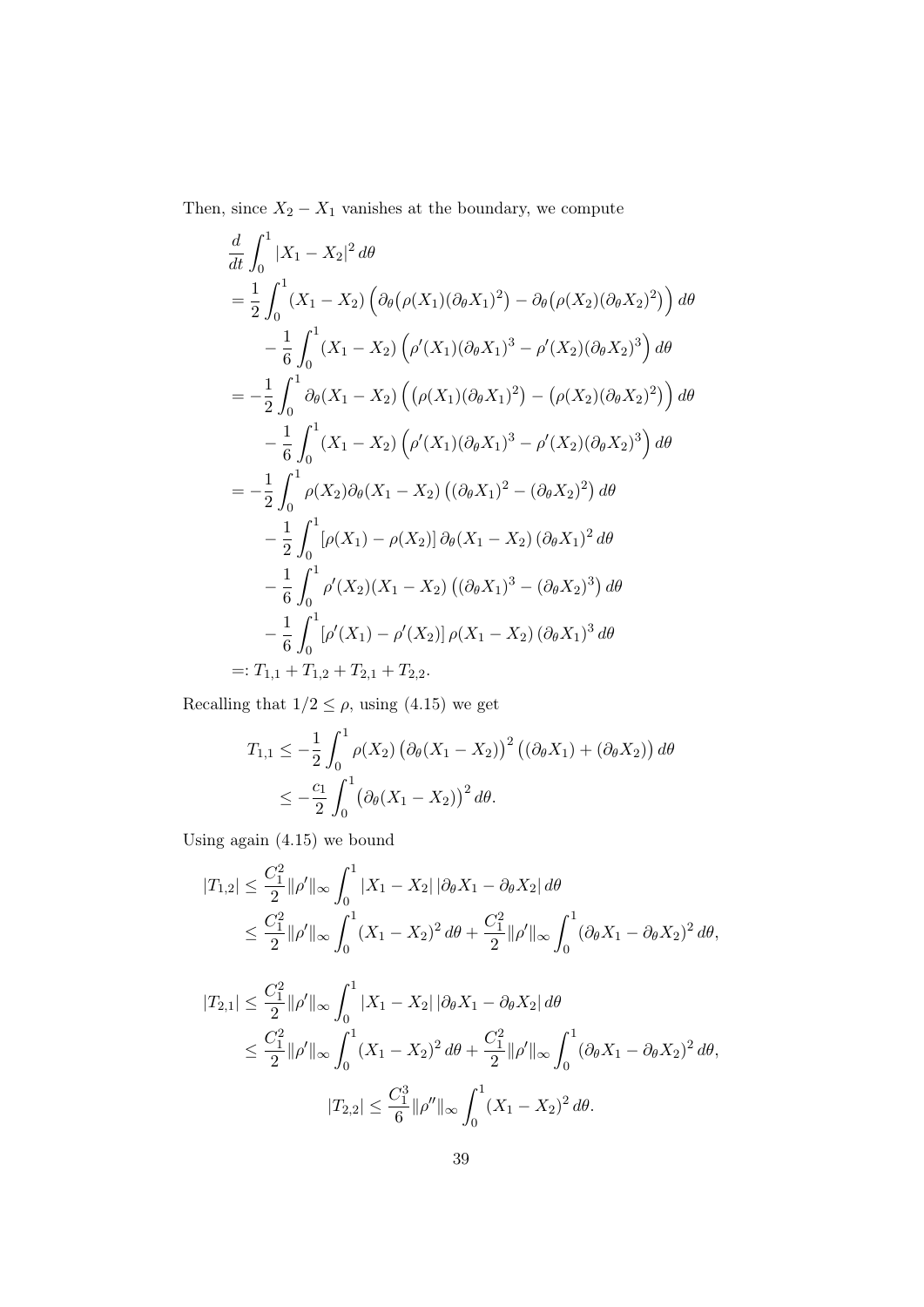Hence, combining all together, if both  $\|\rho'\|_{\infty}$  and  $\|\rho''\|_{\infty}$  are sufficiently small, using Poincaré inequality (see Lemma 3.5 and let  $N \to \infty$ ), we obtain

$$
\frac{d}{dt} \int_0^1 |X_1 - X_2|^2 d\theta \le -\frac{c_1}{4} \int_0^1 (\partial_\theta (X_1 - X_2))^2 d\theta \n+ C(\|\rho'\|_\infty + \|\rho''\|_\infty) \int_0^1 (X_1 - X_2)^2 d\theta \n\le -\frac{c_1}{2} \int_0^1 (X_1 - X_2)^2 d\theta \n+ C(\|\rho'\|_\infty + \|\rho''\|_\infty) \int_0^1 (X_1 - X_2)^2 d\theta \n\le -\frac{c_1}{4} \int_0^1 (X_1 - X_2)^2 d\theta,
$$

and the result follows by Gronwall's inequality.

**Theorem 4.6.** Let  $\rho : [0,1] \rightarrow (0,\infty)$  be a periodic probability density of class  $C^{3,\alpha}$ . Let  $x^i$  be a solution of the discrete gradient flow starting from an initial datum satisfying

$$
\left|x^{i}(0)-X_{0}\left(0,\frac{i-1/2}{N}\right)\right| \leq \frac{C'}{N^{2}} \qquad \forall i=1,\ldots,N,
$$

where  $X_0 \in C^{4,\alpha}([0,1])$ ,  $X_0(0) = 1$ ,  $X_0(1) = 1$ , and  $0 < c_0 \le \partial_\theta X_0 \le C_0$ . Then there exist three constants  $\varepsilon_1 \equiv \varepsilon_1(c_0, C_0, \|\rho\|_{C^{3,\alpha}([0,1])}, \|X_0\|_{C^{4,\alpha}([0,1])})$ as in Theorem 4.4;  $\bar{\bar{c}} \equiv \bar{\bar{c}}(c_0) > 0, \bar{\bar{C}} \equiv \bar{\bar{C}}(c_0) > 0$ , such that,

$$
MK_1(\mu_t^N, \gamma \rho^{1/3} d\theta) \le \bar{\bar{C}} e^{-\bar{\bar{c}}t/N^3} + \frac{\bar{\bar{C}}}{N} \qquad \forall t \ge 0,
$$

where

$$
\gamma := \frac{1}{\int_0^1 \rho^{1/3}(x) dx}
$$

provided that  $\|\rho'\|_{\infty} + \|\rho''\|_{\infty} \leq \varepsilon_1$ . In particular

$$
MK_1(\mu_t^N, \gamma \rho^{1/3} d\theta) \le \frac{2\bar{C}}{N} \quad \text{for all } t \ge \frac{N^3 \log N}{\bar{c}}.
$$

*Proof.* Let  $\bar{X}$  satisfy

$$
\partial_{\theta}\bar{X} = \frac{1}{\gamma \rho^{1/3} \circ \bar{X}}, \quad \bar{X}(0) = 0.
$$

Then  $\bar{X}$  is a stationary solution of (4.2) satisfying also the boundary condition (1.4), hence by Proposition 4.5 we deduce that

$$
\int_0^1 |X(t) - \bar{X}|^2 d\theta \le Ce^{-\bar{c}t},
$$

 $\Box$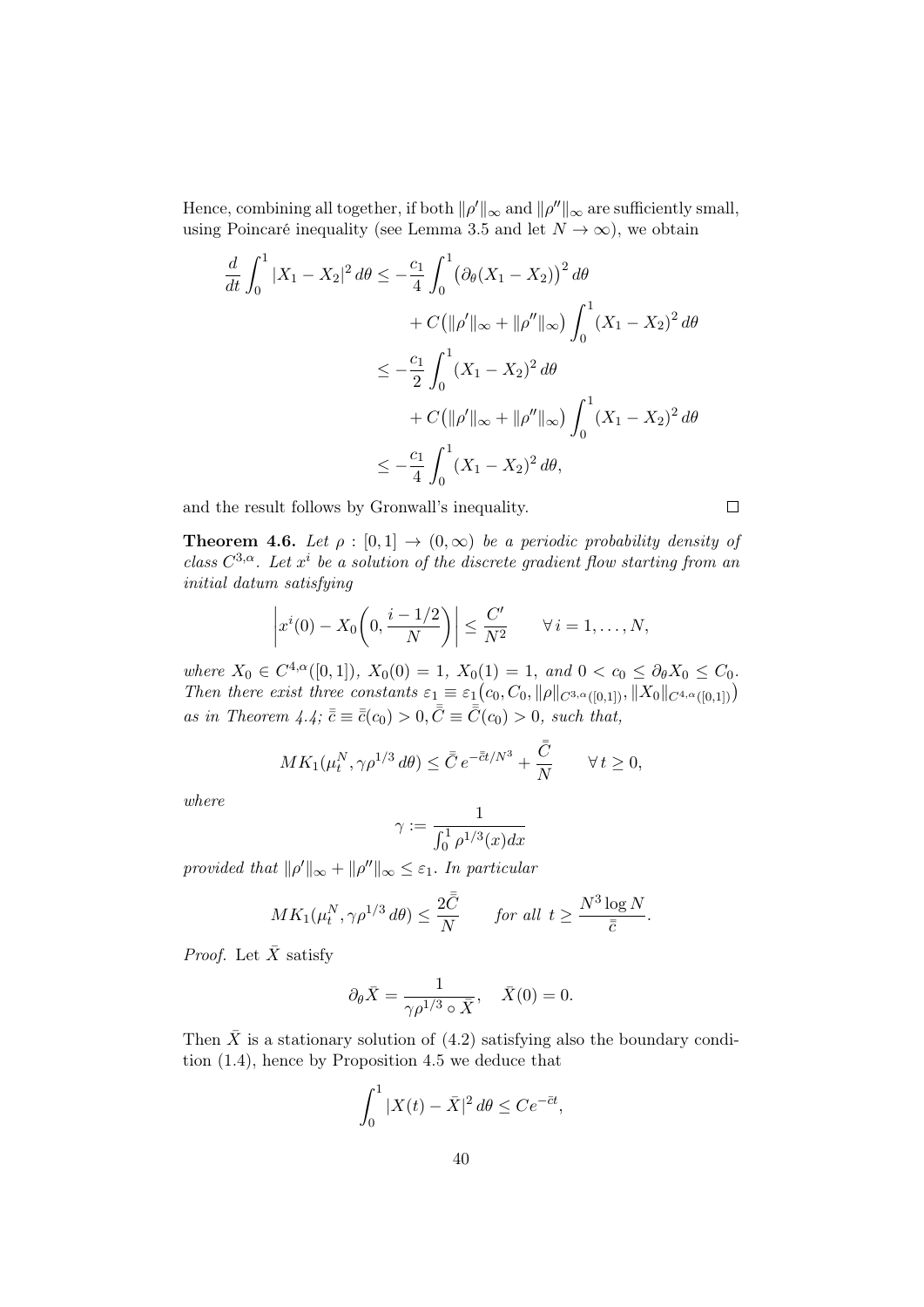where  $X(t)$  is the solution of (4.2) starting from  $X_0$ . We then apply Theorem 4.4 to deduce that

$$
\frac{1}{N}\sum_{i=1}^{N} \left(x^{i}(t) - X^{i}(t/N^{3})\right)^{2} \leq \frac{\bar{\bar{C}}}{N^{4}} \qquad \forall t \in [0, \infty),
$$

where  $X^{i}(t) := X\left(t, \frac{i-1/2}{N}\right)$ . Combining these two estimates and observing that  $\bar{X}_{\#}d\theta = \gamma \rho^{1/3} d\theta$ , the result follows by arguing as in the proof of Theorem 3.6.  $\Box$ 

## A From the discrete to the continuous case

In order to obtain a continuous version of the functional

$$
F_{N,r}(x^1,\ldots,x^N) = \int_0^1 \min_{1 \le i \le N} |x^i - y|^r \rho(y) \, dy,
$$

with  $0 \leq x^1 \leq \ldots \leq x^N \leq 1$ , we define

$$
x^{i+1/2} := \frac{x^i + x^{i+1}}{2},
$$

where by convention  $x^0 = 0$  and  $x^{N+1} = 1$ . Then the expression for the minimum becomes

$$
\min_{1 \le j \le N} |y - x^j|^r = \begin{cases} |y - x^i|^r & \text{for } y \in (x^{i-1/2}, x^{i+1/2}), \\ |y|^r & \text{for } y \in (0, x^{1/2}), \\ |y - 1|^r & \text{for } y \in (x^{N+1/2}, 1), \end{cases}
$$

and  $F_{N,r}$  is given by

$$
F_{N,r}(x^1, \dots, x^N) =
$$
  

$$
\sum_{i=1}^N \int_{x^{i-1/2}}^{x^{i+1/2}} |y - x^i|^r \rho(y) dy + \int_0^{x^{1/2}} |y|^r \rho(y) dy + \int_{x^{N+1/2}}^1 |y - 1|^r \rho(y) dy.
$$

Assume that

$$
x^{i} = X\left(\frac{i-1/2}{N}\right), \qquad i = 1, \dots, N
$$

with  $X : [0,1] \to [0,1]$  a smooth non-decreasing map. Then a Taylor expansion yields

$$
F_{N,r}(x^1,\ldots,x^N)=\frac{C_r}{N^r}\int_0^1\rho(X(\theta))|\partial_{\theta}X(\theta)|^{r+1}d\theta+O\Big(\frac{1}{N^{r+1}}\Big),
$$

where  $C_r = \frac{1}{2^r(r)}$  $\frac{1}{2^r(r+1)}$  and  $O\left(\frac{1}{N^{r+1}}\right)$  depends on the smoothness of  $\rho$  and X (for instance,  $\rho \in C^1$  and  $X \in C^2$  is enough). Hence

$$
N^r F_{N,r}(x^1, \dots, x^N) \longrightarrow C_r \int_0^1 \rho(X(\theta)) |\partial_{\theta} X(\theta)|^{r+1} d\theta := \mathcal{F}[X]
$$

as  $N \to \infty$ .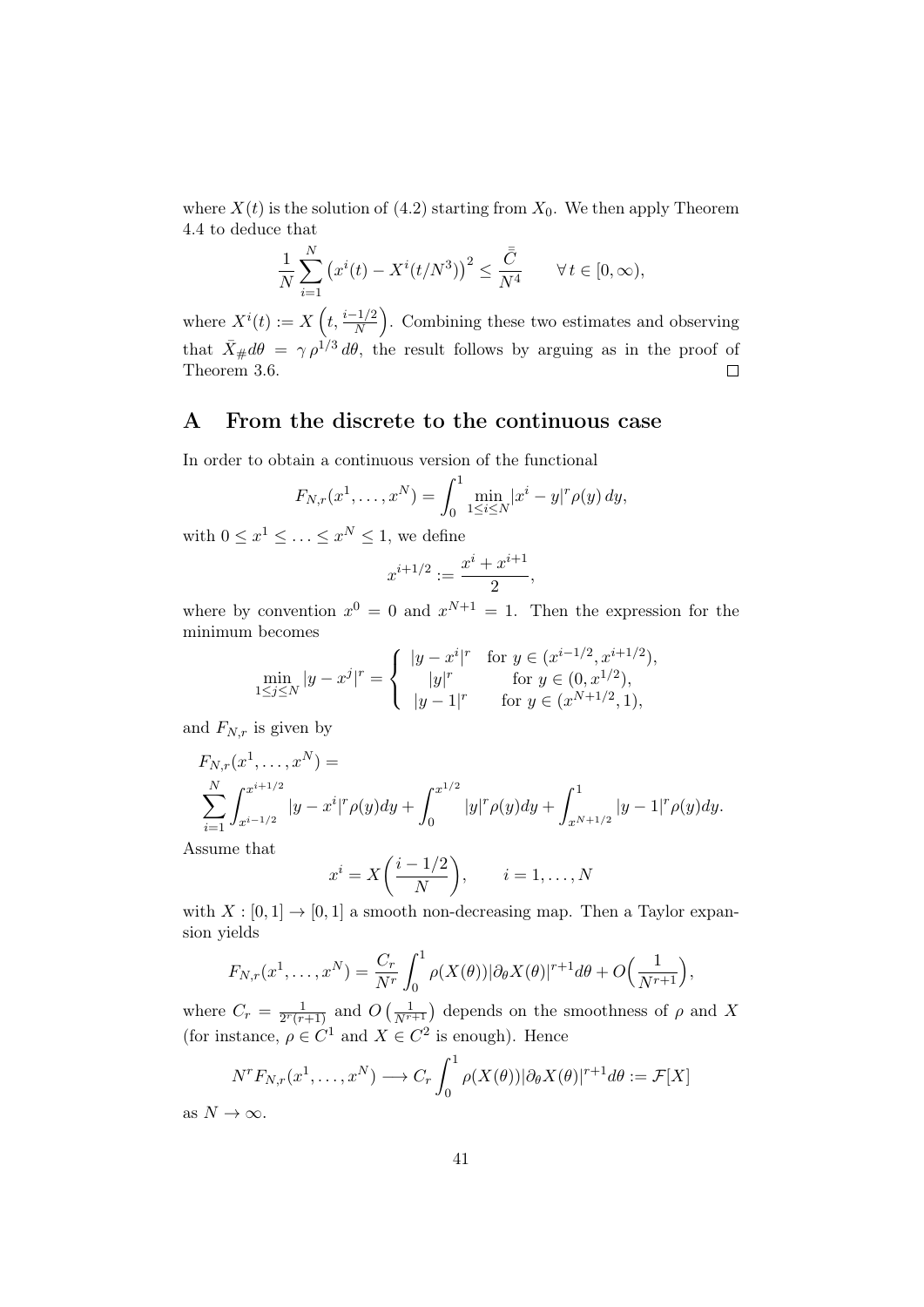## **B** The Hessian of  $\mathcal{F}[X]$

Assume  $\lambda \leq \rho \leq \frac{1}{\lambda}$  $\frac{1}{\lambda}$ , and let  $X, Y \in L^2([0,1])$  with  $0 \le c \le \partial_{\theta} X \le C$  and  $|\partial_{\theta}Y|$  < C. Then

$$
D^{2} \mathcal{F}[X](Y,Y) = 6 \int_{0}^{1} \rho(X) \, \partial_{\theta} X \, (\partial_{\theta} Y)^{2} \, d\theta
$$
  
+ 6 \int\_{0}^{1} \rho'(X) \, (\partial\_{\theta} X)^{2} \, (\partial\_{\theta} Y) Y \, d\theta + \int\_{0}^{1} \rho''(X) \, (\partial\_{\theta} X)^{3} Y^{2} \, d\theta.

## B.1 Convexity under a smallness assumption on  $\rho'$  and  $\rho''$

We want to prove that the Hessian of  $\mathcal F$  is positive definite provided that

$$
\|\rho'\|_\infty+\|\rho''\|_\infty\ll 1.
$$

We first observe that

$$
D^2 \mathcal{F}[X](Y, Y) = \frac{d^2}{d^2 \varepsilon} \bigg|_{\varepsilon=0} \mathcal{F}(X + \varepsilon Y) \ge 6\lambda c \int_0^1 (\partial_\theta Y)^2 d\theta
$$
  
- 6C<sup>2</sup> ||\rho'||\_{\infty} \int\_0^1 |\partial\_\theta Y| |Y| d\theta - C<sup>3</sup> ||\rho''||\_{\infty} \int\_0^1 Y^2 d\theta.

Observe that if both  $\rho'$  and  $\rho''$  are small, we can control both the second and third term by the first one using Cauchy-Schwarz and Poincaré inequalities. In particular one sees that the Hessian is positive at "points"  $X$  which are uniformly monotone and Lipschitz<sup>3</sup>.

Indeed, using Cauchy-Schwarz,

$$
D^2 \mathcal{F}[X](Y,Y) \ge -C^3 \|\rho''\|_{\infty} \int_0^1 Y^2 d\theta + 6\lambda c \int_0^1 (\partial_{\theta} Y)^2 d\theta
$$
  

$$
-3C^2 \|\rho'\|_{\infty} \left[ \int_0^1 Y^2 d\theta + \int_0^1 (\partial_{\theta} Y)^2 d\theta \right].
$$

Hence, if  $3||\rho'||C^2 \leq 3\lambda c$  we have

$$
D^2 \mathcal{F}[X](Y,Y) \ge 3\lambda c \int_0^1 (\partial_\theta Y)^2 d\theta
$$
  
+ 
$$
\left[ -C^3 \|\rho''\|_{\infty} + 3C^2 \|\rho'\|_{\infty} \right] \int_0^1 Y^2 d\theta
$$
  

$$
\ge 6\lambda c \int_0^1 Y^2 d\theta + \left[ C^3 \|\rho''\|_{\infty} - 3C^2 \|\rho'\|_{\infty} \right] \int_0^1 Y^2 d\theta,
$$

where for the second inequality we used Poincaré (see for instance Lemma 3.5 and let  $N \to \infty$ ). Thus, if  $3\lambda c > C^3 \|\rho''\|_{\infty} - 3C^2 \|\rho'\|_{\infty}$  it follows that the Hessian of  $\mathcal F$  is positive definite.

<sup>&</sup>lt;sup>3</sup>Recall that  $0 \leq c \leq \partial_{\theta} X \leq C$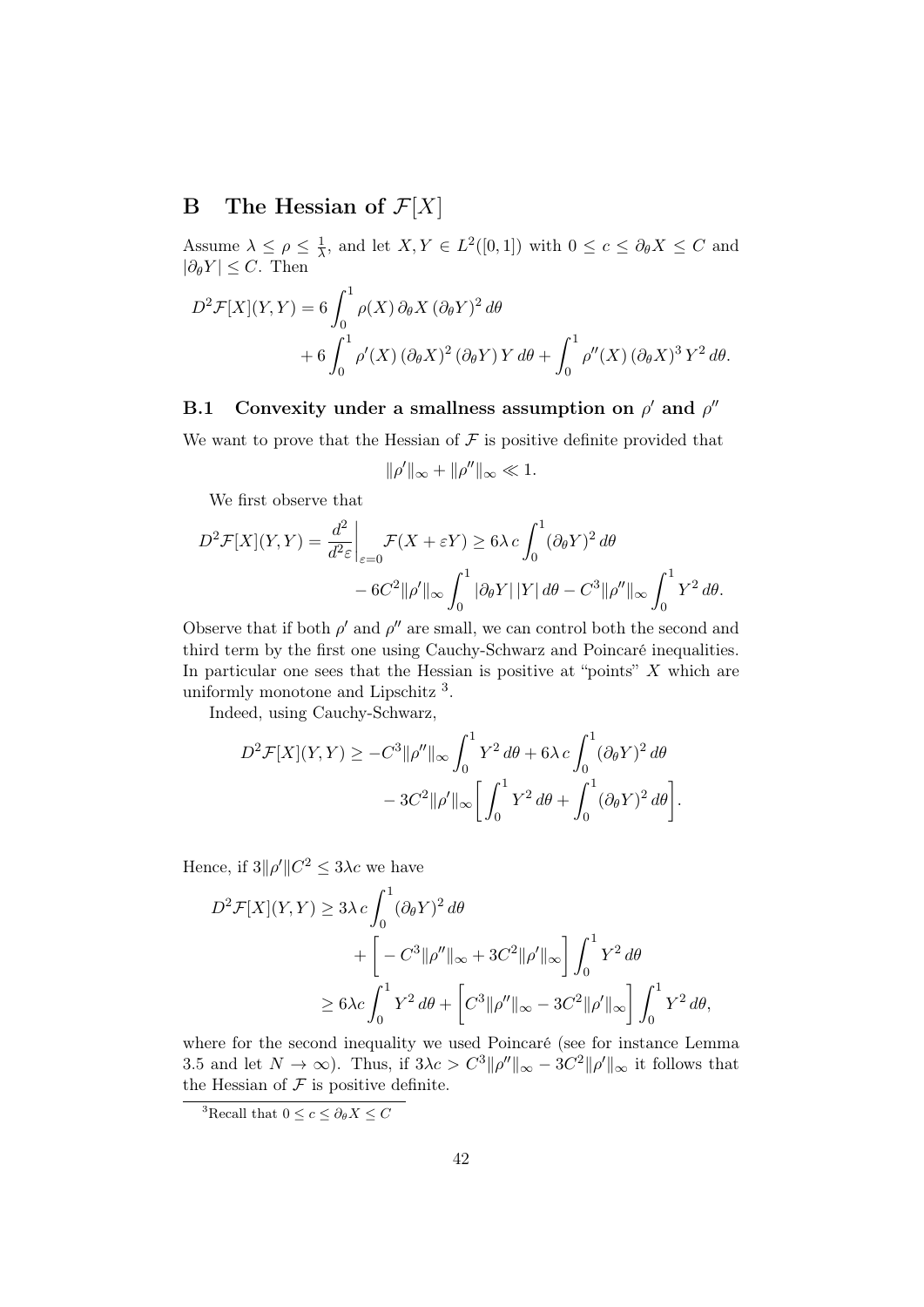### B.2 Lack of convexity without a smallness assumption

In this section it will be convenient to specify the dependence of  $\mathcal F$  on  $\rho$ , so we denote

$$
\mathcal{F}_{\rho}(X) := \int_0^1 \rho(X) \, |\partial_{\theta} X|^3 \, d\theta.
$$

To build a counterexample, we first construct a density  $\bar{\rho}$  and a Lipschitz function Y such that  $D^2 \mathcal{F}_{\bar{\rho}}(X)[Y, Y] < 0$  with  $X(t, \theta) = \theta$ . Although the density  $\bar{\rho}$  will not be smooth nor strictly positive, by an approximation argument we will eventually obtain a counterexample also with a smooth positive density.

Let  $\varepsilon > 0$  be a small number and define

$$
\bar{\rho}(\theta) := \left\{ \begin{array}{ll} 1 & \text{for } \theta \in \left[\frac{1}{2} - \varepsilon, \frac{1}{2} + \varepsilon\right] \\ 0 & \text{for } \theta \in \left[0,1\right] \setminus \left[\frac{1}{2} - \varepsilon, \frac{1}{2} + \varepsilon\right], \end{array} \right.
$$

and let  $Y(t, \theta)$  be a Lipschitz function in [0, 1] that coincides with  $|\theta - \frac{1}{2}\rangle$  $\frac{1}{2}|+1$ in  $\left[\frac{1}{2} - \varepsilon, \frac{1}{2} + \varepsilon\right]$ . Then, recalling the formula for the Hessian of  $\mathcal{F}$ ,

$$
D^2 \mathcal{F}_{\bar{\rho}}(X)[Y,Y] = 6 \int_0^1 \bar{\rho} (\partial_{\theta} Y)^2 d\theta + 6 \int_0^1 \bar{\rho}' \partial_{\theta} Y Y d\theta + \int_0^1 \bar{\rho}'' Y^2 d\theta.
$$

Integrating by parts we have

$$
D^2 \mathcal{F}_{\bar{\rho}}(X)[Y,Y] = 6 \int_0^1 \bar{\rho} (\partial_{\theta} Y)^2 d\theta - 6 \int_0^1 \bar{\rho} (\partial_{\theta} Y)^2 - 6 \int_0^1 \bar{\rho} \partial_{\theta}^2 Y Y d\theta
$$
  
+ 
$$
2 \int_0^1 \bar{\rho} \left[ (\partial_{\theta} Y)^2 + \partial_{\theta}^2 Y Y \right] d\theta
$$
  
= 
$$
2 \int_0^1 \bar{\rho} (\partial_{\theta} Y)^2 d\theta - 4 \int_0^1 \bar{\rho} \partial_{\theta}^2 Y Y d\theta.
$$

Recalling the definitions of Y and  $\bar{\rho}$  we have

$$
D^2 \mathcal{F}_{\bar{\rho}}(X)[Y,Y] = 2 \int_{\frac{1}{2}-\varepsilon}^{\frac{1}{2}+\varepsilon} (\partial_{\theta} Y)^2 d\theta - 4Y\left(\frac{1}{2}\right) = 4\varepsilon - 4 < 0 \quad \text{for } \varepsilon < 1.
$$

In order to build a counterexample with a smooth positive density, we first extend  $\bar{\rho}$  by periodicity on the whole real line and define  $\rho_{\delta} := \bar{\rho} * \varphi_{\delta}$ , with

$$
\varphi_{\delta}(\theta) = \frac{\exp^{-\frac{|\theta|^2}{2\delta}}}{\sqrt{2\pi\delta}}.
$$

Then, by the same computation as above we have

$$
D^{2} \mathcal{F}_{\rho_{\delta}}(X)[Y,Y] = 2 \int_{0}^{1} \rho_{\delta} (\partial_{\theta} Y)^{2} d\theta - 4 \int_{0}^{1} \rho_{\delta} \partial_{\theta}^{2} Y Y d\theta,
$$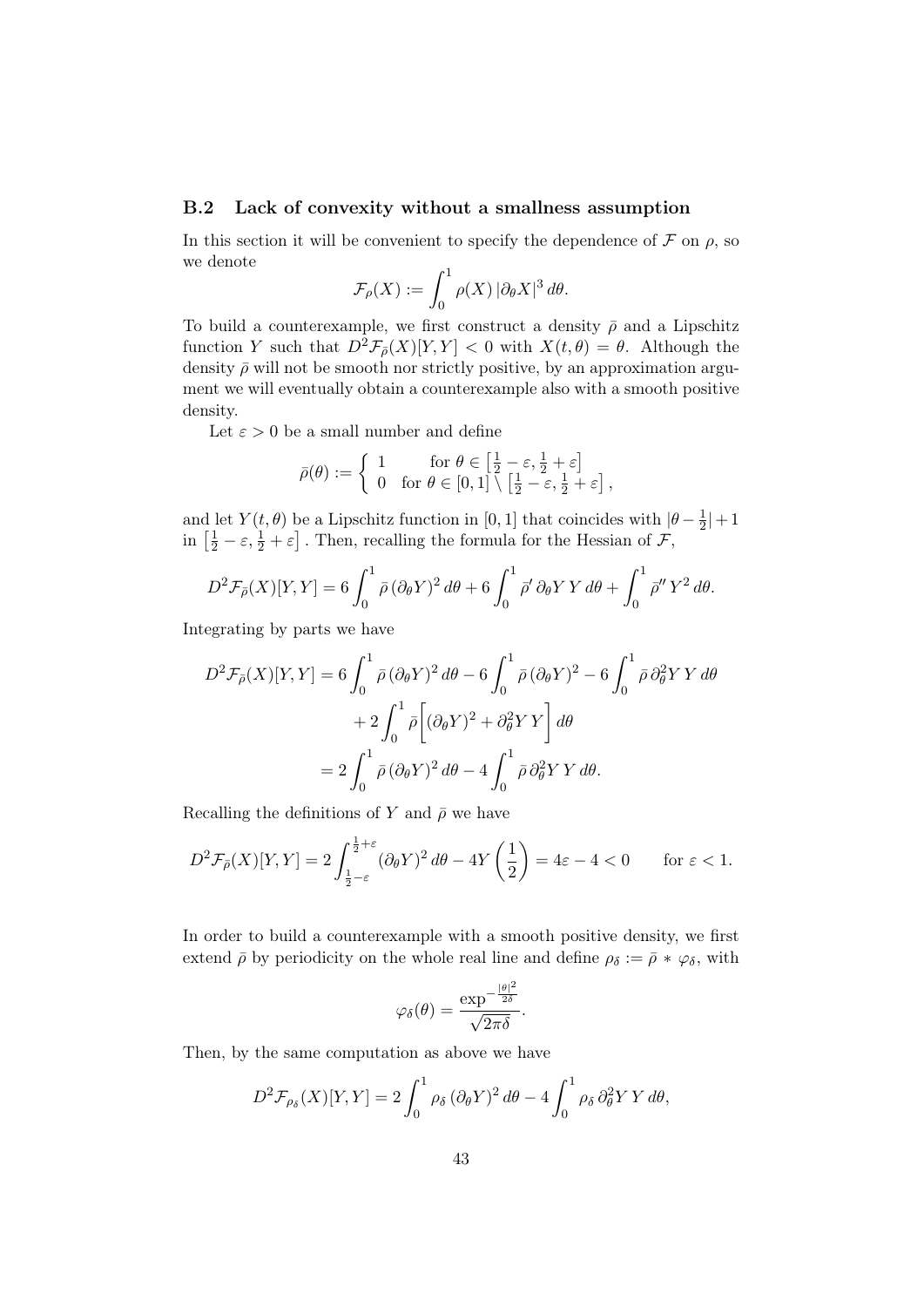and since  $\rho_{\delta} \to \bar{\rho}$  in  $L^1$  and  $\rho_{\delta}(1/2) \to \bar{\rho}(1/2)$ , we conclude that

$$
D^2 \mathcal{F}_{\rho_\delta}(X)[Y,Y] \to D^2 \mathcal{F}_{\bar{\rho}}(X)[Y,Y] \text{as } \delta \to 0.
$$

In particular, by choosing  $\delta > 0$  sufficiently small, we have obtained that the Hessian of  $\mathcal{F}_{\rho_{\delta}}$  in the direction Y is negative when  $X(\theta) = \theta$  and  $\rho_{\delta} \in$  $C^{\infty}([0,1])$  and satisfies  $1 \geq \rho_{\delta} > 0$ .

Acknowledgments: The third author is grateful to Matteo Bonforte for useful comments on a preliminary version of this paper.

## References

- [1] L. Ambrosio, Transport equation and Cauchy problem for nonsmooth vector fields. Calculus of variations and nonlinear partial differential equations, 1-41, Lecture Notes in Math., 1927, Springer, Berlin, 2008.
- [2] L. Ambrosio, N. Gigli. G. Savaré, Gradient flows in metric spaces and in the space of probability measures. Second edition., Lectures in Mathematics ETH Zürich. Birkhäuser Verlag, Basel, 2008.
- [3] V. Barbu, Nonlinear differential equations of monotone type in Banach spaces, Springer Monographs in Mathematics, Springer, New York, 2010.
- [4] M. Bonforte, J.L. Vazquez, Positivity, local smoothing, and Harnack inequalities for very fast diffusion equations, Advances in Math. 223 (2010), 529578.
- [5] E. DiBenedetto Degenerate parabolic equations, Universitext. Springer-Verlag, New York, 1993.
- [6] L. C. Evans, Partial differential equations, Graduate studies in mathematics, 1998.
- [7] L. C. Evans, R. Gariepy, Measure Theory and Fine Properties of Functions, Studies in Advanced Mathematics, 1992.
- [8] A. Friedman, Partial differential equations of parabolic type, Prentice-Hall, Inc., Englewood Cliffs, N.J. 1964
- [9] S. Graf, H. Luschgy, Foundations of Quantization for Probability Distributions, Lecture Notes in Math. 1730, Springer-Verlag, Berlin Heidelberg, 2000.